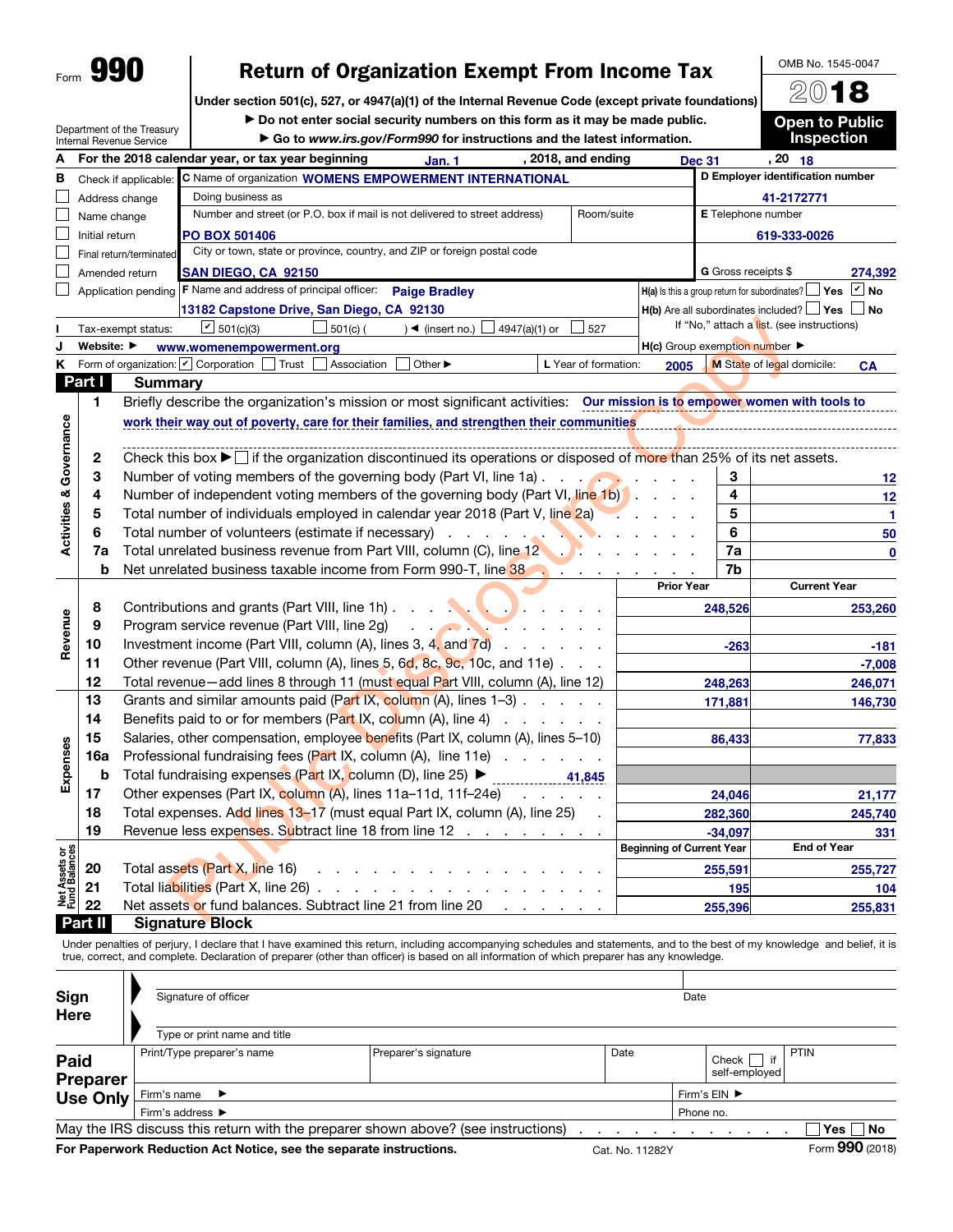| Part III | Form 990 (2018)<br>Page 2                                                                                                                                                                                                                                                                                                                   |
|----------|---------------------------------------------------------------------------------------------------------------------------------------------------------------------------------------------------------------------------------------------------------------------------------------------------------------------------------------------|
|          | <b>Statement of Program Service Accomplishments</b>                                                                                                                                                                                                                                                                                         |
|          |                                                                                                                                                                                                                                                                                                                                             |
| 1.       | Briefly describe the organization's mission:                                                                                                                                                                                                                                                                                                |
|          | In partnership with high-impact non-profit organizations, Women's Empowerment funds small business loans, training,<br>education and other innovative poverty alleviation strategies. WE also serves its member constituency by offering                                                                                                    |
|          | education, engagement opportunities and the chance to support a portfolio of carefully-researched, impactful poverty-alleviation                                                                                                                                                                                                            |
|          | programs benefiting vulnerable women and families.                                                                                                                                                                                                                                                                                          |
| 2        | Did the organization undertake any significant program services during the year which were not listed on the                                                                                                                                                                                                                                |
|          | ∃Yes ☑No                                                                                                                                                                                                                                                                                                                                    |
|          | If "Yes," describe these new services on Schedule O.                                                                                                                                                                                                                                                                                        |
| 3        | Did the organization cease conducting, or make significant changes in how it conducts, any program                                                                                                                                                                                                                                          |
|          | ]Yes ☑ No                                                                                                                                                                                                                                                                                                                                   |
| 4        | If "Yes," describe these changes on Schedule O.                                                                                                                                                                                                                                                                                             |
|          | Describe the organization's program service accomplishments for each of its three largest program services, as measured by<br>expenses. Section 501(c)(3) and 501(c)(4) organizations are required to report the amount of grants and allocations to others,<br>the total expenses, and revenue, if any, for each program service reported. |
| 4а       | (Code:<br>) (Expenses \$<br>$52,400$ including grants of $\overline{\$}$<br>52,400 ) (Revenue \$                                                                                                                                                                                                                                            |
|          | Grants to The Nyaka AIDS Orphans Project provided funds for loans and training for poor grandmothers who                                                                                                                                                                                                                                    |
|          | are raising and supporting grandchildren. In 2018, WE funds supported loans to an estimated 13 grandmother groups averaging                                                                                                                                                                                                                 |
|          | \$2,285 each and benefitting 780 grandmothers. \$4,000 was provided for administrative staff salaries and \$5,000 supported                                                                                                                                                                                                                 |
|          | a residential training program for grandmothers that covers topics such as leadership, bookkeeping and nutrition.                                                                                                                                                                                                                           |
|          | \$2,400 was used to purchase agricultural hoes for 1,066 grandmothers.                                                                                                                                                                                                                                                                      |
|          |                                                                                                                                                                                                                                                                                                                                             |
|          |                                                                                                                                                                                                                                                                                                                                             |
|          |                                                                                                                                                                                                                                                                                                                                             |
|          |                                                                                                                                                                                                                                                                                                                                             |
|          |                                                                                                                                                                                                                                                                                                                                             |
|          |                                                                                                                                                                                                                                                                                                                                             |
| 4b       | 35,000 including grants of \$ 1,000 mm = 1,000 mm = 35,000 mm = 35,000 mm = 35,000 mm = 3<br>) (Expenses \$<br>(Code:                                                                                                                                                                                                                       |
|          | Grants to the Adelante Foundation provided small business loans and business training to poor women in Honduras to                                                                                                                                                                                                                          |
|          | start or strengthen their businesses. In 2018, WE funds supported funded about 101 business loans for four months each,                                                                                                                                                                                                                     |
|          | averaging \$297 each. \$5,000 was used to modernize the technology used in their training programs for clients.                                                                                                                                                                                                                             |
|          |                                                                                                                                                                                                                                                                                                                                             |
|          |                                                                                                                                                                                                                                                                                                                                             |
|          |                                                                                                                                                                                                                                                                                                                                             |
|          |                                                                                                                                                                                                                                                                                                                                             |
|          |                                                                                                                                                                                                                                                                                                                                             |
|          |                                                                                                                                                                                                                                                                                                                                             |
|          |                                                                                                                                                                                                                                                                                                                                             |
|          |                                                                                                                                                                                                                                                                                                                                             |
|          |                                                                                                                                                                                                                                                                                                                                             |
| 4c       | 33,330 including grants of \$<br>$33,330$ (Revenue \$<br>) (Expenses \$<br>(Code:                                                                                                                                                                                                                                                           |
|          | To Fonkoze to recruit and train Community Health Entrepreneurs (CHEs) and provide initial supplies to help them start a                                                                                                                                                                                                                     |
|          | a local health store providing health products, services, and information to the rural poor in Haiti. Funds also                                                                                                                                                                                                                            |
|          | supported the costs of transporting products to remote rural locations. WE funding allowed 306 new CHEs to be trained and                                                                                                                                                                                                                   |
|          | start their Boutik Sante (community health store). Besides operating their Boutik Santes the 1136 active CHEs screened                                                                                                                                                                                                                      |
|          | 60,634 children under five years of age and prenatal vitamins to 19,152 pregnant and lactating women.                                                                                                                                                                                                                                       |
|          |                                                                                                                                                                                                                                                                                                                                             |
|          |                                                                                                                                                                                                                                                                                                                                             |
|          |                                                                                                                                                                                                                                                                                                                                             |
|          |                                                                                                                                                                                                                                                                                                                                             |
|          |                                                                                                                                                                                                                                                                                                                                             |
|          |                                                                                                                                                                                                                                                                                                                                             |
| 4d -     | 123,414 children for malnutrition and referred 3,648 of them for treatment. CHEs also distributed a 6-month supply of multivitamins to<br>Other program services (Describe in Schedule O.)<br>(Expenses \$<br>26,000 including grants of \$<br>26,000 ) (Revenue \$                                                                         |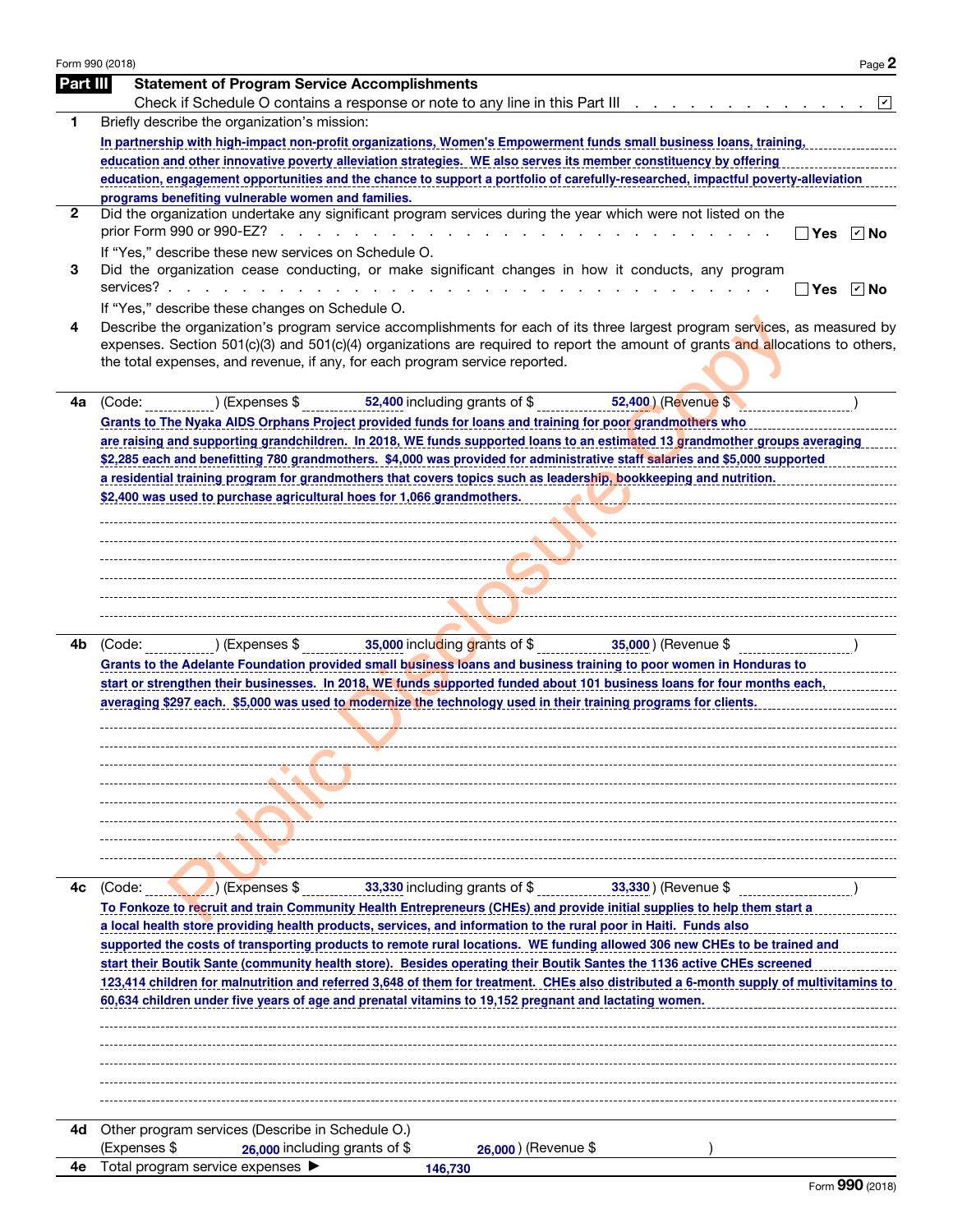|         | Form 990 (2018)                                                                                                                                                                                                                                                                                                  |                     |              | Page 3 |
|---------|------------------------------------------------------------------------------------------------------------------------------------------------------------------------------------------------------------------------------------------------------------------------------------------------------------------|---------------------|--------------|--------|
| Part IV | <b>Checklist of Required Schedules</b>                                                                                                                                                                                                                                                                           |                     |              |        |
|         |                                                                                                                                                                                                                                                                                                                  |                     | <b>Yes</b>   | No     |
| 1       | Is the organization described in section $501(c)(3)$ or $4947(a)(1)$ (other than a private foundation)? If "Yes,"                                                                                                                                                                                                |                     | V            |        |
| 2       | Is the organization required to complete Schedule B, Schedule of Contributors (see instructions)?                                                                                                                                                                                                                | 1<br>$\overline{2}$ | $\mathbf{v}$ |        |
| 3       | Did the organization engage in direct or indirect political campaign activities on behalf of or in opposition to                                                                                                                                                                                                 |                     |              |        |
|         | candidates for public office? If "Yes," complete Schedule C, Part I.                                                                                                                                                                                                                                             | 3                   |              | V      |
| 4       | Section 501(c)(3) organizations. Did the organization engage in lobbying activities, or have a section 501(h)<br>election in effect during the tax year? If "Yes," complete Schedule C, Part II                                                                                                                  | 4                   |              | V      |
| 5       | Is the organization a section $501(c)(4)$ , $501(c)(5)$ , or $501(c)(6)$ organization that receives membership dues,<br>assessments, or similar amounts as defined in Revenue Procedure 98-19? If "Yes," complete Schedule C, Part III                                                                           | 5                   |              | V      |
| 6       | Did the organization maintain any donor advised funds or any similar funds or accounts for which donors<br>have the right to provide advice on the distribution or investment of amounts in such funds or accounts? If                                                                                           | 6                   |              | V      |
| 7       | Did the organization receive or hold a conservation easement, including easements to preserve open space,<br>the environment, historic land areas, or historic structures? If "Yes," complete Schedule D, Part II                                                                                                | $\overline{7}$      |              | V      |
| 8       | Did the organization maintain collections of works of art, historical treasures, or other similar assets? If "Yes,"<br>complete Schedule D, Part III<br>de la caractería de la caractería de la caractería                                                                                                       | 8                   |              | V      |
| 9       | Did the organization report an amount in Part X, line 21, for escrow or custodial account liability, serve as a<br>custodian for amounts not listed in Part X; or provide credit counseling, debt management, credit repair, or                                                                                  | 9                   |              | V      |
| 10      | Did the organization, directly or through a related organization, hold assets in temporarily restricted<br>endowments, permanent endowments, or quasi-endowments? If "Yes," complete Schedule D, Part V                                                                                                          | 10                  |              | V      |
| 11      | If the organization's answer to any of the following questions is "Yes," then complete Schedule D, Parts VI,<br>VII, VIII, IX, or X as applicable.                                                                                                                                                               |                     |              |        |
| a       | Did the organization report an amount for land, buildings, and equipment in Part X, line 10? If "Yes,"                                                                                                                                                                                                           | 11a                 |              | V      |
| b       | Did the organization report an amount for investments—other securities in Part X, line 12 that is 5% or more<br>of its total assets reported in Part X, line 16? If "Yes," complete Schedule D, Part VII                                                                                                         | 11 <sub>b</sub>     |              | V      |
| c       | Did the organization report an amount for investments-program related in Part X, line 13 that is 5% or more<br>of its total assets reported in Part X, line 16? If "Yes," complete Schedule D, Part VIII                                                                                                         | 11c                 |              | V      |
| d       | Did the organization report an amount for other assets in Part X, line 15 that is 5% or more of its total assets<br>reported in Part X, line 16? If "Yes," complete Schedule D, Part IX                                                                                                                          | 11d                 |              | V      |
| е       | Did the organization report an amount for other liabilities in Part X, line 25? If "Yes," complete Schedule D, Part X                                                                                                                                                                                            | 11e                 |              | V      |
| f       | Did the organization's separate or consolidated financial statements for the tax year include a footnote that addresses<br>the organization's liability for uncertain tax positions under FIN 48 (ASC 740)? If "Yes," complete Schedule D, Part X                                                                | 11f                 |              | V      |
| 12а     | Did the organization obtain separate, independent audited financial statements for the tax year? If "Yes," complete<br>Schedule D, Parts XI and XII. A Contract of Alberta Library Andrew Contract Library Alberta Library Alberta Lib                                                                           | 12a                 |              | V      |
| b       | Was the organization included in consolidated, independent audited financial statements for the tax year? If<br>"Yes," and if the organization answered "No" to line 12a, then completing Schedule D, Parts XI and XII is optional                                                                               | 12 <sub>b</sub>     |              | V      |
| 13      | Is the organization a school described in section $170(b)(1)(A)(ii)?$ If "Yes," complete Schedule E                                                                                                                                                                                                              | 13                  |              | V      |
| 14a     | Did the organization maintain an office, employees, or agents outside of the United States?<br><b>Contract Contract Contract</b>                                                                                                                                                                                 | 14a                 |              | V      |
| b       | Did the organization have aggregate revenues or expenses of more than \$10,000 from grantmaking,<br>fundraising, business, investment, and program service activities outside the United States, or aggregate<br>foreign investments valued at \$100,000 or more? If "Yes," complete Schedule F, Parts I and IV. | 14b                 |              | V      |
| 15      | Did the organization report on Part IX, column (A), line 3, more than \$5,000 of grants or other assistance to or<br>for any foreign organization? If "Yes," complete Schedule F, Parts II and IV                                                                                                                | 15                  | V            |        |
| 16      | Did the organization report on Part IX, column (A), line 3, more than \$5,000 of aggregate grants or other<br>assistance to or for foreign individuals? If "Yes," complete Schedule F, Parts III and IV.                                                                                                         | 16                  |              | V      |
| 17      | Did the organization report a total of more than \$15,000 of expenses for professional fundraising services on<br>Part IX, column (A), lines 6 and 11e? If "Yes," complete Schedule G, Part I (see instructions)<br>and the state of the state                                                                   | 17                  |              | V      |
| 18      | Did the organization report more than \$15,000 total of fundraising event gross income and contributions on                                                                                                                                                                                                      | 18                  | V            |        |
| 19      | Did the organization report more than \$15,000 of gross income from gaming activities on Part VIII, line 9a?<br>If "Yes," complete Schedule G, Part III<br>والمتحاول والمتحاول والمتحاول والمتحاول والمتحاول والمتحاول والمتحاولة                                                                                | 19                  |              |        |
|         | 20 a Did the organization operate one or more hospital facilities? If "Yes," complete Schedule H                                                                                                                                                                                                                 | 20a                 |              | V      |
| b       | If "Yes" to line 20a, did the organization attach a copy of its audited financial statements to this return?                                                                                                                                                                                                     | 20 <sub>b</sub>     |              |        |
| 21      | Did the organization report more than \$5,000 of grants or other assistance to any domestic organization or<br>domestic government on Part IX, column (A), line 1? If "Yes," complete Schedule I, Parts I and II                                                                                                 | 21                  | V            |        |

Form 990 (2018)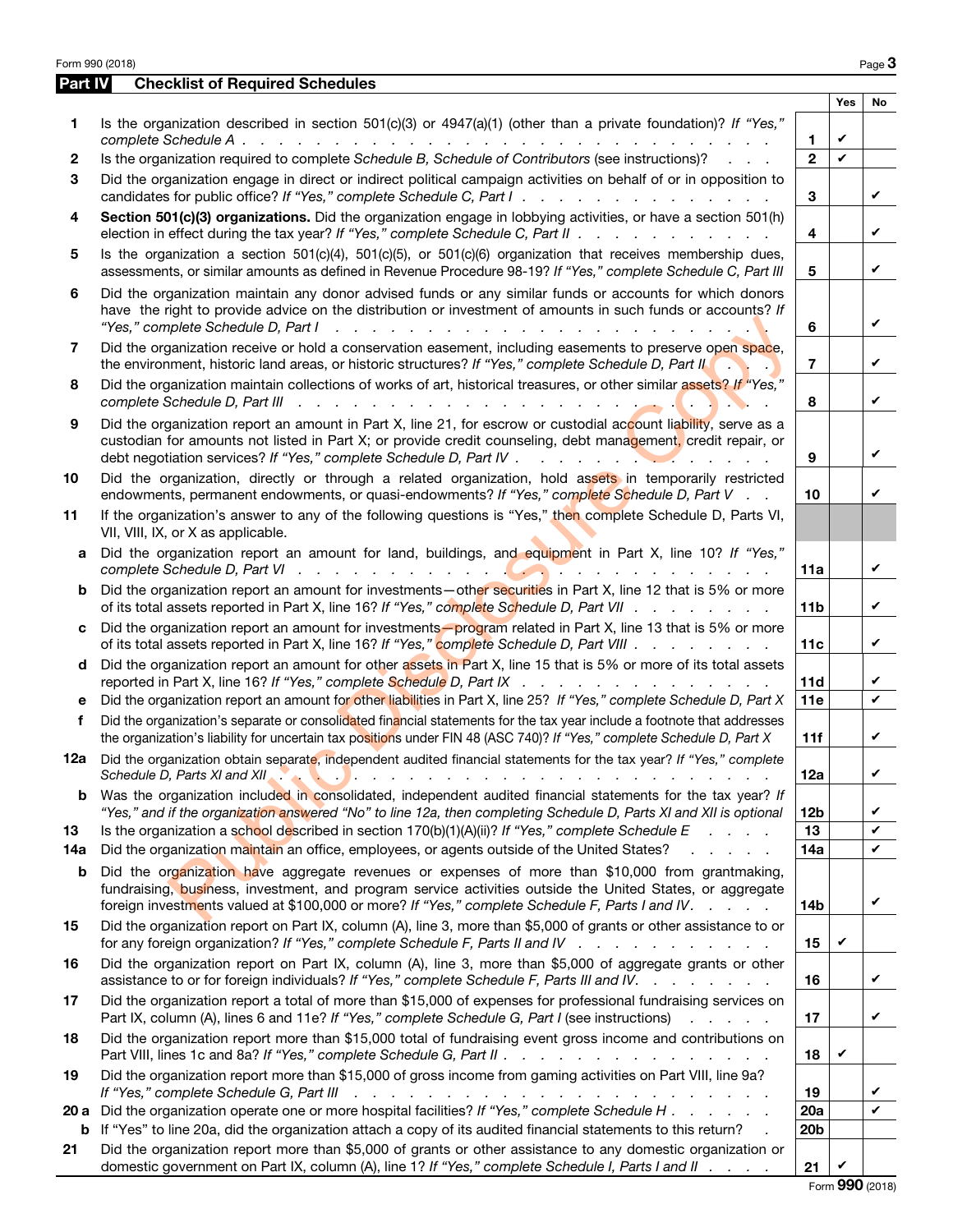|          | Form 990 (2018)                                                                                                                                                                                                                                                                                                                                                             |                 |            | Page 4 |
|----------|-----------------------------------------------------------------------------------------------------------------------------------------------------------------------------------------------------------------------------------------------------------------------------------------------------------------------------------------------------------------------------|-----------------|------------|--------|
| Part IV  | <b>Checklist of Required Schedules (continued)</b>                                                                                                                                                                                                                                                                                                                          |                 |            |        |
|          |                                                                                                                                                                                                                                                                                                                                                                             |                 | <b>Yes</b> | No     |
| 22       | Did the organization report more than \$5,000 of grants or other assistance to or for domestic individuals on<br>Part IX, column (A), line 2? If "Yes," complete Schedule I, Parts I and III<br>. L<br>and a state of the state of the                                                                                                                                      | 22              |            | V      |
| 23       | Did the organization answer "Yes" to Part VII, Section A, line 3, 4, or 5 about compensation of the<br>organization's current and former officers, directors, trustees, key employees, and highest compensated<br>employees? If "Yes," complete Schedule J.<br><b>Contract</b><br>$\sim$ $\sim$<br><b>Service</b> State<br>$\sim$ $\sim$ $\sim$ $\sim$ $\sim$               | 23              |            | ✓      |
| 24a      | Did the organization have a tax-exempt bond issue with an outstanding principal amount of more than<br>\$100,000 as of the last day of the year, that was issued after December 31, 2002? If "Yes," answer lines 24b<br>through 24d and complete Schedule K. If "No," go to line 25a<br>and the contract of the contract of the contract of                                 | 24a             |            | V      |
| b        | Did the organization invest any proceeds of tax-exempt bonds beyond a temporary period exception?                                                                                                                                                                                                                                                                           | 24b             |            | V      |
| c        | Did the organization maintain an escrow account other than a refunding escrow at any time during the year<br>to defease any tax-exempt bonds?<br>and a series of the contract of the contract of the contract of the contract of the contract of the contract of<br>Did the organization act as an "on behalf of" issuer for bonds outstanding at any time during the year? | 24c<br>24d      |            | V      |
| d<br>25a | Section 501(c)(3), 501(c)(4), and 501(c)(29) organizations. Did the organization engage in an excess benefit<br>transaction with a disqualified person during the year? If "Yes," complete Schedule L, Part I                                                                                                                                                               | 25a             |            | V      |
| b        | Is the organization aware that it engaged in an excess benefit transaction with a disqualified person in a prior<br>year, and that the transaction has not been reported on any of the organization's prior Forms 990 or 990-EZ?<br>If "Yes," complete Schedule L, Part I.                                                                                                  | 25b             |            | ✓      |
| 26       | Did the organization report any amount on Part X, line 5, 6, or 22 for receivables from or payables to any<br>current or former officers, directors, trustees, key employees, highest compensated employees, or<br>disqualified persons? If "Yes," complete Schedule L, Part II                                                                                             | 26              |            | ✓      |
| 27       | Did the organization provide a grant or other assistance to an officer, director, trustee, key employee,<br>substantial contributor or employee thereof, a grant selection committee member, or to a 35% controlled<br>entity or family member of any of these persons? If "Yes," complete Schedule L, Part III                                                             | 27              |            | ✓      |
| 28       | Was the organization a party to a business transaction with one of the following parties (see Schedule L,<br>Part IV instructions for applicable filing thresholds, conditions, and exceptions):                                                                                                                                                                            |                 |            |        |
| a        | A current or former officer, director, trustee, or key employee? If "Yes," complete Schedule L, Part IV<br>$\sim$ $\sim$                                                                                                                                                                                                                                                    | 28a             |            | V      |
| b        | A family member of a current or former officer, director, trustee, or key employee? If "Yes," complete<br>Schedule L, Part IV<br>. <b>.</b>                                                                                                                                                                                                                                 | 28b             |            | V      |
| c        | An entity of which a current or former officer, director, trustee, or key employee (or a family member thereof)<br>was an officer, director, trustee, or direct or indirect owner? If "Yes," complete Schedule L, Part IV                                                                                                                                                   | 28c             |            | V<br>V |
| 29       | Did the organization receive more than \$25,000 in non-cash contributions? If "Yes," complete Schedule M                                                                                                                                                                                                                                                                    | 29              |            |        |
| 30       | Did the organization receive contributions of art, historical treasures, or other similar assets, or qualified                                                                                                                                                                                                                                                              | 30              |            | V      |
| 31       | Did the organization liquidate, terminate, or dissolve and cease operations? If "Yes," complete Schedule N, Part I                                                                                                                                                                                                                                                          | 31              |            | V      |
| 32       | Did the organization sell, exchange, dispose of, or transfer more than 25% of its net assets? If "Yes,"<br>complete Schedule N, Part II and A and A and A and A and A and A and A and A and A and A and A and A and A and A                                                                                                                                                 | 32              |            | ✓      |
| 33       | Did the organization own 100% of an entity disregarded as separate from the organization under Regulations<br>sections 301.7701-2 and 301.7701-3? If "Yes," complete Schedule R, Part I. $\ldots$                                                                                                                                                                           | 33              |            | ✓      |
| 34       | Was the organization related to any tax-exempt or taxable entity? If "Yes," complete Schedule R, Part II, III,                                                                                                                                                                                                                                                              | 34              |            | V      |
| 35а      | Did the organization have a controlled entity within the meaning of section 512(b)(13)?                                                                                                                                                                                                                                                                                     | 35a             |            | V      |
| b        | If "Yes" to line 35a, did the organization receive any payment from or engage in any transaction with a<br>controlled entity within the meaning of section 512(b)(13)? If "Yes," complete Schedule R, Part V, line 2.                                                                                                                                                       | 35 <sub>b</sub> |            | V      |
| 36       | Section 501(c)(3) organizations. Did the organization make any transfers to an exempt non-charitable<br>related organization? If "Yes," complete Schedule R, Part V, line 2.                                                                                                                                                                                                | 36              |            | ✓      |
| 37       | Did the organization conduct more than 5% of its activities through an entity that is not a related organization<br>and that is treated as a partnership for federal income tax purposes? If "Yes," complete Schedule R, Part VI                                                                                                                                            | 37              |            | V      |
| 38       | Did the organization complete Schedule O and provide explanations in Schedule O for Part VI, lines 11b and<br>19? Note. All Form 990 filers are required to complete Schedule O.                                                                                                                                                                                            | 38              | V          |        |
| Part V   | <b>Statements Regarding Other IRS Filings and Tax Compliance</b>                                                                                                                                                                                                                                                                                                            |                 |            |        |
|          | Check if Schedule O contains a response or note to any line in this Part V<br>and a state of the state of the                                                                                                                                                                                                                                                               |                 |            |        |
| 1a       | Enter the number reported in Box 3 of Form 1096. Enter -0- if not applicable<br>1a<br>$1 - 1 - 1 = 1$<br>$\mathbf{0}$                                                                                                                                                                                                                                                       |                 | <b>Yes</b> | No     |
| b        | Enter the number of Forms W-2G included in line 1a. Enter -0- if not applicable<br>1 <sub>b</sub><br>$\mathbf 0$                                                                                                                                                                                                                                                            |                 |            |        |

c Did the organization comply with backup withholding rules for reportable payments to vendors and reportable gaming (gambling) winnings to prize winners? . . . . . . . . . . . . . . . . . 1c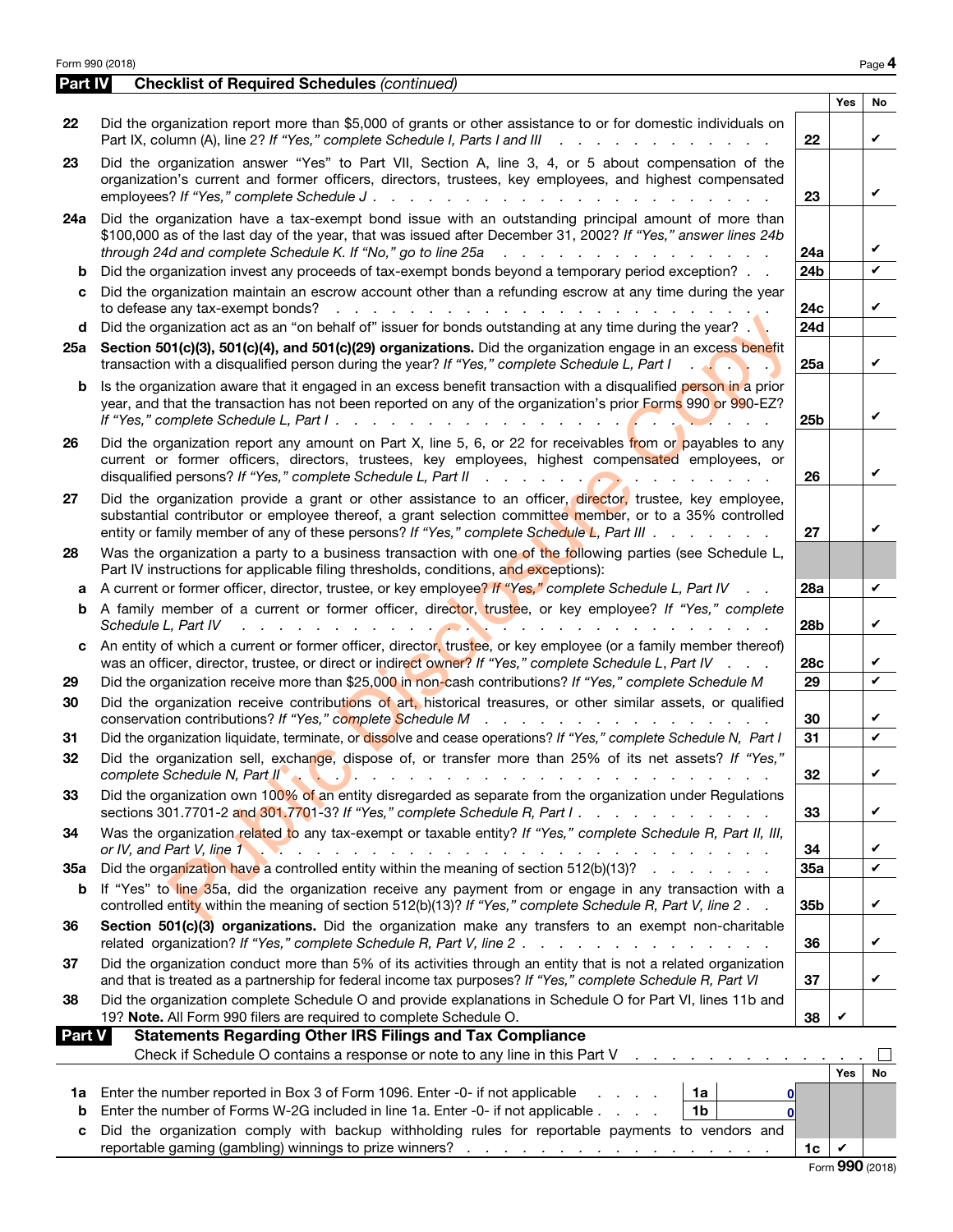| Form 990 (2018) |                                                                                                                                                                                                                                                                                                    |                |            | Page 5 |
|-----------------|----------------------------------------------------------------------------------------------------------------------------------------------------------------------------------------------------------------------------------------------------------------------------------------------------|----------------|------------|--------|
| Part V          | Statements Regarding Other IRS Filings and Tax Compliance (continued)                                                                                                                                                                                                                              |                |            |        |
|                 |                                                                                                                                                                                                                                                                                                    |                | <b>Yes</b> | No     |
| 2a              | Enter the number of employees reported on Form W-3, Transmittal of Wage and Tax                                                                                                                                                                                                                    |                |            |        |
|                 | Statements, filed for the calendar year ending with or within the year covered by this return<br>2a                                                                                                                                                                                                |                |            |        |
| b               | If at least one is reported on line 2a, did the organization file all required federal employment tax returns?                                                                                                                                                                                     | 2 <sub>b</sub> |            |        |
|                 | Note. If the sum of lines 1a and 2a is greater than 250, you may be required to e-file (see instructions).                                                                                                                                                                                         |                |            |        |
| За              | Did the organization have unrelated business gross income of \$1,000 or more during the year?<br>and a state                                                                                                                                                                                       | 3a             |            | V      |
| b               | If "Yes," has it filed a Form 990-T for this year? If "No" to line 3b, provide an explanation in Schedule O                                                                                                                                                                                        | 3b             |            |        |
| 4a              | At any time during the calendar year, did the organization have an interest in, or a signature or other authority over,                                                                                                                                                                            |                |            |        |
|                 | a financial account in a foreign country (such as a bank account, securities account, or other financial account)?                                                                                                                                                                                 | 4a             |            | V      |
| b               | If "Yes," enter the name of the foreign country: ▶                                                                                                                                                                                                                                                 |                |            |        |
|                 | See instructions for filing requirements for FinCEN Form 114, Report of Foreign Bank and Financial Accounts (FBAR).                                                                                                                                                                                |                |            |        |
| 5a              | Was the organization a party to a prohibited tax shelter transaction at any time during the tax year?                                                                                                                                                                                              | 5a             |            | V      |
| b               | Did any taxable party notify the organization that it was or is a party to a prohibited tax shelter transaction?                                                                                                                                                                                   | 5b             |            | V      |
| c               |                                                                                                                                                                                                                                                                                                    | 5 <sub>c</sub> |            |        |
| 6a              | Does the organization have annual gross receipts that are normally greater than \$100,000, and did the                                                                                                                                                                                             |                |            |        |
|                 | organization solicit any contributions that were not tax deductible as charitable contributions?                                                                                                                                                                                                   | 6a             |            | V      |
| b               | If "Yes," did the organization include with every solicitation an express statement that such contributions or                                                                                                                                                                                     |                |            |        |
|                 | gifts were not tax deductible?                                                                                                                                                                                                                                                                     | 6b             |            |        |
| 7               | Organizations that may receive deductible contributions under section 170(c).                                                                                                                                                                                                                      |                |            |        |
| a               | Did the organization receive a payment in excess of \$75 made partly as a contribution and partly for goods                                                                                                                                                                                        |                |            |        |
|                 |                                                                                                                                                                                                                                                                                                    | 7a             |            | V      |
| b               | If "Yes," did the organization notify the donor of the value of the goods or services provided?                                                                                                                                                                                                    | 7b             |            |        |
| с               | Did the organization sell, exchange, or otherwise dispose of tangible personal property for which it was                                                                                                                                                                                           |                |            |        |
|                 | required to file Form 8282? $\ldots$ $\ldots$ $\ldots$ $\ldots$ $\ldots$ $\ldots$ $\ldots$                                                                                                                                                                                                         | 7c             |            | V      |
| d               | If "Yes," indicate the number of Forms 8282 filed during the year and the vector of the state of Forms 8282 filed during the year<br>7d                                                                                                                                                            |                |            |        |
| е               | Did the organization receive any funds, directly or indirectly, to pay premiums on a personal benefit contract?                                                                                                                                                                                    | 7e             |            | V      |
| f               | Did the organization, during the year, pay premiums, directly or indirectly, on a personal benefit contract? .                                                                                                                                                                                     | 7f             |            | V      |
| g               | If the organization received a contribution of qualified intellectual property, did the organization file Form 8899 as required?                                                                                                                                                                   | 7g             |            |        |
| h               | If the organization received a contribution of cars, boats, airplanes, or other vehicles, did the organization file a Form 1098-C?                                                                                                                                                                 | 7h             |            |        |
| 8               | Sponsoring organizations maintaining donor advised funds. Did a donor advised fund maintained by the                                                                                                                                                                                               |                |            |        |
|                 | sponsoring organization have excess business holdings at any time during the year?                                                                                                                                                                                                                 | 8              |            | V      |
| 9               | Sponsoring organizations maintaining donor advised funds.                                                                                                                                                                                                                                          |                |            |        |
| а               | Did the sponsoring organization make any taxable distributions under section 4966?                                                                                                                                                                                                                 | <b>9a</b>      |            | V      |
| b               | Did the sponsoring organization make a distribution to a donor, donor advisor, or related person?                                                                                                                                                                                                  | 9b             |            | V      |
| 10              | Section 501(c)(7) organizations. Enter:                                                                                                                                                                                                                                                            |                |            |        |
|                 | 10a <br>Initiation fees and capital contributions included on Part VIII, line 12                                                                                                                                                                                                                   |                |            |        |
| b               | Gross receipts, included on Form 990, Part VIII, line 12, for public use of club facilities<br>10 <sub>b</sub>                                                                                                                                                                                     |                |            |        |
| 11              | Section 501(c)(12) organizations. Enter:                                                                                                                                                                                                                                                           |                |            |        |
| a               | Gross income from members or shareholders.<br>11a                                                                                                                                                                                                                                                  |                |            |        |
| b               | Gross income from other sources (Do not net amounts due or paid to other sources                                                                                                                                                                                                                   |                |            |        |
|                 | 11 <sub>b</sub><br>against amounts due or received from them.) .<br>and the contract of the contract of the contract of the contract of the contract of the contract of the contract of the contract of the contract of the contract of the contract of the contract of the contract of the contra |                |            |        |
| 12a             | Section 4947(a)(1) non-exempt charitable trusts. Is the organization filing Form 990 in lieu of Form 1041?                                                                                                                                                                                         | 12a            |            |        |
| b               | If "Yes," enter the amount of tax-exempt interest received or accrued during the year<br>12 <sub>b</sub>                                                                                                                                                                                           |                |            |        |
| 13              | Section 501(c)(29) qualified nonprofit health insurance issuers.                                                                                                                                                                                                                                   |                |            |        |
| а               | Is the organization licensed to issue qualified health plans in more than one state?                                                                                                                                                                                                               | 13a            |            |        |
|                 | Note. See the instructions for additional information the organization must report on Schedule O.                                                                                                                                                                                                  |                |            |        |
| b               | Enter the amount of reserves the organization is required to maintain by the states in which                                                                                                                                                                                                       |                |            |        |
|                 | 13 <sub>b</sub><br>the organization is licensed to issue qualified health plans<br>the control of the control of the<br>$\mathbf{L} = \mathbf{L}$                                                                                                                                                  |                |            |        |
| с               | 13 <sub>c</sub><br>Enter the amount of reserves on hand<br>.                                                                                                                                                                                                                                       |                |            |        |
| 14a             | Did the organization receive any payments for indoor tanning services during the tax year? .<br>the contract of the con-                                                                                                                                                                           | 14a            |            | V      |
| b               | If "Yes," has it filed a Form 720 to report these payments? If "No," provide an explanation in Schedule O                                                                                                                                                                                          | 14b            |            |        |
| 15              | Is the organization subject to the section 4960 tax on payment(s) of more than \$1,000,000 in remuneration or                                                                                                                                                                                      |                |            |        |
|                 | excess parachute payment(s) during the year?<br>the contract of the contract of the contract of the contract of the contract of the contract of the contract of                                                                                                                                    | 15             |            | V      |
|                 | If "Yes," see instructions and file Form 4720, Schedule N.                                                                                                                                                                                                                                         |                |            |        |
| 16              | Is the organization an educational institution subject to the section 4968 excise tax on net investment income?                                                                                                                                                                                    | 16             |            | V      |
|                 | If "Yes," complete Form 4720, Schedule O.                                                                                                                                                                                                                                                          |                |            |        |

|  |  | Form 990 (2018) |
|--|--|-----------------|
|--|--|-----------------|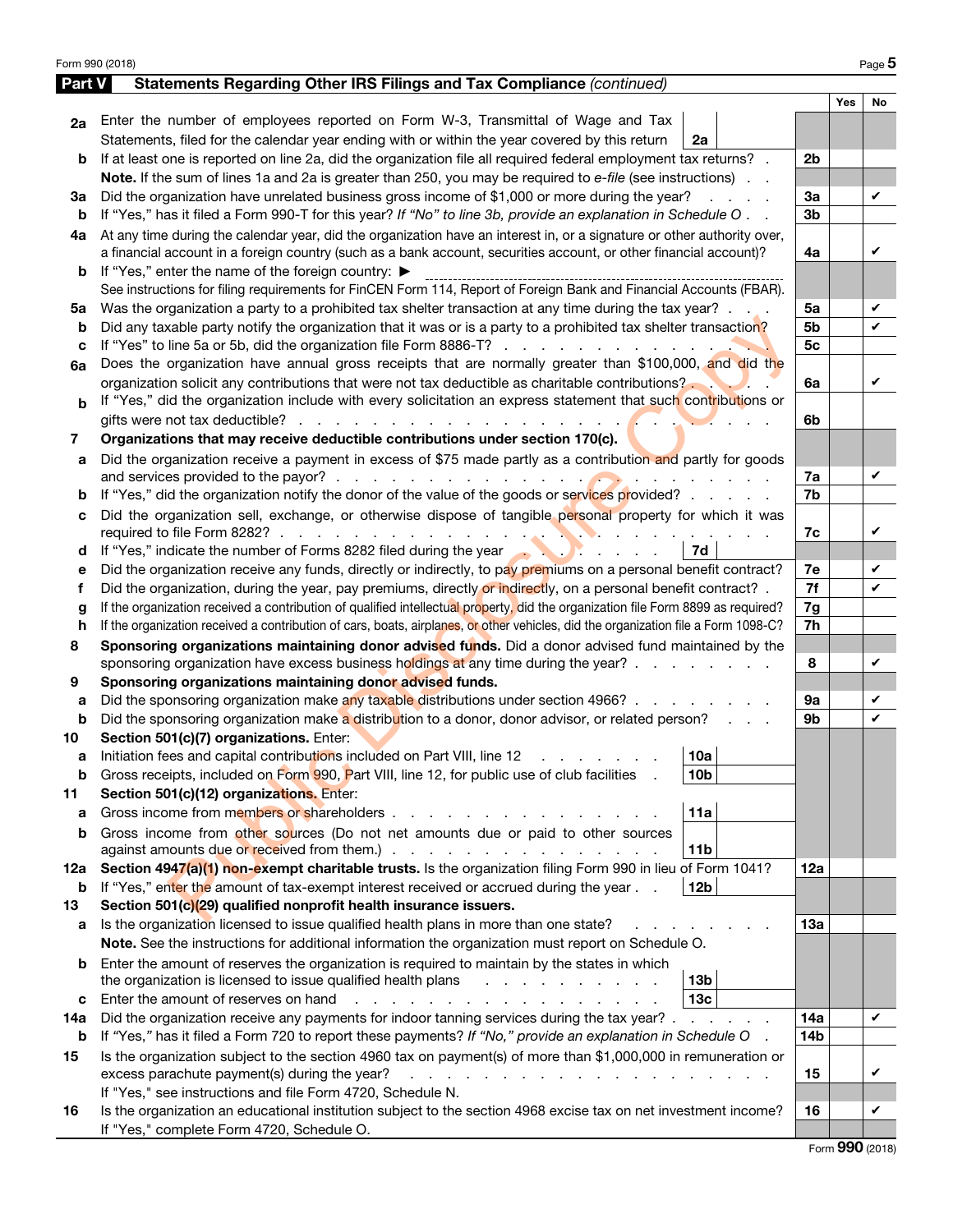|                | Form 990 (2018)                                                                                                                                                                                                                                                                                                                                                 |                                                                                                                 |                 |     | Page $6$        |
|----------------|-----------------------------------------------------------------------------------------------------------------------------------------------------------------------------------------------------------------------------------------------------------------------------------------------------------------------------------------------------------------|-----------------------------------------------------------------------------------------------------------------|-----------------|-----|-----------------|
| <b>Part VI</b> | Governance, Management, and Disclosure For each "Yes" response to lines 2 through 7b below, and for a "No"<br>response to line 8a, 8b, or 10b below, describe the circumstances, processes, or changes in Schedule O. See instructions.                                                                                                                         |                                                                                                                 |                 |     |                 |
|                | Check if Schedule O contains a response or note to any line in this Part VI                                                                                                                                                                                                                                                                                     |                                                                                                                 |                 |     | $ \mathcal{V} $ |
|                | <b>Section A. Governing Body and Management</b>                                                                                                                                                                                                                                                                                                                 |                                                                                                                 |                 |     |                 |
|                |                                                                                                                                                                                                                                                                                                                                                                 |                                                                                                                 |                 | Yes | No              |
| 1a             | Enter the number of voting members of the governing body at the end of the tax year.                                                                                                                                                                                                                                                                            | 1a<br>11                                                                                                        |                 |     |                 |
|                | If there are material differences in voting rights among members of the governing body, or<br>if the governing body delegated broad authority to an executive committee or similar<br>committee, explain in Schedule O.                                                                                                                                         |                                                                                                                 |                 |     |                 |
|                |                                                                                                                                                                                                                                                                                                                                                                 |                                                                                                                 |                 |     |                 |
| b              | Enter the number of voting members included in line 1a, above, who are independent                                                                                                                                                                                                                                                                              | 1b<br>11                                                                                                        |                 |     |                 |
| $\mathbf{2}$   | Did any officer, director, trustee, or key employee have a family relationship or a business relationship with<br>any other officer, director, trustee, or key employee?<br>and a straight and                                                                                                                                                                  |                                                                                                                 | $\mathbf{2}$    |     | V               |
| 3              | Did the organization delegate control over management duties customarily performed by or under the direct<br>supervision of officers, directors, or trustees, or key employees to a management company or other person?                                                                                                                                         |                                                                                                                 | 3               |     |                 |
| 4              | Did the organization make any significant changes to its governing documents since the prior Form 990 was filed?                                                                                                                                                                                                                                                |                                                                                                                 | 4               |     | V               |
| 5              | Did the organization become aware during the year of a significant diversion of the organization's assets?                                                                                                                                                                                                                                                      |                                                                                                                 | 5               |     | $\checkmark$    |
| 6              | Did the organization have members or stockholders?<br>and the state                                                                                                                                                                                                                                                                                             |                                                                                                                 | 6               | V   |                 |
| 7a             | Did the organization have members, stockholders, or other persons who had the power to elect or appoint<br>one or more members of the governing body?<br><u>.</u>                                                                                                                                                                                               |                                                                                                                 | 7a              | V   |                 |
| b              | Are any governance decisions of the organization reserved to (or subject to approval by) members,                                                                                                                                                                                                                                                               |                                                                                                                 | 7b              | V   |                 |
| 8              | Did the organization contemporaneously document the meetings held or written actions undertaken during<br>the year by the following:                                                                                                                                                                                                                            |                                                                                                                 |                 |     |                 |
| а              | The governing body? $\ldots$ .                                                                                                                                                                                                                                                                                                                                  |                                                                                                                 | 8а              | V   |                 |
| b              | Each committee with authority to act on behalf of the governing body?                                                                                                                                                                                                                                                                                           |                                                                                                                 | 8b              | V   |                 |
| 9              | Is there any officer, director, trustee, or key employee listed in Part VII, Section A, who cannot be reached at<br>the organization's mailing address? If "Yes," provide the names and addresses in Schedule O.                                                                                                                                                |                                                                                                                 | 9               |     | V               |
|                | Section B. Policies (This Section B requests information about policies not required by the Internal Revenue Code.)                                                                                                                                                                                                                                             |                                                                                                                 |                 |     |                 |
|                |                                                                                                                                                                                                                                                                                                                                                                 |                                                                                                                 |                 | Yes | No              |
| 10a            | Did the organization have local chapters, branches, or affiliates?                                                                                                                                                                                                                                                                                              |                                                                                                                 | 10a             |     | ✓               |
| b              | If "Yes," did the organization have written policies and procedures governing the activities of such chapters,<br>affiliates, and branches to ensure their operations are consistent with the organization's exempt purposes?                                                                                                                                   |                                                                                                                 | 10 <sub>b</sub> |     |                 |
| 11a            | Has the organization provided a complete copy of this Form 990 to all members of its governing body before filing the form?                                                                                                                                                                                                                                     |                                                                                                                 | 11a             |     | V               |
| b              | Describe in Schedule O the process, if any, used by the organization to review this Form 990.                                                                                                                                                                                                                                                                   |                                                                                                                 |                 |     |                 |
| 12a            | Did the organization have a written conflict of interest policy? If "No," go to line 13                                                                                                                                                                                                                                                                         |                                                                                                                 | 12a             | V   |                 |
| b              | Were officers, directors, or trustees, and key employees required to disclose annually interests that could give rise to conflicts?                                                                                                                                                                                                                             |                                                                                                                 | 12 <sub>b</sub> | V   |                 |
| с              | Did the organization regularly and consistently monitor and enforce compliance with the policy? If "Yes,                                                                                                                                                                                                                                                        |                                                                                                                 | 12c             | V   |                 |
| 13             |                                                                                                                                                                                                                                                                                                                                                                 |                                                                                                                 | 13              |     | V               |
| 14             | Did the organization have a written document retention and destruction policy?                                                                                                                                                                                                                                                                                  | the contract of the contract of the contract of the contract of the contract of the contract of the contract of | 14              |     | V               |
| 15             | Did the process for determining compensation of the following persons include a review and approval by<br>independent persons, comparability data, and contemporaneous substantiation of the deliberation and decision?                                                                                                                                         |                                                                                                                 |                 |     |                 |
| а              | The organization's CEO, Executive Director, or top management official                                                                                                                                                                                                                                                                                          |                                                                                                                 | 15a             |     | V               |
| b              |                                                                                                                                                                                                                                                                                                                                                                 |                                                                                                                 | <b>15b</b>      |     | $\checkmark$    |
|                | If "Yes" to line 15a or 15b, describe the process in Schedule O (see instructions).                                                                                                                                                                                                                                                                             |                                                                                                                 |                 |     |                 |
| 16a            | Did the organization invest in, contribute assets to, or participate in a joint venture or similar arrangement                                                                                                                                                                                                                                                  |                                                                                                                 | 16a             |     | V               |
| b              | If "Yes," did the organization follow a written policy or procedure requiring the organization to evaluate its<br>participation in joint venture arrangements under applicable federal tax law, and take steps to safeguard the                                                                                                                                 |                                                                                                                 |                 |     |                 |
|                | organization's exempt status with respect to such arrangements?                                                                                                                                                                                                                                                                                                 |                                                                                                                 | 16 <sub>b</sub> |     |                 |
|                | <b>Section C. Disclosure</b>                                                                                                                                                                                                                                                                                                                                    |                                                                                                                 |                 |     |                 |
| 17             | List the states with which a copy of this Form 990 is required to be filed ► California                                                                                                                                                                                                                                                                         |                                                                                                                 |                 |     |                 |
| 18             | Section 6104 requires an organization to make its Forms 1023 (1024 or 1024-A if applicable), 990, and 990-T (Section 501(c)<br>(3)s only) available for public inspection. Indicate how you made these available. Check all that apply.<br>$\Box$ Another's website<br>$\boxed{\mathbf{v}}$ Upon request<br>Own website<br>$\Box$ Other (explain in Schedule O) |                                                                                                                 |                 |     |                 |
| 19             | Describe in Schedule O whether (and if so, how) the organization made its governing documents, conflict of interest policy, and<br>financial statements available to the public during the tax year.                                                                                                                                                            |                                                                                                                 |                 |     |                 |
| 20             | State the name, address, and telephone number of the person who possesses the organization's books and records $\blacktriangleright$                                                                                                                                                                                                                            |                                                                                                                 |                 |     |                 |

**Julie Hocking, 3335 Mountain View Drive, San Diego, CA 92116. 619-280-6908**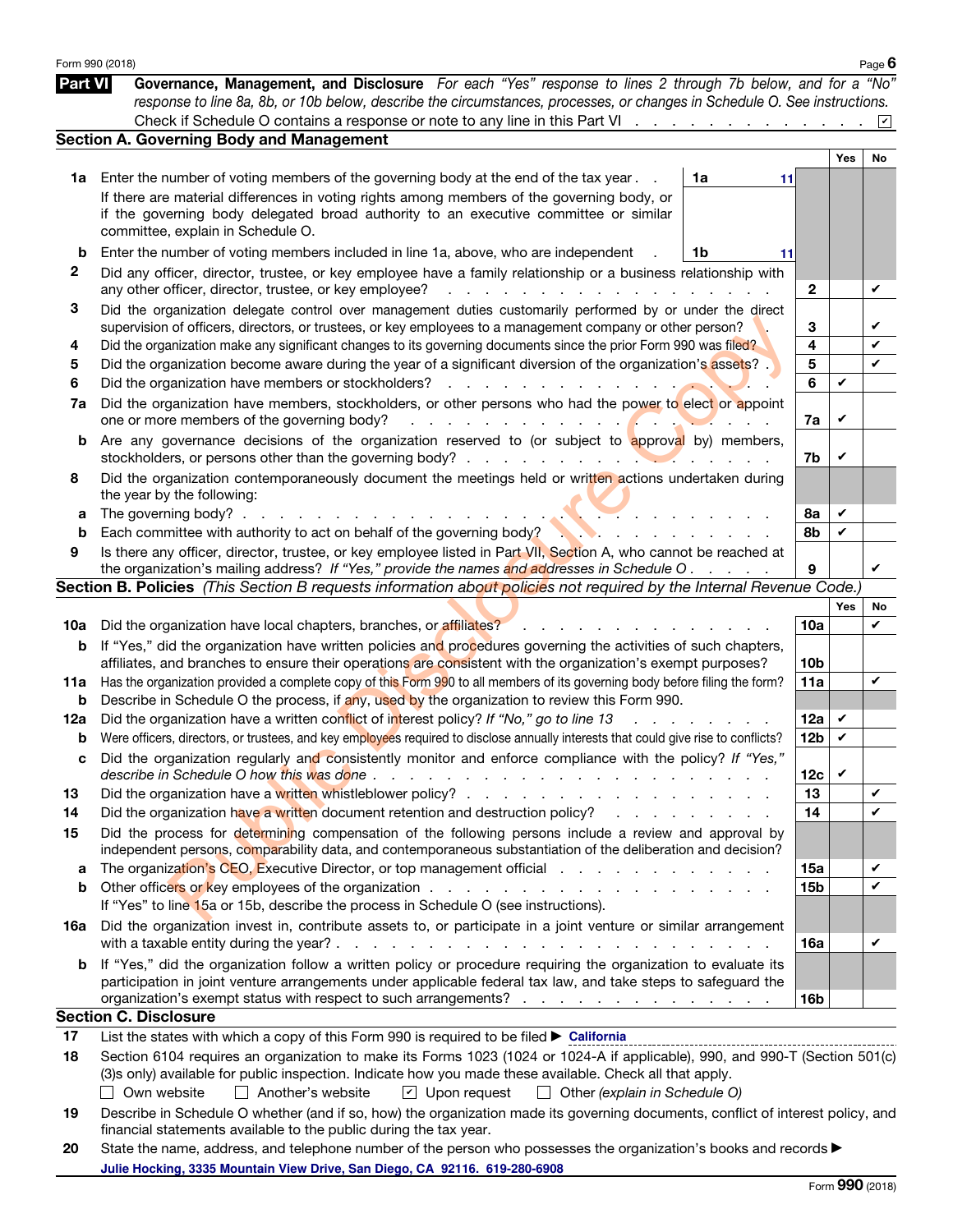#### Part VII Compensation of Officers, Directors, Trustees, Key Employees, Highest Compensated Employees, and Independent Contractors

Check if Schedule O contains a response or note to any line in this Part VII . . . . . . . . . . . . . .  $\Box$ 

Section A. Officers, Directors, Trustees, Key Employees, and Highest Compensated Employees

1a Complete this table for all persons required to be listed. Report compensation for the calendar year ending with or within the organization's tax year.

• List all of the organization's current officers, directors, trustees (whether individuals or organizations), regardless of amount of compensation. Enter -0- in columns (D), (E), and (F) if no compensation was paid.

• List all of the organization's current key employees, if any. See instructions for definition of "key employee."

• List the organization's five current highest compensated employees (other than an officer, director, trustee, or key employee) who received reportable compensation (Box 5 of Form W-2 and/or Box 7 of Form 1099-MISC) of more than \$100,000 from the organization and any related organizations.

• List all of the organization's former officers, key employees, and highest compensated employees who received more than \$100,000 of reportable compensation from the organization and any related organizations.

| \$100,000 of reportable compensation from the organization and any related organizations.                                           |                               |                                   |                       |          |              |                                                              |        |                 |                          |                             |  |
|-------------------------------------------------------------------------------------------------------------------------------------|-------------------------------|-----------------------------------|-----------------------|----------|--------------|--------------------------------------------------------------|--------|-----------------|--------------------------|-----------------------------|--|
| . List all of the organization's former directors or trustees that received, in the capacity as a former director or trustee of the |                               |                                   |                       |          |              |                                                              |        |                 |                          |                             |  |
| organization, more than \$10,000 of reportable compensation from the organization and any related organizations.                    |                               |                                   |                       |          |              |                                                              |        |                 |                          |                             |  |
| List persons in the following order: individual trustees or directors; institutional trustees; officers; key employees; highest     |                               |                                   |                       |          |              |                                                              |        |                 |                          |                             |  |
| compensated employees; and former such persons.                                                                                     |                               |                                   |                       |          |              |                                                              |        |                 |                          |                             |  |
| □ Check this box if neither the organization nor any related organization compensated any current officer, director, or trustee.    |                               |                                   |                       |          |              |                                                              |        |                 |                          |                             |  |
|                                                                                                                                     |                               |                                   |                       | (C)      |              |                                                              |        |                 |                          |                             |  |
| (A)                                                                                                                                 | (B)                           |                                   |                       | Position |              |                                                              |        | (D)             | (E)                      | (F)                         |  |
| Name and Title                                                                                                                      | Average                       |                                   |                       |          |              | (do not check more than one<br>box, unless person is both an |        | Reportable      | Reportable               | Estimated                   |  |
|                                                                                                                                     | hours per                     |                                   |                       |          |              | officer and a director/trustee)                              |        | compensation    | compensation from        | amount of                   |  |
|                                                                                                                                     | week (list any<br>hours for   |                                   |                       |          |              |                                                              |        | from<br>the     | related<br>organizations | other<br>compensation       |  |
|                                                                                                                                     | related                       |                                   |                       | Officer  | Key employee |                                                              | Former | organization    | (W-2/1099-MISC)          | from the                    |  |
|                                                                                                                                     | organizations<br>below dotted |                                   |                       |          |              |                                                              |        | (W-2/1099-MISC) |                          | organization<br>and related |  |
|                                                                                                                                     | line)                         | Individual trustee<br>or director |                       |          |              |                                                              |        |                 |                          | organizations               |  |
|                                                                                                                                     |                               |                                   | Institutional trustee |          |              | Highest compensated<br>employee                              |        |                 |                          |                             |  |
|                                                                                                                                     |                               |                                   |                       |          |              |                                                              |        |                 |                          |                             |  |
|                                                                                                                                     |                               |                                   |                       |          |              |                                                              |        |                 |                          |                             |  |
| (1) Rhea Kuhlman                                                                                                                    | 10                            |                                   |                       |          |              |                                                              |        |                 |                          |                             |  |
| <b>President &amp; Director</b>                                                                                                     |                               |                                   |                       | V        |              |                                                              |        | 0               |                          |                             |  |
| (2) Carol Clause                                                                                                                    | 3 <sub>o</sub>                |                                   |                       |          |              |                                                              |        |                 |                          |                             |  |
| <b>Vice President &amp; Director</b>                                                                                                |                               | V                                 |                       | V        |              |                                                              |        | 0               |                          |                             |  |
| (3) Winifred Cox                                                                                                                    | $\overline{\mathbf{4}}$       |                                   |                       |          |              |                                                              |        |                 |                          |                             |  |
| <b>Vice President &amp; Director</b>                                                                                                |                               | V                                 |                       | V        |              |                                                              |        | 0               |                          |                             |  |
| (4) Jean Fort                                                                                                                       | 12                            |                                   |                       |          |              |                                                              |        |                 |                          |                             |  |
| <b>Vice President &amp; Director</b>                                                                                                |                               | V                                 |                       | V        |              |                                                              |        | 0               |                          |                             |  |
| (5) Debbie McGraw                                                                                                                   | 5                             |                                   |                       |          |              |                                                              |        |                 |                          |                             |  |
| <b>Vice President &amp; Director</b>                                                                                                |                               | V                                 |                       | V        |              |                                                              |        | 0               |                          |                             |  |
| (6) Ruth Covell                                                                                                                     | $\overline{\mathbf{2}}$       |                                   |                       |          |              |                                                              |        |                 |                          |                             |  |
| <b>Secretary &amp; Director</b>                                                                                                     |                               | V                                 |                       | V        |              |                                                              |        | 0               |                          |                             |  |
| (7) Teresa Wang                                                                                                                     | 12                            |                                   |                       |          |              |                                                              |        |                 |                          |                             |  |
| <b>Treasurer &amp; Director</b>                                                                                                     |                               | V                                 |                       | V        |              |                                                              |        | 0               |                          |                             |  |
| (8) Jan Hamilton                                                                                                                    | $\overline{\mathbf{3}}$       |                                   |                       |          |              |                                                              |        |                 |                          |                             |  |
| <b>Secretary &amp; Director</b>                                                                                                     |                               | V                                 |                       | V        |              |                                                              |        | 0               |                          |                             |  |
| (9) Christy Hendrickson                                                                                                             | $\overline{\mathbf{2}}$       |                                   |                       |          |              |                                                              |        |                 |                          |                             |  |
| <b>Director</b>                                                                                                                     |                               | V                                 |                       |          |              |                                                              |        | 0               |                          |                             |  |
| (10) Judith Fullerton                                                                                                               | $\overline{\mathbf{2}}$       |                                   |                       |          |              |                                                              |        |                 |                          |                             |  |
| <b>Director</b>                                                                                                                     |                               | V                                 |                       |          |              |                                                              |        | $\mathbf{0}$    |                          |                             |  |
| (11) Tracy Johnson                                                                                                                  | $\overline{2}$                |                                   |                       |          |              |                                                              |        |                 |                          |                             |  |
| <b>Director</b>                                                                                                                     |                               | V                                 |                       |          |              |                                                              |        | 0               |                          |                             |  |
| (12) Paige Bradley                                                                                                                  | 40                            |                                   |                       |          |              |                                                              |        |                 |                          |                             |  |
| <b>Executive Director</b>                                                                                                           |                               |                                   |                       |          |              | V                                                            |        | 72,074          |                          |                             |  |
| (13) Julie Hocking                                                                                                                  | $\overline{4}$                |                                   |                       |          |              |                                                              |        |                 |                          |                             |  |
| <b>Assistant Treasurer</b>                                                                                                          |                               |                                   |                       | V        |              |                                                              |        | 0               |                          |                             |  |
| (14) Melissa Bond                                                                                                                   | 1                             |                                   |                       |          |              |                                                              |        |                 |                          |                             |  |
| <b>Director</b>                                                                                                                     |                               | V                                 |                       |          |              |                                                              |        | $\mathbf{0}$    |                          |                             |  |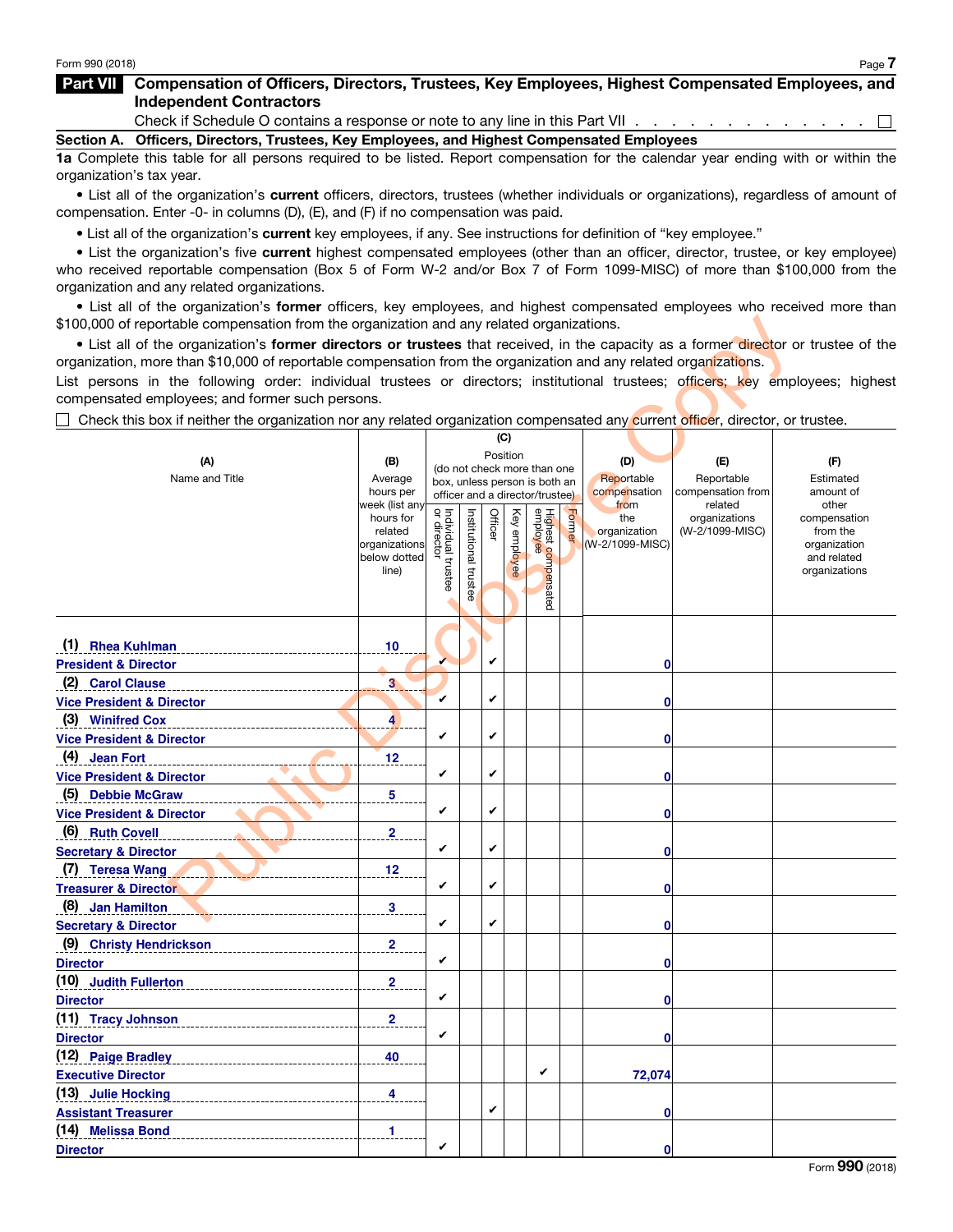| <b>Part VII</b><br>Section A. Officers, Directors, Trustees, Key Employees, and Highest Compensated Employees (continued) |                                                                                                                                                                                                                      |                               |                                |               |         |              |                                 |        |                                                                                                                       |                              |  |              |                             |    |
|---------------------------------------------------------------------------------------------------------------------------|----------------------------------------------------------------------------------------------------------------------------------------------------------------------------------------------------------------------|-------------------------------|--------------------------------|---------------|---------|--------------|---------------------------------|--------|-----------------------------------------------------------------------------------------------------------------------|------------------------------|--|--------------|-----------------------------|----|
|                                                                                                                           |                                                                                                                                                                                                                      |                               |                                |               |         | (C)          |                                 |        |                                                                                                                       |                              |  |              |                             |    |
|                                                                                                                           | (A)                                                                                                                                                                                                                  | (B)                           |                                |               |         | Position     | (do not check more than one     |        | (D)                                                                                                                   | (E)                          |  |              | (F)                         |    |
|                                                                                                                           | Name and title                                                                                                                                                                                                       | Average                       |                                |               |         |              | box, unless person is both an   |        | Reportable                                                                                                            | Reportable                   |  |              | Estimated                   |    |
|                                                                                                                           |                                                                                                                                                                                                                      | hours per<br>week (list any   |                                |               |         |              | officer and a director/trustee) |        | compensation<br>from                                                                                                  | compensation from<br>related |  |              | amount of<br>other          |    |
|                                                                                                                           |                                                                                                                                                                                                                      | hours for                     | ă<br>Individual<br>or director |               | Officer |              |                                 |        | the                                                                                                                   | organizations                |  | compensation |                             |    |
|                                                                                                                           |                                                                                                                                                                                                                      | related                       |                                |               |         |              |                                 | Former | organization                                                                                                          | (W-2/1099-MISC)              |  |              | from the                    |    |
|                                                                                                                           |                                                                                                                                                                                                                      | organizations<br>below dotted |                                | Institutional |         | Key employee |                                 |        | (W-2/1099-MISC)                                                                                                       |                              |  |              | organization<br>and related |    |
|                                                                                                                           |                                                                                                                                                                                                                      | line)                         | trustee                        |               |         |              | Highest compensated<br>employee |        |                                                                                                                       |                              |  |              | organizations               |    |
|                                                                                                                           |                                                                                                                                                                                                                      |                               |                                | trustee       |         |              |                                 |        |                                                                                                                       |                              |  |              |                             |    |
|                                                                                                                           |                                                                                                                                                                                                                      |                               |                                |               |         |              |                                 |        |                                                                                                                       |                              |  |              |                             |    |
|                                                                                                                           | (15) Annie Lieberman                                                                                                                                                                                                 | 1                             |                                |               |         |              |                                 |        |                                                                                                                       |                              |  |              |                             |    |
| <b>Director</b>                                                                                                           |                                                                                                                                                                                                                      |                               | V                              |               |         |              |                                 |        | 0                                                                                                                     |                              |  |              |                             |    |
|                                                                                                                           | (16) Julie Freeman<br>__________________________________                                                                                                                                                             | $\overline{\mathbf{2}}$       |                                |               |         |              |                                 |        |                                                                                                                       |                              |  |              |                             |    |
| <b>Director</b>                                                                                                           |                                                                                                                                                                                                                      |                               | V                              |               |         |              |                                 |        | 0                                                                                                                     |                              |  |              |                             |    |
| (17)                                                                                                                      |                                                                                                                                                                                                                      |                               |                                |               |         |              |                                 |        |                                                                                                                       |                              |  |              |                             |    |
|                                                                                                                           |                                                                                                                                                                                                                      |                               |                                |               |         |              |                                 |        |                                                                                                                       |                              |  |              |                             |    |
| (18)                                                                                                                      |                                                                                                                                                                                                                      |                               |                                |               |         |              |                                 |        |                                                                                                                       |                              |  |              |                             |    |
|                                                                                                                           |                                                                                                                                                                                                                      |                               |                                |               |         |              |                                 |        |                                                                                                                       |                              |  |              |                             |    |
| (19)                                                                                                                      |                                                                                                                                                                                                                      |                               |                                |               |         |              |                                 |        |                                                                                                                       |                              |  |              |                             |    |
|                                                                                                                           |                                                                                                                                                                                                                      |                               |                                |               |         |              |                                 |        |                                                                                                                       |                              |  |              |                             |    |
| (20)                                                                                                                      |                                                                                                                                                                                                                      |                               |                                |               |         |              |                                 |        |                                                                                                                       |                              |  |              |                             |    |
|                                                                                                                           |                                                                                                                                                                                                                      |                               |                                |               |         |              |                                 |        |                                                                                                                       |                              |  |              |                             |    |
| (21)                                                                                                                      |                                                                                                                                                                                                                      |                               |                                |               |         |              |                                 |        |                                                                                                                       |                              |  |              |                             |    |
|                                                                                                                           |                                                                                                                                                                                                                      |                               |                                |               |         |              |                                 |        |                                                                                                                       |                              |  |              |                             |    |
| (22)                                                                                                                      |                                                                                                                                                                                                                      |                               |                                |               |         |              |                                 |        |                                                                                                                       |                              |  |              |                             |    |
|                                                                                                                           |                                                                                                                                                                                                                      |                               |                                |               |         |              |                                 |        |                                                                                                                       |                              |  |              |                             |    |
| (23)                                                                                                                      |                                                                                                                                                                                                                      |                               |                                |               |         |              |                                 |        |                                                                                                                       |                              |  |              |                             |    |
|                                                                                                                           |                                                                                                                                                                                                                      |                               |                                |               |         |              |                                 |        |                                                                                                                       |                              |  |              |                             |    |
| (24)                                                                                                                      |                                                                                                                                                                                                                      |                               |                                |               |         |              |                                 |        |                                                                                                                       |                              |  |              |                             |    |
|                                                                                                                           |                                                                                                                                                                                                                      |                               |                                |               |         |              |                                 |        |                                                                                                                       |                              |  |              |                             |    |
| (25)                                                                                                                      |                                                                                                                                                                                                                      |                               |                                |               |         |              |                                 |        |                                                                                                                       |                              |  |              |                             |    |
|                                                                                                                           |                                                                                                                                                                                                                      |                               |                                |               |         |              |                                 |        |                                                                                                                       |                              |  |              |                             |    |
| 1b                                                                                                                        | Sub-total<br>Total from continuation sheets to Part VII, Section A                                                                                                                                                   |                               |                                |               |         |              |                                 |        | 72,074                                                                                                                |                              |  |              |                             |    |
| C<br>d                                                                                                                    | Total (add lines 1b and 1c)                                                                                                                                                                                          |                               |                                |               |         |              |                                 |        |                                                                                                                       |                              |  |              |                             |    |
|                                                                                                                           | Total number of individuals (including but not limited to those listed above) who received more than \$100,000 of                                                                                                    |                               |                                |               |         |              |                                 |        | 72,074                                                                                                                |                              |  |              |                             |    |
| $\mathbf{2}$                                                                                                              | reportable compensation from the organization ▶                                                                                                                                                                      |                               |                                |               |         |              |                                 |        |                                                                                                                       |                              |  |              |                             |    |
|                                                                                                                           |                                                                                                                                                                                                                      |                               |                                |               |         |              |                                 |        |                                                                                                                       |                              |  |              | Yes                         | No |
|                                                                                                                           |                                                                                                                                                                                                                      |                               |                                |               |         |              |                                 |        |                                                                                                                       |                              |  |              |                             |    |
| 3                                                                                                                         | Did the organization list any former officer, director, or trustee, key employee, or highest compensated<br>employee on line 1a? If "Yes," complete Schedule J for such individual                                   |                               |                                |               |         |              |                                 |        | $\mathbf{r}$ , $\mathbf{r}$ , $\mathbf{r}$ , $\mathbf{r}$ , $\mathbf{r}$ , $\mathbf{r}$ , $\mathbf{r}$ , $\mathbf{r}$ |                              |  | 3            |                             | V  |
|                                                                                                                           |                                                                                                                                                                                                                      |                               |                                |               |         |              |                                 |        |                                                                                                                       |                              |  |              |                             |    |
| 4                                                                                                                         | For any individual listed on line 1a, is the sum of reportable compensation and other compensation from the<br>organization and related organizations greater than \$150,000? If "Yes," complete Schedule J for such |                               |                                |               |         |              |                                 |        |                                                                                                                       |                              |  |              |                             |    |
|                                                                                                                           | <i>individual</i>                                                                                                                                                                                                    |                               |                                |               |         |              |                                 |        |                                                                                                                       |                              |  | 4            |                             | V  |
| 5                                                                                                                         | Did any person listed on line 1a receive or accrue compensation from any unrelated organization or individual                                                                                                        |                               |                                |               |         |              |                                 |        |                                                                                                                       |                              |  |              |                             |    |
|                                                                                                                           | for services rendered to the organization? If "Yes," complete Schedule J for such person                                                                                                                             |                               |                                |               |         |              |                                 |        |                                                                                                                       |                              |  | 5            |                             | V  |
|                                                                                                                           | <b>Section B. Independent Contractors</b>                                                                                                                                                                            |                               |                                |               |         |              |                                 |        |                                                                                                                       |                              |  |              |                             |    |
| 1                                                                                                                         | Complete this table for your five highest compensated independent contractors that received more than \$100,000 of                                                                                                   |                               |                                |               |         |              |                                 |        |                                                                                                                       |                              |  |              |                             |    |
|                                                                                                                           | compensation from the organization. Report compensation for the calendar year ending with or within the organization's tax                                                                                           |                               |                                |               |         |              |                                 |        |                                                                                                                       |                              |  |              |                             |    |
|                                                                                                                           | year.                                                                                                                                                                                                                |                               |                                |               |         |              |                                 |        |                                                                                                                       |                              |  |              |                             |    |
|                                                                                                                           | (A)                                                                                                                                                                                                                  |                               |                                |               |         |              |                                 |        | (B)                                                                                                                   |                              |  | (C)          |                             |    |
|                                                                                                                           | Name and business address                                                                                                                                                                                            |                               |                                |               |         |              |                                 |        | Description of services                                                                                               |                              |  | Compensation |                             |    |
|                                                                                                                           |                                                                                                                                                                                                                      |                               |                                |               |         |              |                                 |        |                                                                                                                       |                              |  |              |                             |    |

|   | (A)<br>Name and business address                                                              | (B)<br>Description of services | (C)<br>Compensation |
|---|-----------------------------------------------------------------------------------------------|--------------------------------|---------------------|
|   |                                                                                               |                                |                     |
|   |                                                                                               |                                |                     |
|   |                                                                                               |                                |                     |
|   |                                                                                               |                                |                     |
|   |                                                                                               |                                |                     |
| 2 | Total number of independent contractors (including but not limited to those listed above) who |                                |                     |
|   | received more than \$100,000 of compensation from the organization ▶                          |                                |                     |

Form 990 (2018)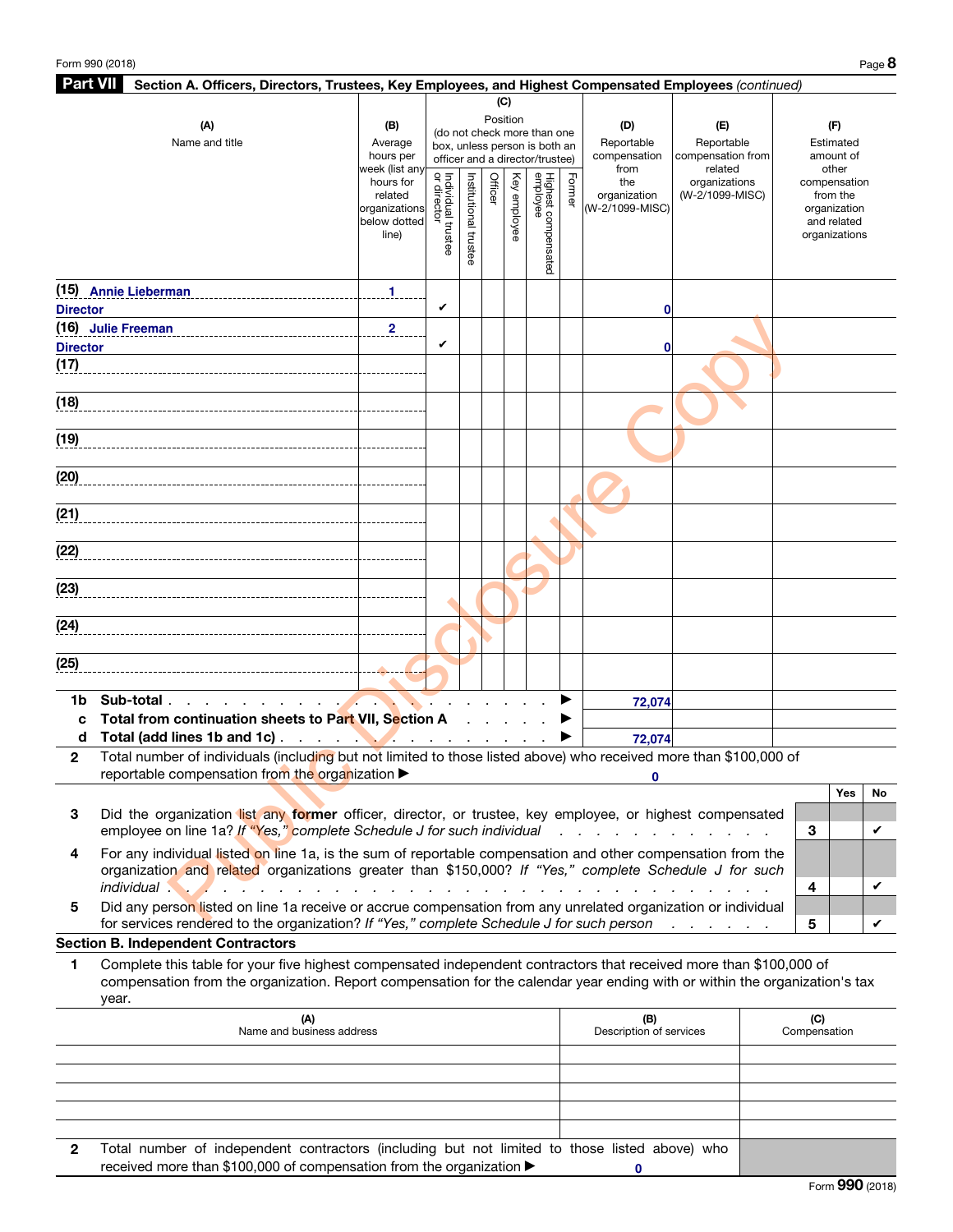Form 990 (2018) Page  $9$ 

Part VIII Statement of Revenue

#### Check if Schedule O contains a response or note to any line in this Part VIII .  $\ldots$  . . . . . . . . . . .  $\Box$ (D) **(A)**<br>Total revenue (B) Related or (C) Unrelated business Revenue excluded from tax exempt function revenue under sections revenue 512–514 Contributions, Gifts, Grants **Contributions, Gifts, Grants**<br>and Other Similar Amounts 1a Federated campaigns  $\therefore$  1a and Other Similar Amounts **b** Membership dues . . . . 1b c Fundraising events  $\ldots$  .  $\vert$  1c **65,375 d** Related organizations  $\therefore$   $\therefore$  1**d** e Government grants (contributions) 1e f All other contributions, gifts, grants, and similar amounts not included above  $\parallel$  1f **187,885** g Noncash contributions included in lines 1a–1f: \$ **876** Continues 1a-11<br>
Public Disclosure Copyright Continues Code<br>
Public Disclosure Copyright Continues Code<br>
Microsoft Copyright Continues Continues Continues Continues Continues Continues Continues Continues Continues Continu **h** Total. Add lines  $1a-1f$  . . . . . . . .  $\blacktriangleright$ **253,260** Program Service Revenue Business Code Program Service Revenue 2a b c d e f All other program service revenue . g Total. Add lines  $2a-2f$  . . . . <u>. . . .</u> ▶ 3 Investment income (including dividends, interest, and other similar amounts)  $\ldots$  . . . .  $\blacktriangleright$ **277** 4 Income from investment of tax-exempt bond proceeds ▶ 5 Royalties . . . . . . . . . . . . . ▶ <br>
5 © ii) Real
(ii) Personal (ii) Personal 6a Gross rents . . **b** Less: rental expenses c Rental income or (loss) d Net rental income or (loss) . . . . . . . ▶ (i) Securities **7a** Gross amount from sales of assets other than inventory **8,730 b** Less: cost or other basis and sales expenses . **9,188** c Gain or (loss) . . **-458** d Net gain or (loss)  $\blacksquare$  . . . . . . .  $\blacktriangleright$ **-458 Other Revenue** Other Revenue 8a Gross income from fundraising events (not including \$ **65,375** of contributions reported on line 1c). See Part IV, line 18 . . . . . . . . a **12,125 b** Less: direct expenses . . . . **b 19,133** c Net income or (loss) from fundraising events . ▶ **-7,008** 9a Gross income from gaming activities. See Part IV, line 19 . . . . . a **b** Less: direct expenses . . . . **b** c Net income or (loss) from gaming activities  $\ldots$ 10a Gross sales of inventory, less returns and allowances . . . **a b** Less: cost of goods sold . . . **b** c Net income or (loss) from sales of inventory .  $\qquad \blacktriangleright$ Miscellaneous Revenue **Business Code** 11a b c d All other revenue . . . . . e Total. Add lines 11a–11d  $\ldots$  . . . . . ▶ 12 Total revenue. See instructions . . . . ▶ **246,071**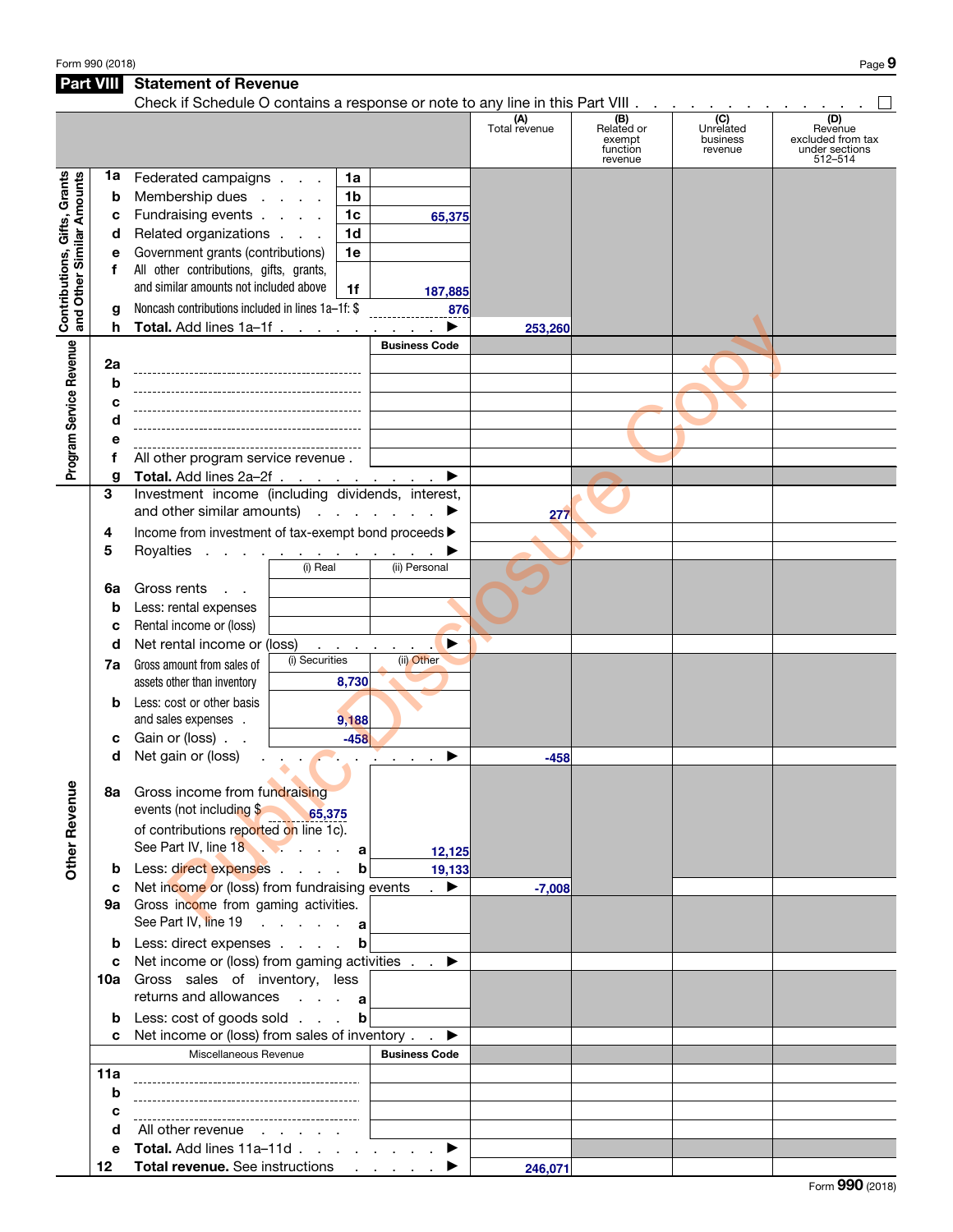|              | Section 501(c)(3) and 501(c)(4) organizations must complete all columns. All other organizations must complete column (A).                                                                                                                                    |                       |                                    |                                           |                                |
|--------------|---------------------------------------------------------------------------------------------------------------------------------------------------------------------------------------------------------------------------------------------------------------|-----------------------|------------------------------------|-------------------------------------------|--------------------------------|
|              | Check if Schedule O contains a response or note to any line in this Part IX                                                                                                                                                                                   |                       |                                    |                                           |                                |
|              | Do not include amounts reported on lines 6b, 7b,<br>8b, 9b, and 10b of Part VIII.                                                                                                                                                                             | (A)<br>Total expenses | (B)<br>Program service<br>expenses | (C)<br>Management and<br>general expenses | (D)<br>Fundraising<br>expenses |
| 1.           | Grants and other assistance to domestic organizations                                                                                                                                                                                                         |                       |                                    |                                           |                                |
|              | and domestic governments. See Part IV, line 21                                                                                                                                                                                                                | 26,000                | 26,000                             |                                           |                                |
| $\mathbf{2}$ | Grants and other assistance to domestic<br>individuals. See Part IV, line 22                                                                                                                                                                                  | 120,730               | 120,730                            |                                           |                                |
| 3            | Grants and other assistance to foreign<br>organizations, foreign governments, and foreign<br>individuals. See Part IV, lines 15 and 16                                                                                                                        |                       |                                    |                                           |                                |
| 4<br>5       | Benefits paid to or for members<br>$\Delta \sim 10^{11}$ and $\Delta \sim 10^{11}$<br>Compensation of current officers, directors,<br>trustees, and key employees<br>and the company of the                                                                   | 72,074                | 14,415                             | 28,829                                    | 28,829                         |
| 6            | Compensation not included above, to disqualified<br>persons (as defined under section 4958(f)(1)) and<br>persons described in section 4958(c)(3)(B)<br><b>Contract</b>                                                                                        |                       |                                    |                                           |                                |
| 7<br>8       | Other salaries and wages<br>and a state of the state<br>Pension plan accruals and contributions (include<br>section 401(k) and 403(b) employer contributions)                                                                                                 |                       |                                    |                                           |                                |
| 9            | Other employee benefits                                                                                                                                                                                                                                       |                       |                                    |                                           |                                |
| 10           | Payroll taxes                                                                                                                                                                                                                                                 | 5,759                 | 1,151                              | 2,303                                     | 2,304                          |
| 11<br>a      | Fees for services (non-employees):<br>Management                                                                                                                                                                                                              | 300                   | 0                                  | 300                                       |                                |
| b            | Legal                                                                                                                                                                                                                                                         |                       |                                    |                                           |                                |
| с            | Accounting                                                                                                                                                                                                                                                    |                       |                                    |                                           |                                |
| d            | Lobbying $\ldots$ $\ldots$ $\ldots$ $\ldots$ $\ldots$                                                                                                                                                                                                         |                       |                                    |                                           |                                |
| е            | Professional fundraising services. See Part IV, line 17                                                                                                                                                                                                       |                       |                                    |                                           |                                |
| f<br>g       | Investment management fees<br>Other. (If line 11g amount exceeds 10% of line 25, column<br>(A) amount, list line 11g expenses on Schedule O.)                                                                                                                 |                       |                                    |                                           |                                |
| 12           | Advertising and promotion                                                                                                                                                                                                                                     | 7,084                 | 1,623                              | 348                                       | 5,113                          |
| 13           | Office expenses<br><b><i>Contract Contract Contract Contract Contract Contract Contract Contract Contract Contract Contract Contract Contract Contract Contract Contract Contract Contract Contract Contract Contract Contract Contract Contract Cont</i></b> | 891                   | $\mathbf{0}$                       | 891                                       | $\Omega$                       |
| 14           | Information technology                                                                                                                                                                                                                                        | 2,831                 | 435                                | 540                                       | 1,856                          |
| 15           | Royalties                                                                                                                                                                                                                                                     |                       |                                    |                                           |                                |
| 16           | Occupancy $\cdots$ $\cdots$                                                                                                                                                                                                                                   |                       |                                    |                                           |                                |
| 17           |                                                                                                                                                                                                                                                               | 8                     | $\overline{2}$                     | 3                                         | 3                              |
| 18           | Payments of travel or entertainment expenses<br>for any federal, state, or local public officials                                                                                                                                                             |                       |                                    |                                           |                                |
| 19           | Conferences, conventions, and meetings .                                                                                                                                                                                                                      | 2,544                 | 1,541                              | 728                                       | 276                            |
| 20           | Interest<br><b>CONTRACTOR</b>                                                                                                                                                                                                                                 |                       |                                    |                                           |                                |
| 21           | Payments to affiliates <b>Fig. 2.1.</b> All contracts and the Payments of a filler                                                                                                                                                                            |                       |                                    |                                           |                                |
| 22<br>23     | Depreciation, depletion, and amortization.<br>Insurance $\qquad \qquad \qquad$                                                                                                                                                                                |                       |                                    |                                           |                                |
| 24           | Other expenses. Itemize expenses not covered                                                                                                                                                                                                                  | 4,150                 | 2,275                              | 1,740                                     | 135                            |
|              | above (List miscellaneous expenses in line 24e. If<br>line 24e amount exceeds 10% of line 25, column<br>(A) amount, list line 24e expenses on Schedule O.)                                                                                                    |                       |                                    |                                           |                                |
| а            | <b>Dues</b>                                                                                                                                                                                                                                                   | 60                    | 0                                  | 60                                        | $\mathbf 0$                    |
| b            | <b>Payment Processing fees</b>                                                                                                                                                                                                                                | 3,309                 | 0                                  | $-20$                                     | 3,329                          |
| c            |                                                                                                                                                                                                                                                               |                       |                                    |                                           |                                |
| d            |                                                                                                                                                                                                                                                               |                       |                                    |                                           |                                |
| е            | All other expenses                                                                                                                                                                                                                                            |                       |                                    |                                           |                                |
| 25           | Total functional expenses. Add lines 1 through 24e                                                                                                                                                                                                            | 245,740               | 168,172                            | 35,722                                    | 41,845                         |
| 26           | Joint costs. Complete this line only if the<br>organization reported in column (B) joint costs<br>from a combined educational campaign and<br>fundraising solicitation. Check here $\blacktriangleright \Box$ if<br>following SOP 98-2 (ASC 958-720)          |                       |                                    |                                           |                                |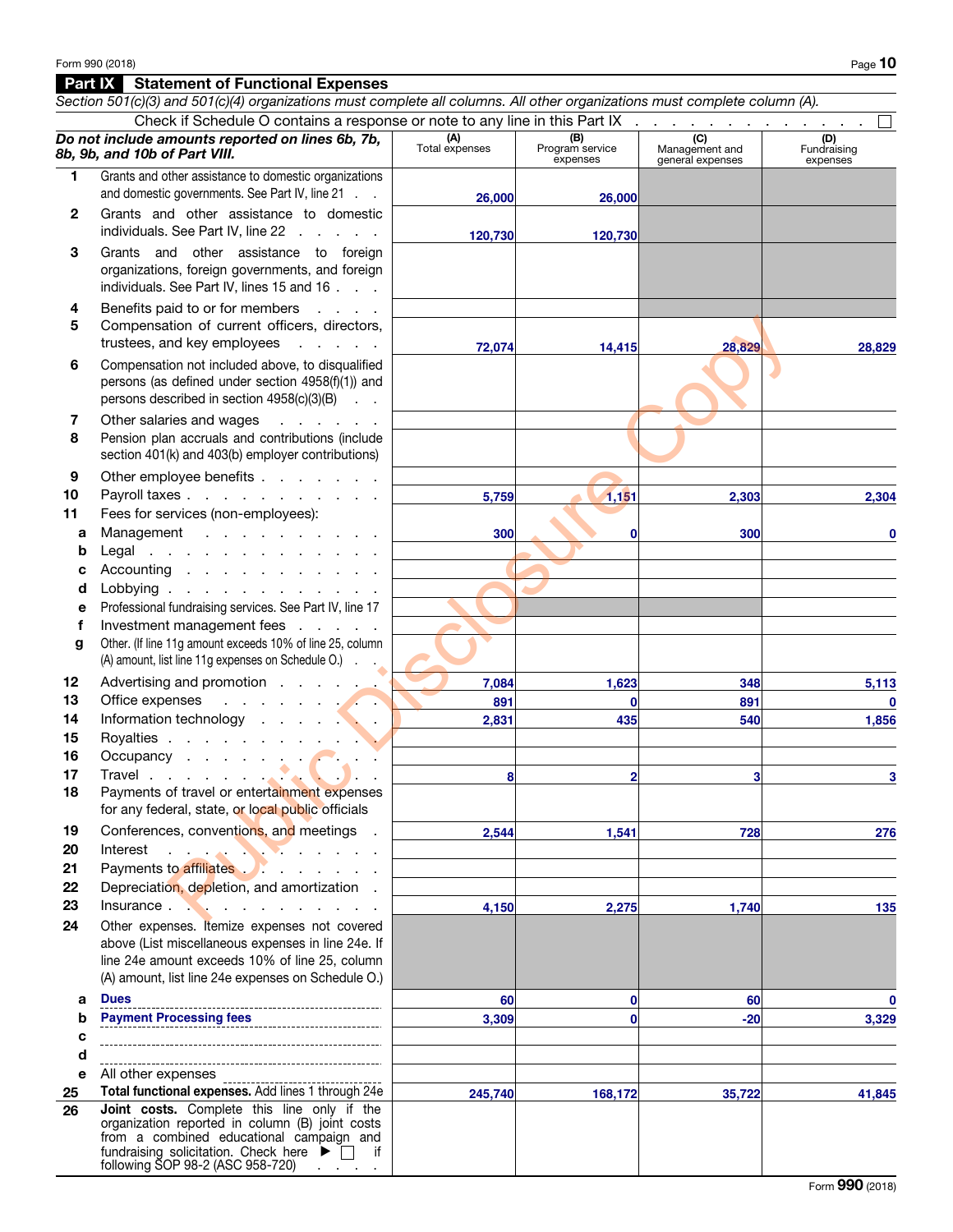Form 990 (2018) Page  $11$ 

| Check if Schedule O contains a response or note to any line in this Part X<br>(A)<br>Beginning of year<br>Cash-non-interest-bearing<br>and the company of the company of the company of<br>1                                                                                                                                                                                                                                                                                            | $\mathbf{1}$<br>252,687<br>$\mathbf{2}$<br>3<br>4<br>2,000 | (B)<br>End of year<br>257,730  |
|-----------------------------------------------------------------------------------------------------------------------------------------------------------------------------------------------------------------------------------------------------------------------------------------------------------------------------------------------------------------------------------------------------------------------------------------------------------------------------------------|------------------------------------------------------------|--------------------------------|
|                                                                                                                                                                                                                                                                                                                                                                                                                                                                                         |                                                            |                                |
|                                                                                                                                                                                                                                                                                                                                                                                                                                                                                         |                                                            |                                |
| 2<br>Savings and temporary cash investments<br>Pledges and grants receivable, net<br>3                                                                                                                                                                                                                                                                                                                                                                                                  |                                                            |                                |
| Accounts receivable, net<br>and the contract of the contract of the contract of the contract of the contract of the contract of the contract of the contract of the contract of the contract of the contract of the contract of the contract of the contra<br>4<br>Loans and other receivables from current and former officers, directors,<br>5<br>trustees, key employees, and highest compensated employees.<br>Complete Part II of Schedule L<br>and a state of the contract of the | 5                                                          | $-2,000$                       |
| Loans and other receivables from other disqualified persons (as defined under section<br>6<br>4958(f)(1)), persons described in section 4958(c)(3)(B), and contributing employers and<br>sponsoring organizations of section 501(c)(9) voluntary employees' beneficiary<br>organizations (see instructions). Complete Part II of Schedule L                                                                                                                                             | 6                                                          |                                |
| Assets<br>Notes and loans receivable, net<br>7<br>Inventories for sale or use<br>8<br>Prepaid expenses and deferred charges<br>9<br>Land, buildings, and equipment: cost or<br><b>10a</b>                                                                                                                                                                                                                                                                                               | $\overline{7}$<br>8<br>$\mathbf{9}$                        |                                |
| other basis. Complete Part VI of Schedule D<br>10a<br>10 <sub>b</sub><br>Less: accumulated depreciation<br>b                                                                                                                                                                                                                                                                                                                                                                            | 10 <sub>c</sub>                                            |                                |
| Investments-publicly traded securities<br>and the company of the company<br>11                                                                                                                                                                                                                                                                                                                                                                                                          | 11<br>904                                                  | 101                            |
| Investments-other securities. See Part IV, line 11<br>12<br>Investments-program-related. See Part IV, line 11<br>13                                                                                                                                                                                                                                                                                                                                                                     | 12<br>13                                                   |                                |
| 14<br>Intangible assets in the contract of the contract of the contract of the contract of the contract of the contract of the contract of the contract of the contract of the contract of the contract of the contract of the contr<br>15                                                                                                                                                                                                                                              | 14<br>15                                                   |                                |
| 16<br>Total assets. Add lines 1 through 15 (must equal line 34).                                                                                                                                                                                                                                                                                                                                                                                                                        | 16<br>255,591                                              | 255,831                        |
| Accounts payable and accrued expenses<br>17                                                                                                                                                                                                                                                                                                                                                                                                                                             | 17<br>195                                                  | 104                            |
| 18                                                                                                                                                                                                                                                                                                                                                                                                                                                                                      | 18                                                         |                                |
| 19                                                                                                                                                                                                                                                                                                                                                                                                                                                                                      | 19                                                         |                                |
| 20                                                                                                                                                                                                                                                                                                                                                                                                                                                                                      | 20                                                         |                                |
| 21<br>Escrow or custodial account liability. Complete Part IV of Schedule D.                                                                                                                                                                                                                                                                                                                                                                                                            | 21                                                         |                                |
| Loans and other payables to current and former officers, directors,<br>Liabilities<br>22<br>trustees, key employees, highest compensated employees, and                                                                                                                                                                                                                                                                                                                                 |                                                            |                                |
| disqualified persons. Complete Part II of Schedule L<br>and the contract of the                                                                                                                                                                                                                                                                                                                                                                                                         | 22                                                         |                                |
| Secured mortgages and notes payable to unrelated third parties<br>23<br>Unsecured notes and loans payable to unrelated third parties<br>24                                                                                                                                                                                                                                                                                                                                              | 23<br>24                                                   |                                |
| Other liabilities (including federal income tax, payables to related third<br>25<br>parties, and other liabilities not included on lines 17-24). Complete Part X                                                                                                                                                                                                                                                                                                                        |                                                            |                                |
| of Schedule D                                                                                                                                                                                                                                                                                                                                                                                                                                                                           | 25                                                         |                                |
| Total liabilities. Add lines 17 through 25<br>26<br>فالمناصب والمنافي والمنافي والمنافي                                                                                                                                                                                                                                                                                                                                                                                                 | 26<br>195                                                  | 104                            |
| Organizations that follow SFAS 117 (ASC 958), check here ▶ □<br>and<br>complete lines 27 through 29, and lines 33 and 34.                                                                                                                                                                                                                                                                                                                                                               |                                                            |                                |
| Net Assets or Fund Balances<br>Unrestricted net assets<br>27<br>Temporarily restricted net assets<br>28<br>Permanently restricted net assets<br>29<br>Organizations that do not follow SFAS 117 (ASC 958), check here ▶ □ and<br>complete lines 30 through 34.                                                                                                                                                                                                                          | $255,396$ 27<br>28<br>29                                   | 255,727                        |
| Capital stock or trust principal, or current funds<br>30                                                                                                                                                                                                                                                                                                                                                                                                                                | 30                                                         |                                |
| Paid-in or capital surplus, or land, building, or equipment fund<br>31                                                                                                                                                                                                                                                                                                                                                                                                                  | 31                                                         |                                |
| Retained earnings, endowment, accumulated income, or other funds.<br>32                                                                                                                                                                                                                                                                                                                                                                                                                 | 32                                                         |                                |
| Total net assets or fund balances<br>33                                                                                                                                                                                                                                                                                                                                                                                                                                                 | 255,396 33                                                 | 255,727                        |
| Total liabilities and net assets/fund balances<br>34                                                                                                                                                                                                                                                                                                                                                                                                                                    | 255,591 34                                                 | 255,831<br>$000 \text{ hours}$ |

Form 990 (2018)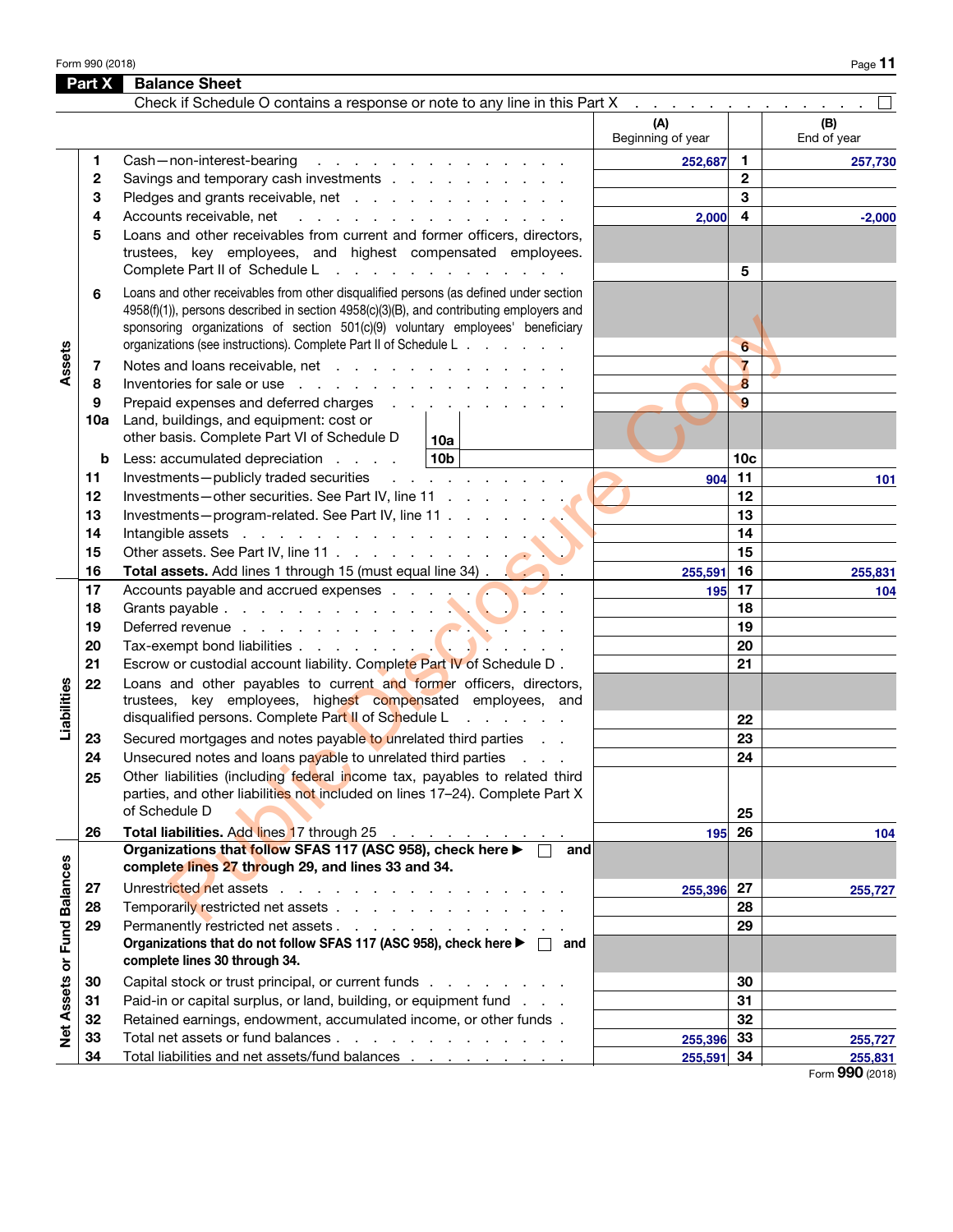|                | Form 990 (2018)                                                                                                                          |                         |         |            | Page 12         |
|----------------|------------------------------------------------------------------------------------------------------------------------------------------|-------------------------|---------|------------|-----------------|
| <b>Part XI</b> | <b>Reconciliation of Net Assets</b>                                                                                                      |                         |         |            |                 |
|                | Check if Schedule O contains a response or note to any line in this Part XI                                                              |                         |         |            |                 |
| 1              | Total revenue (must equal Part VIII, column (A), line 12)                                                                                | 1.                      |         |            | 246,071         |
| $\mathbf{2}$   | Total expenses (must equal Part IX, column $(A)$ , line 25) $\ldots$                                                                     | $\overline{2}$          | 245,740 |            |                 |
| 3              | Revenue less expenses. Subtract line 2 from line 1                                                                                       | 3                       |         |            | 331             |
| 4              | Net assets or fund balances at beginning of year (must equal Part X, line 33, column (A))                                                | $\overline{\mathbf{4}}$ |         |            | 255,396         |
| 5              |                                                                                                                                          | 5                       |         |            |                 |
| 6              |                                                                                                                                          | 6                       |         |            |                 |
| 7              |                                                                                                                                          | $\overline{7}$          |         |            |                 |
| 8              |                                                                                                                                          | 8                       |         |            |                 |
| 9              | Other changes in net assets or fund balances (explain in Schedule O)                                                                     | 9                       |         |            |                 |
| 10             | Net assets or fund balances at end of year. Combine lines 3 through 9 (must equal Part X, line                                           |                         |         |            |                 |
|                |                                                                                                                                          | 10                      |         |            | 255,727         |
|                | <b>Part XII</b> Financial Statements and Reporting                                                                                       |                         |         |            |                 |
|                |                                                                                                                                          |                         |         |            |                 |
|                |                                                                                                                                          |                         |         | <b>Yes</b> | No              |
| 1              | Accounting method used to prepare the Form 990: Cash [7] Accrual<br>$\Box$ Other                                                         |                         |         |            |                 |
|                | If the organization changed its method of accounting from a prior year or checked "Other," explain in                                    |                         |         |            |                 |
|                | Schedule O.                                                                                                                              |                         |         |            |                 |
|                | 2a Were the organization's financial statements compiled or reviewed by an independent accountant?                                       |                         | 2a      |            | V               |
|                | If "Yes," check a box below to indicate whether the financial statements for the year were compiled or                                   |                         |         |            |                 |
|                | reviewed on a separate basis, consolidated basis, or both:                                                                               |                         |         |            |                 |
|                | □ Consolidated basis □ Both consolidated and separate basis<br>$\Box$ Separate basis                                                     |                         |         |            |                 |
|                | <b>b</b> Were the organization's financial statements audited by an independent accountant?<br>and a strong control of the strong strong |                         |         |            |                 |
|                | If "Yes," check a box below to indicate whether the financial statements for the year were audited on a                                  |                         |         |            |                 |
|                | separate basis, consolidated basis, or both:                                                                                             |                         |         |            |                 |
|                | Consolidated basis<br>Both consolidated and separate basis<br>Separate basis                                                             |                         |         |            |                 |
| C              | If "Yes" to line 2a or 2b, does the organization have a committee that assumes responsibility for oversight                              |                         |         |            |                 |
|                | of the audit, review, or compilation of its financial statements and selection of an independent accountant?                             |                         | 2c      |            |                 |
|                | If the organization changed either its oversight process or selection process during the tax year, explain in                            |                         |         |            |                 |
|                | Schedule O.                                                                                                                              |                         |         |            |                 |
|                | 3a As a result of a federal award, was the organization required to undergo an audit or audits as set forth in                           |                         |         |            |                 |
|                | the Single Audit Act and OMB Circular A-133?                                                                                             |                         | За      |            | V               |
| b              | If "Yes," did the organization undergo the required audit or audits? If the organization did not undergo the                             |                         |         |            |                 |
|                | required audit or audits, explain why in Schedule O and describe any steps taken to undergo such audits.                                 |                         | 3b      |            |                 |
|                |                                                                                                                                          |                         |         |            | Form 990 (2018) |
|                |                                                                                                                                          |                         |         |            |                 |
|                |                                                                                                                                          |                         |         |            |                 |
|                |                                                                                                                                          |                         |         |            |                 |
|                |                                                                                                                                          |                         |         |            |                 |
|                | Public                                                                                                                                   |                         |         |            |                 |
|                |                                                                                                                                          |                         |         |            |                 |
|                |                                                                                                                                          |                         |         |            |                 |
|                |                                                                                                                                          |                         |         |            |                 |
|                |                                                                                                                                          |                         |         |            |                 |
|                |                                                                                                                                          |                         |         |            |                 |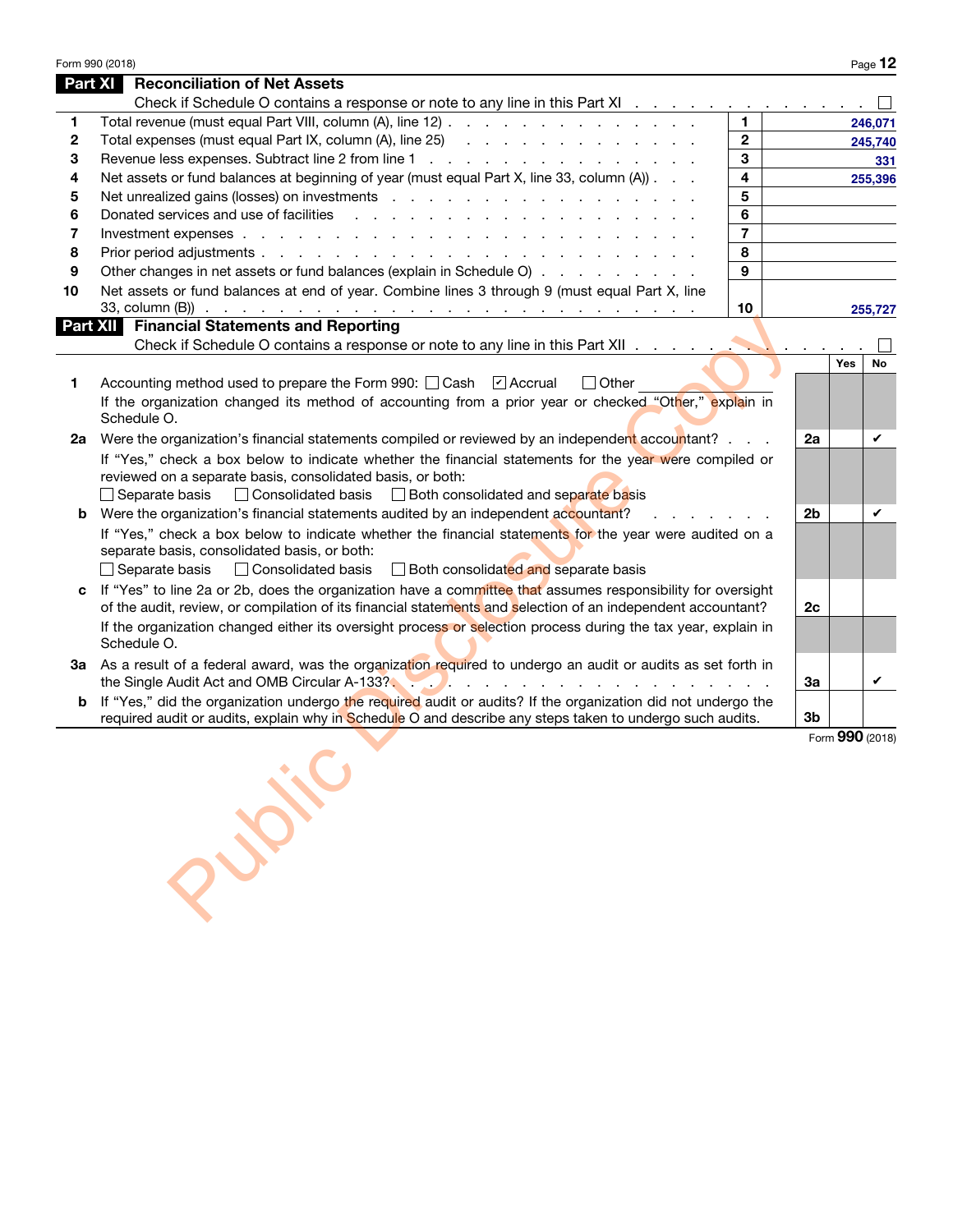| <b>SCHEDULE A</b>    |  |  |  |
|----------------------|--|--|--|
| (Form 990 or 990-EZ) |  |  |  |

# Public Charity Status and Public Support

| Department of the Treasury |
|----------------------------|
| Internal Revenue Service   |

Complete if the organization is a section 501(c)(3) organization or a section 4947(a)(1) nonexempt charitable trust. ▶ Attach to Form 990 or Form 990-EZ.

▶ Go to www.irs.gov/Form990 for instructions and the latest information.

2018 **Open to Public** Inspection

OMB No. 1545-0047

# Name of the organization **Employer identification number**

|              |                                                                                                                                                                                                                                                                                                                          | <b>WOMENS EMPPOWERMENT INTERNATIONAL</b>                                                                                                                                                                                                                                                                                                              |          |                                                                                     |     |                                                                   | 41-2172771                                              |                                                       |  |
|--------------|--------------------------------------------------------------------------------------------------------------------------------------------------------------------------------------------------------------------------------------------------------------------------------------------------------------------------|-------------------------------------------------------------------------------------------------------------------------------------------------------------------------------------------------------------------------------------------------------------------------------------------------------------------------------------------------------|----------|-------------------------------------------------------------------------------------|-----|-------------------------------------------------------------------|---------------------------------------------------------|-------------------------------------------------------|--|
| Part I       |                                                                                                                                                                                                                                                                                                                          | Reason for Public Charity Status (All organizations must complete this part.) See instructions.                                                                                                                                                                                                                                                       |          |                                                                                     |     |                                                                   |                                                         |                                                       |  |
|              |                                                                                                                                                                                                                                                                                                                          | The organization is not a private foundation because it is: (For lines 1 through 12, check only one box.)                                                                                                                                                                                                                                             |          |                                                                                     |     |                                                                   |                                                         |                                                       |  |
|              | $\Box$ A church, convention of churches, or association of churches described in <b>section 170(b)(1)(A)(i).</b><br>$\Box$ A school described in section 170(b)(1)(A)(ii). (Attach Schedule E (Form 990 or 990-EZ).)                                                                                                     |                                                                                                                                                                                                                                                                                                                                                       |          |                                                                                     |     |                                                                   |                                                         |                                                       |  |
| 2            |                                                                                                                                                                                                                                                                                                                          | $\Box$ A hospital or a cooperative hospital service organization described in section 170(b)(1)(A)(iii).                                                                                                                                                                                                                                              |          |                                                                                     |     |                                                                   |                                                         |                                                       |  |
| 3            |                                                                                                                                                                                                                                                                                                                          | $\Box$ A medical research organization operated in conjunction with a hospital described in section 170(b)(1)(A)(iii). Enter the                                                                                                                                                                                                                      |          |                                                                                     |     |                                                                   |                                                         |                                                       |  |
| 4            |                                                                                                                                                                                                                                                                                                                          | hospital's name, city, and state:                                                                                                                                                                                                                                                                                                                     |          |                                                                                     |     |                                                                   |                                                         |                                                       |  |
| 5            | An organization operated for the benefit of a college or university owned or operated by a governmental unit described in<br>section 170(b)(1)(A)(iv). (Complete Part II.)                                                                                                                                               |                                                                                                                                                                                                                                                                                                                                                       |          |                                                                                     |     |                                                                   |                                                         |                                                       |  |
| 6            |                                                                                                                                                                                                                                                                                                                          |                                                                                                                                                                                                                                                                                                                                                       |          |                                                                                     |     |                                                                   |                                                         |                                                       |  |
| 7            | $\Box$ A federal, state, or local government or governmental unit described in <b>section 170(b)(1)(A)(v).</b><br>$\boxed{V}$ An organization that normally receives a substantial part of its support from a governmental unit or from the general public<br>described in section 170(b)(1)(A)(vi). (Complete Part II.) |                                                                                                                                                                                                                                                                                                                                                       |          |                                                                                     |     |                                                                   |                                                         |                                                       |  |
| 8            |                                                                                                                                                                                                                                                                                                                          | A community trust described in section 170(b)(1)(A)(vi). (Complete Part II.)                                                                                                                                                                                                                                                                          |          |                                                                                     |     |                                                                   |                                                         |                                                       |  |
| 9            |                                                                                                                                                                                                                                                                                                                          | An agricultural research organization described in section 170(b)(1)(A)(ix) operated in conjunction with a land-grant college<br>or university or a non-land-grant college of agriculture (see instructions). Enter the name, city, and state of the college or<br>university:                                                                        |          |                                                                                     |     |                                                                   |                                                         |                                                       |  |
|              |                                                                                                                                                                                                                                                                                                                          | An organization that normally receives: (1) more than 331/3% of its support from contributions, membership fees, and gross                                                                                                                                                                                                                            |          |                                                                                     |     |                                                                   |                                                         |                                                       |  |
| 10           |                                                                                                                                                                                                                                                                                                                          | receipts from activities related to its exempt functions—subject to certain exceptions, and (2) no more than 331/3% of its<br>support from gross investment income and unrelated business taxable income (less section 511 tax) from businesses<br>acquired by the organization after June 30, 1975. See section 509(a)(2). (Complete Part III.)      |          |                                                                                     |     |                                                                   |                                                         |                                                       |  |
| 11           |                                                                                                                                                                                                                                                                                                                          | $\Box$ An organization organized and operated exclusively to test for public safety. See section 509(a)(4).                                                                                                                                                                                                                                           |          |                                                                                     |     |                                                                   |                                                         |                                                       |  |
| 12           |                                                                                                                                                                                                                                                                                                                          | $\Box$ An organization organized and operated exclusively for the benefit of, to perform the functions of, or to carry out the purposes                                                                                                                                                                                                               |          |                                                                                     |     |                                                                   |                                                         |                                                       |  |
|              |                                                                                                                                                                                                                                                                                                                          | of one or more publicly supported organizations described in section 509(a)(1) or section 509(a)(2). See section 509(a)(3).                                                                                                                                                                                                                           |          |                                                                                     |     |                                                                   |                                                         |                                                       |  |
|              |                                                                                                                                                                                                                                                                                                                          | Check the box in lines 12a through 12d that describes the type of supporting organization and complete lines 12e, 12f, and 12g.                                                                                                                                                                                                                       |          |                                                                                     |     |                                                                   |                                                         |                                                       |  |
| a            |                                                                                                                                                                                                                                                                                                                          | Type I. A supporting organization operated, supervised, or controlled by its supported organization(s), typically by giving                                                                                                                                                                                                                           |          |                                                                                     |     |                                                                   |                                                         |                                                       |  |
|              |                                                                                                                                                                                                                                                                                                                          | the supported organization(s) the power to regularly appoint or elect a majority of the directors or trustees of the<br>supporting organization. You must complete Part IV, Sections A and B.                                                                                                                                                         |          |                                                                                     |     |                                                                   |                                                         |                                                       |  |
| b            |                                                                                                                                                                                                                                                                                                                          | Type II. A supporting organization supervised or controlled in connection with its supported organization(s), by having                                                                                                                                                                                                                               |          |                                                                                     |     |                                                                   |                                                         |                                                       |  |
|              |                                                                                                                                                                                                                                                                                                                          | control or management of the supporting organization vested in the same persons that control or manage the supported<br>organization(s). You must complete Part IV, Sections A and C.                                                                                                                                                                 |          |                                                                                     |     |                                                                   |                                                         |                                                       |  |
| c            |                                                                                                                                                                                                                                                                                                                          | Type III functionally integrated. A supporting organization operated in connection with, and functionally integrated with,<br>its supported organization(s) (see instructions). You must complete Part IV, Sections A, D, and E.                                                                                                                      |          |                                                                                     |     |                                                                   |                                                         |                                                       |  |
| d            |                                                                                                                                                                                                                                                                                                                          | Type III non-functionally integrated. A supporting organization operated in connection with its supported organization(s)<br>that is not functionally integrated. The organization generally must satisfy a distribution requirement and an attentiveness<br>requirement (see instructions). You must complete Part IV, Sections A and D, and Part V. |          |                                                                                     |     |                                                                   |                                                         |                                                       |  |
| е            |                                                                                                                                                                                                                                                                                                                          | Check this box if the organization received a written determination from the IRS that it is a Type I, Type II, Type III                                                                                                                                                                                                                               |          |                                                                                     |     |                                                                   |                                                         |                                                       |  |
|              |                                                                                                                                                                                                                                                                                                                          | functionally integrated, or Type III non-functionally integrated supporting organization.                                                                                                                                                                                                                                                             |          |                                                                                     |     |                                                                   |                                                         |                                                       |  |
| т            |                                                                                                                                                                                                                                                                                                                          | Enter the number of supported organizations                                                                                                                                                                                                                                                                                                           |          |                                                                                     |     |                                                                   |                                                         |                                                       |  |
| g            |                                                                                                                                                                                                                                                                                                                          | Provide the following information about the supported organization(s).                                                                                                                                                                                                                                                                                |          |                                                                                     |     |                                                                   |                                                         |                                                       |  |
|              |                                                                                                                                                                                                                                                                                                                          | (i) Name of supported organization                                                                                                                                                                                                                                                                                                                    | (ii) EIN | (iii) Type of organization<br>(described on lines 1-10<br>above (see instructions)) |     | (iv) Is the organization<br>listed in your governing<br>document? | (v) Amount of monetary<br>support (see<br>instructions) | (vi) Amount of<br>other support (see<br>instructions) |  |
|              |                                                                                                                                                                                                                                                                                                                          |                                                                                                                                                                                                                                                                                                                                                       |          |                                                                                     | Yes | No                                                                |                                                         |                                                       |  |
|              |                                                                                                                                                                                                                                                                                                                          |                                                                                                                                                                                                                                                                                                                                                       |          |                                                                                     |     |                                                                   |                                                         |                                                       |  |
| (A)          |                                                                                                                                                                                                                                                                                                                          |                                                                                                                                                                                                                                                                                                                                                       |          |                                                                                     |     |                                                                   |                                                         |                                                       |  |
| (B)          |                                                                                                                                                                                                                                                                                                                          |                                                                                                                                                                                                                                                                                                                                                       |          |                                                                                     |     |                                                                   |                                                         |                                                       |  |
| (C)          |                                                                                                                                                                                                                                                                                                                          |                                                                                                                                                                                                                                                                                                                                                       |          |                                                                                     |     |                                                                   |                                                         |                                                       |  |
| (D)          |                                                                                                                                                                                                                                                                                                                          |                                                                                                                                                                                                                                                                                                                                                       |          |                                                                                     |     |                                                                   |                                                         |                                                       |  |
| (E)          |                                                                                                                                                                                                                                                                                                                          |                                                                                                                                                                                                                                                                                                                                                       |          |                                                                                     |     |                                                                   |                                                         |                                                       |  |
| <b>Total</b> |                                                                                                                                                                                                                                                                                                                          |                                                                                                                                                                                                                                                                                                                                                       |          |                                                                                     |     |                                                                   |                                                         |                                                       |  |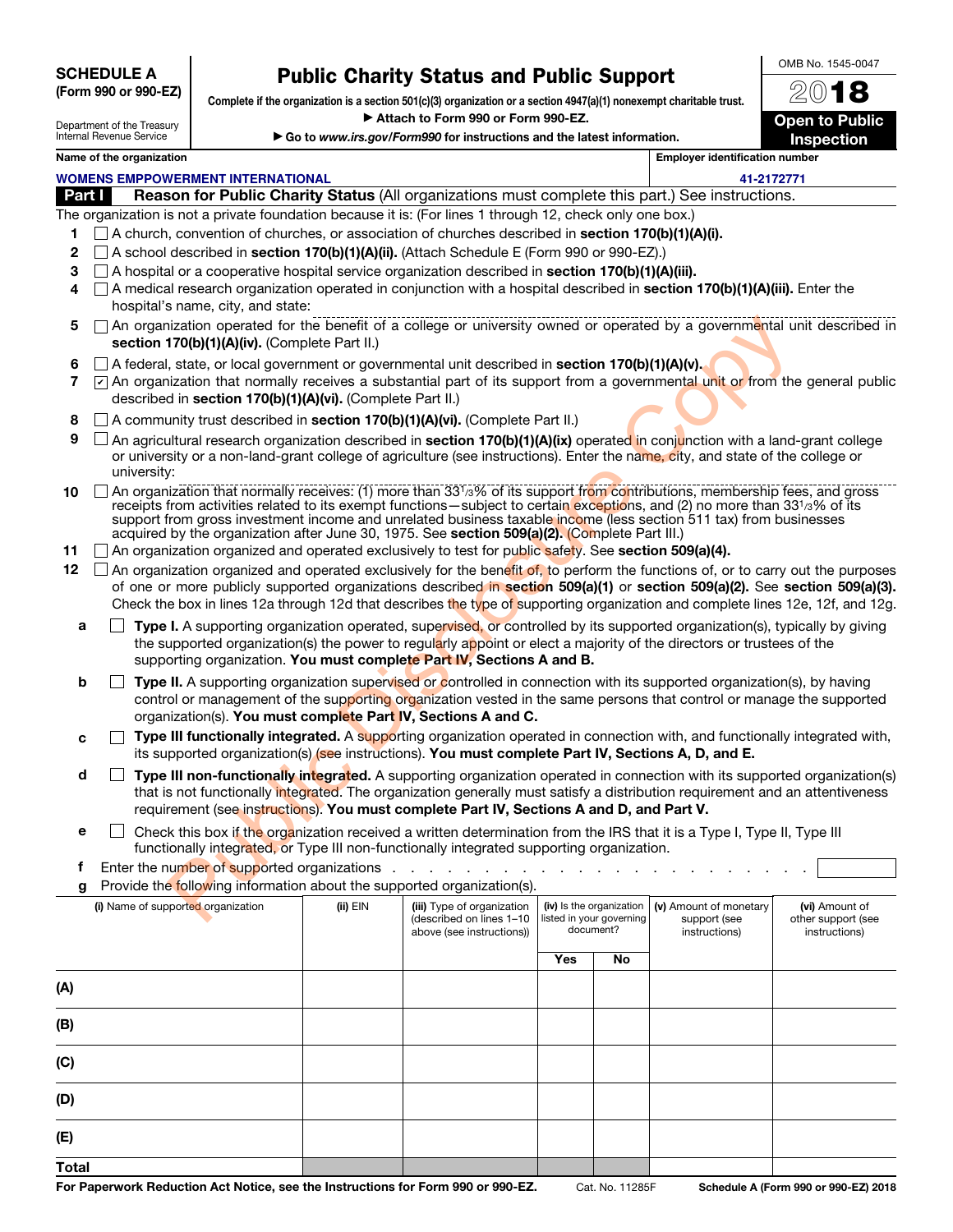|                | Schedule A (Form 990 or 990-EZ) 2018                                                                                                                                                                                                                                                                     |          |            |                                          |            |                                                                           | Page 2                                 |
|----------------|----------------------------------------------------------------------------------------------------------------------------------------------------------------------------------------------------------------------------------------------------------------------------------------------------------|----------|------------|------------------------------------------|------------|---------------------------------------------------------------------------|----------------------------------------|
| Part II        | Support Schedule for Organizations Described in Sections 170(b)(1)(A)(iv) and 170(b)(1)(A)(vi)<br>(Complete only if you checked the box on line 5, 7, or 8 of Part I or if the organization failed to qualify under                                                                                      |          |            |                                          |            |                                                                           |                                        |
|                | Part III. If the organization fails to qualify under the tests listed below, please complete Part III.)                                                                                                                                                                                                  |          |            |                                          |            |                                                                           |                                        |
|                | <b>Section A. Public Support</b>                                                                                                                                                                                                                                                                         |          |            |                                          |            |                                                                           |                                        |
|                | Calendar year (or fiscal year beginning in) ▶                                                                                                                                                                                                                                                            | (a) 2014 | (b) $2015$ | (c) 2016                                 | $(d)$ 2017 | (e) 2018                                                                  | (f) Total                              |
| 1.             | Gifts,<br>grants,<br>contributions,<br>and<br>membership fees received. (Do not<br>include any "unusual grants.").                                                                                                                                                                                       | 220.544  | 329,361    | 160,630                                  | 248,329    | 264,873                                                                   | 1,223,737                              |
| $\mathbf{2}$   | levied<br>Tax<br>for<br>revenues<br>the<br>organization's benefit and either paid<br>to or expended on its behalf<br>$\sim$ $\sim$                                                                                                                                                                       |          |            |                                          |            |                                                                           |                                        |
| 3              | The value of services or facilities<br>furnished by a governmental unit to the<br>organization without charge                                                                                                                                                                                            |          |            |                                          |            |                                                                           |                                        |
| 4              | Total. Add lines 1 through 3.                                                                                                                                                                                                                                                                            | 220,544  | 329,361    | 160,630                                  | 248,329    | 264,873                                                                   | 1,223,737                              |
| 5              | The portion of total contributions by<br>each<br>(other<br>than<br>person<br>a<br>governmental<br>unit<br>publicly<br>or<br>supported organization) included on<br>line 1 that exceeds 2% of the amount<br>shown on line 11, column $(f)$ .                                                              |          |            |                                          |            |                                                                           |                                        |
| 6              | Public support. Subtract line 5 from line 4                                                                                                                                                                                                                                                              |          |            |                                          |            |                                                                           | 235,074<br>988,663                     |
|                | <b>Section B. Total Support</b>                                                                                                                                                                                                                                                                          |          |            |                                          |            |                                                                           |                                        |
|                | Calendar year (or fiscal year beginning in) ▶                                                                                                                                                                                                                                                            | (a) 2014 | (b) $2015$ | $(c)$ 2016                               | $(d)$ 2017 | (e) 2018                                                                  | (f) Total                              |
| $\overline{7}$ | Amounts from line 4<br>and a state of the state of the                                                                                                                                                                                                                                                   | 220,544  | 329,361    | 160,630                                  | 248,329    | 264,873                                                                   | 1,223,737                              |
| 8              | Gross income from interest, dividends,<br>payments received on securities loans,<br>rents, royalties, and income from<br>similar sources                                                                                                                                                                 |          |            |                                          |            |                                                                           |                                        |
| 9              | Net income from unrelated business<br>activities, whether or not the business<br>is regularly carried on                                                                                                                                                                                                 |          |            |                                          |            |                                                                           |                                        |
| 10             | Other income. Do not include gain or<br>loss from the sale of capital assets<br>(Explain in Part VI.).<br><b>Contract Contract Contract</b>                                                                                                                                                              |          |            |                                          |            |                                                                           |                                        |
| 11<br>12       | Total support. Add lines 7 through 10<br>Gross receipts from related activities, etc. (see instructions)                                                                                                                                                                                                 |          |            | the contract of the contract of the con- |            | 12                                                                        |                                        |
| 13             | First five years. If the Form 990 is for the organization's first, second, third, fourth, or fifth tax year as a section 501(c)(3)<br>organization, check this box and stop here                                                                                                                         |          |            |                                          |            | المتعاط والمتحاولة والمتحاولة والمتحاولة والمتحاولة والمتحاولة والمتحاولة |                                        |
|                | <b>Section C. Computation of Public Support Percentage</b>                                                                                                                                                                                                                                               |          |            |                                          |            |                                                                           |                                        |
| 14<br>15       | Public support percentage for 2018 (line 6, column (f) divided by line 11, column (f)<br>Public support percentage from 2017 Schedule A, Part II, line 14                                                                                                                                                |          |            | and the contract of the contract of      |            | 14<br>15                                                                  | 80.79 %<br>78.99 %                     |
| 16a            | 33 <sup>1</sup> / <sub>3</sub> % support test-2018. If the organization did not check the box on line 13, and line 14 is 33 <sup>1</sup> / <sub>3</sub> % or more, check this<br>box and <b>stop here.</b> The organization qualifies as a publicly supported organization enterpresent and stop here in |          |            |                                          |            |                                                                           | $\blacktriangleright$ $\triangleright$ |
| b              | 33 <sup>1</sup> /3% support test-2017. If the organization did not check a box on line 13 or 16a, and line 15 is 33 <sup>1</sup> /3% or more, check<br>this boy and <b>stop here</b> . The organization qualifies as a publicly supported organization                                                   |          |            |                                          |            |                                                                           |                                        |

- loss from the sale of capital assets (Explain in Part VI.) . . . . . . .
- 11 Total support. Add lines 7 through 10
- 12 Gross receipts from related activities, etc. (see instructions) . . . . . . . . . . . . . 12

## Section C. Computation of Public Support Percentage

|    | Public support percentage for 2018 (line 6, column (f) divided by line 11, column (f))                                                                                              | 14 | 80.79%                  |
|----|-------------------------------------------------------------------------------------------------------------------------------------------------------------------------------------|----|-------------------------|
| 15 | Public support percentage from 2017 Schedule A, Part II, line 14                                                                                                                    | 15 | 78.99 %                 |
|    | 16a 33 <sup>1</sup> / <sub>3</sub> % support test - 2018. If the organization did not check the box on line 13, and line 14 is 33 <sup>1</sup> / <sub>3</sub> % or more, check this |    |                         |
|    | box and stop here. The organization qualifies as a publicly supported organization                                                                                                  |    | $\overline{\mathbf{v}}$ |

- **b** 33<sup>1</sup>/3<sup>%</sup> support test-2017. If the organization did not check a box on line 13 or 16a, and line 15 is 33<sup>1</sup>/3% or more, check this box and **stop here.** The organization qualifies as a publicly supported organization  $\blacksquare$
- 17a 10%-facts-and-circumstances test-2018. If the organization did not check a box on line 13, 16a, or 16b, and line 14 is 10% or more, and if the organization meets the "facts-and-circumstances" test, check this box and stop here. Explain in Part VI how the organization meets the "facts-and-circumstances" test. The organization qualifies as a publicly supported organization . . . . . . . . . . . . . . . . . . . . . . . . . . . . . . . . . . . . ▶  $\Box$
- b 10%-facts-and-circumstances test—2017. If the organization did not check a box on line 13, 16a, 16b, or 17a, and line 15 is 10% or more, and if the organization meets the "facts-and-circumstances" test, check this box and stop here. Explain in Part VI how the organization meets the "facts-and-circumstances" test. The organization qualifies as a publicly supported organization . . . . . . . . . . . . . . . . . . . . . . . . . . . . . . . . ▶  $\Box$
- 18 Private foundation. If the organization did not check a box on line 13, 16a, 16b, 17a, or 17b, check this box and see instructions . . . . . . . . . . . . . . . . . . . . . . . . . . . . . . . . . . . . ▶  $\Box$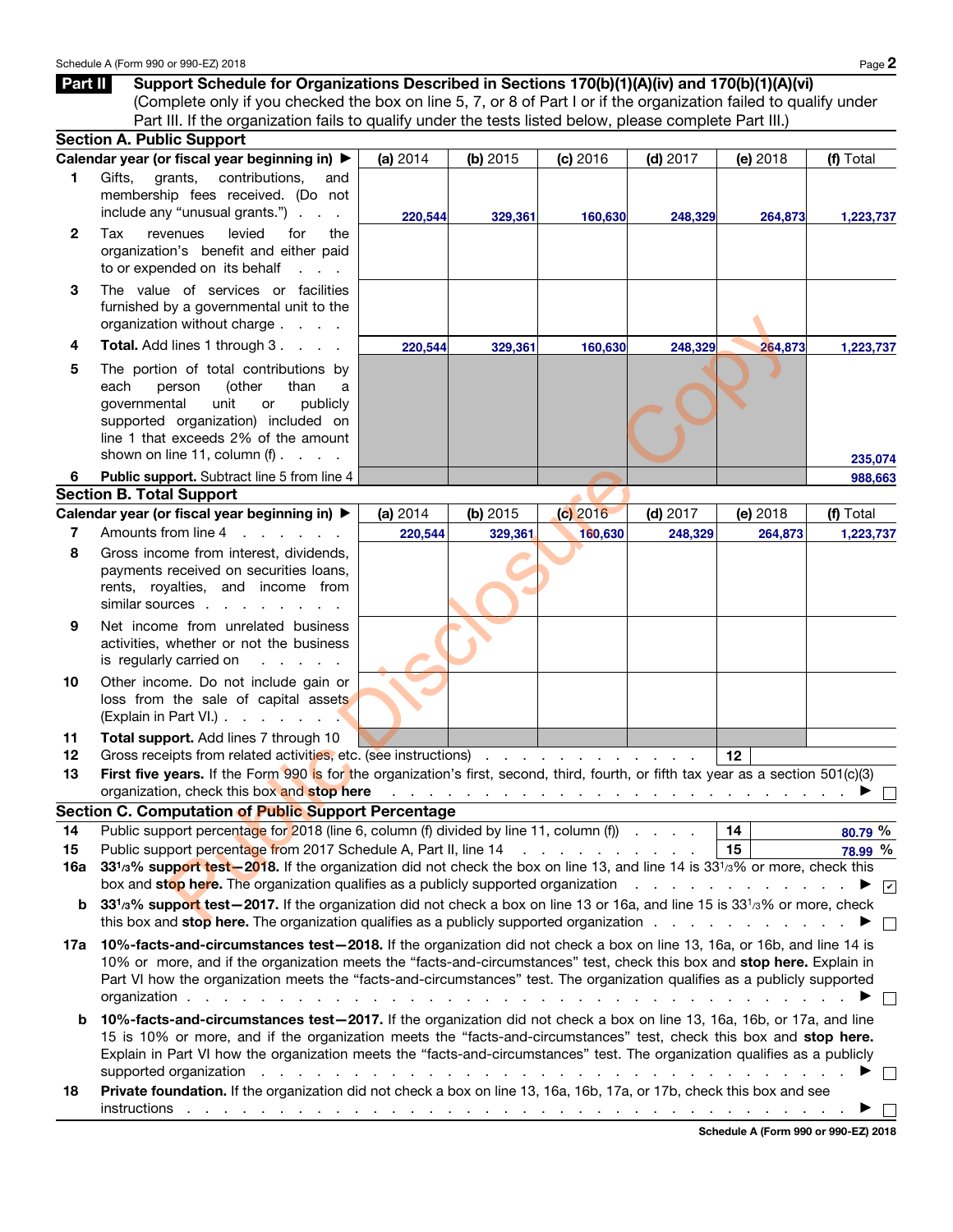# Part III Support Schedule for Organizations Described in Section 509(a)(2)

(Complete only if you checked the box on line 10 of Part I or if the organization failed to qualify under Part II. If the organization fails to qualify under the tests listed below, please complete Part II.)

|     | <b>Section A. Public Support</b>                                                                                                                       |          |            |            |                                                                             |          |                             |
|-----|--------------------------------------------------------------------------------------------------------------------------------------------------------|----------|------------|------------|-----------------------------------------------------------------------------|----------|-----------------------------|
|     | Calendar year (or fiscal year beginning in) ▶                                                                                                          | (a) 2014 | (b) $2015$ | (c) 2016   | $(d)$ 2017                                                                  | (e) 2018 | (f) Total                   |
| 1.  | Gifts, grants, contributions, and membership fees                                                                                                      |          |            |            |                                                                             |          |                             |
|     | received. (Do not include any "unusual grants.")                                                                                                       |          |            |            |                                                                             |          |                             |
| 2   | Gross receipts from admissions, merchandise                                                                                                            |          |            |            |                                                                             |          |                             |
|     | sold or services performed, or facilities<br>furnished in any activity that is related to the                                                          |          |            |            |                                                                             |          |                             |
|     | organization's tax-exempt purpose                                                                                                                      |          |            |            |                                                                             |          |                             |
| 3   | Gross receipts from activities that are not an                                                                                                         |          |            |            |                                                                             |          |                             |
|     | unrelated trade or business under section 513                                                                                                          |          |            |            |                                                                             |          |                             |
| 4   | Tax<br>levied<br>for<br>revenues<br>the                                                                                                                |          |            |            |                                                                             |          |                             |
|     | organization's benefit and either paid to                                                                                                              |          |            |            |                                                                             |          |                             |
|     | or expended on its behalf<br>and a state                                                                                                               |          |            |            |                                                                             |          |                             |
| 5   | The value of services or facilities                                                                                                                    |          |            |            |                                                                             |          |                             |
|     | furnished by a governmental unit to the                                                                                                                |          |            |            |                                                                             |          |                             |
|     | organization without charge                                                                                                                            |          |            |            |                                                                             |          |                             |
| 6   | Total. Add lines 1 through 5.                                                                                                                          |          |            |            |                                                                             |          |                             |
| 7a  | Amounts included on lines 1, 2, and 3                                                                                                                  |          |            |            |                                                                             |          |                             |
|     | received from disqualified persons                                                                                                                     |          |            |            |                                                                             |          |                             |
| b   | Amounts included on lines 2 and 3                                                                                                                      |          |            |            |                                                                             |          |                             |
|     | received from other than disqualified                                                                                                                  |          |            |            |                                                                             |          |                             |
|     | persons that exceed the greater of \$5,000                                                                                                             |          |            |            |                                                                             |          |                             |
|     | or 1% of the amount on line 13 for the year                                                                                                            |          |            |            |                                                                             |          |                             |
| c   | Add lines 7a and 7b<br>and the contract of the con-                                                                                                    |          |            |            |                                                                             |          |                             |
| 8   | Public support. (Subtract line 7c from                                                                                                                 |          |            |            |                                                                             |          |                             |
|     | $line 6.)$ $\ldots$ $\ldots$ $\ldots$ $\ldots$                                                                                                         |          |            |            |                                                                             |          |                             |
|     | <b>Section B. Total Support</b>                                                                                                                        |          |            |            |                                                                             |          |                             |
|     | Calendar year (or fiscal year beginning in) ▶                                                                                                          | (a) 2014 | $(b)$ 2015 | $(c)$ 2016 | $(d)$ 2017                                                                  | (e) 2018 | (f) Total                   |
| 9   | Amounts from line 6<br>and the contract of the con-                                                                                                    |          |            |            |                                                                             |          |                             |
| 10a | Gross income from interest, dividends,                                                                                                                 |          |            |            |                                                                             |          |                             |
|     | payments received on securities loans, rents,                                                                                                          |          |            |            |                                                                             |          |                             |
|     | royalties, and income from similar sources.                                                                                                            |          |            |            |                                                                             |          |                             |
| b   | Unrelated business taxable income (less                                                                                                                |          |            |            |                                                                             |          |                             |
|     | section 511 taxes) from businesses                                                                                                                     |          |            |            |                                                                             |          |                             |
|     | acquired after June 30, 1975.                                                                                                                          |          |            |            |                                                                             |          |                             |
|     | c Add lines 10a and 10b<br><b>CALL AND</b>                                                                                                             |          |            |            |                                                                             |          |                             |
| 11  | Net income from unrelated business                                                                                                                     |          |            |            |                                                                             |          |                             |
|     | activities not included in line 10b, whether                                                                                                           |          |            |            |                                                                             |          |                             |
|     | or not the business is regularly carried on                                                                                                            |          |            |            |                                                                             |          |                             |
| 12  | Other income. Do not include gain or                                                                                                                   |          |            |            |                                                                             |          |                             |
|     | loss from the sale of capital assets                                                                                                                   |          |            |            |                                                                             |          |                             |
|     | $(Explain in Part VI.)$ $\ldots$ $\ldots$                                                                                                              |          |            |            |                                                                             |          |                             |
| 13  | Total support. (Add lines 9, 10c, 11,                                                                                                                  |          |            |            |                                                                             |          |                             |
|     | and 12.)                                                                                                                                               |          |            |            |                                                                             |          |                             |
| 14  | First five years. If the Form 990 is for the organization's first, second, third, fourth, or fifth tax year as a section 501(c)(3)                     |          |            |            |                                                                             |          |                             |
|     | organization, check this box and stop here                                                                                                             |          |            |            | المتعاونة والمتعاونة والمتعاونة والمتعاونة والمتعاونة والمتعاونة والمتعاونة |          |                             |
|     | <b>Section C. Computation of Public Support Percentage</b>                                                                                             |          |            |            |                                                                             |          |                             |
| 15  | Public support percentage for 2018 (line 8, column (f), divided by line 13, column (f)                                                                 |          |            |            |                                                                             | 15       | $\%$                        |
| 16  | Public support percentage from 2017 Schedule A, Part III, line 15 \[matter state state state state state state                                         |          |            |            |                                                                             | 16       | %                           |
|     | Section D. Computation of Investment Income Percentage                                                                                                 |          |            |            |                                                                             |          |                             |
| 17  | Investment income percentage for 2018 (line 10c, column (f), divided by line 13, column (f)).                                                          |          |            |            |                                                                             | 17       | %                           |
| 18  | Investment income percentage from 2017 Schedule A, Part III, line 17                                                                                   |          |            |            |                                                                             | 18       | %                           |
| 19a | 33 <sup>1</sup> /3% support tests - 2018. If the organization did not check the box on line 14, and line 15 is more than 33 <sup>1</sup> /3%, and line |          |            |            |                                                                             |          |                             |
|     | 17 is not more than 33 <sup>1</sup> /3%, check this box and stop here. The organization qualifies as a publicly supported organization                 |          |            |            |                                                                             |          | $\mathcal{L}_{\mathcal{A}}$ |
| b   | 331/3% support tests - 2017. If the organization did not check a box on line 14 or line 19a, and line 16 is more than 331/3%, and                      |          |            |            |                                                                             |          |                             |
|     | line 18 is not more than $3313%$ , check this box and stop here. The organization qualifies as a publicly supported organization                       |          |            |            |                                                                             |          |                             |
| 20  | Private foundation. If the organization did not check a box on line 14, 19a, or 19b, check this box and see instructions                               |          |            |            |                                                                             |          |                             |
|     |                                                                                                                                                        |          |            |            |                                                                             |          | $000 - 000570040$           |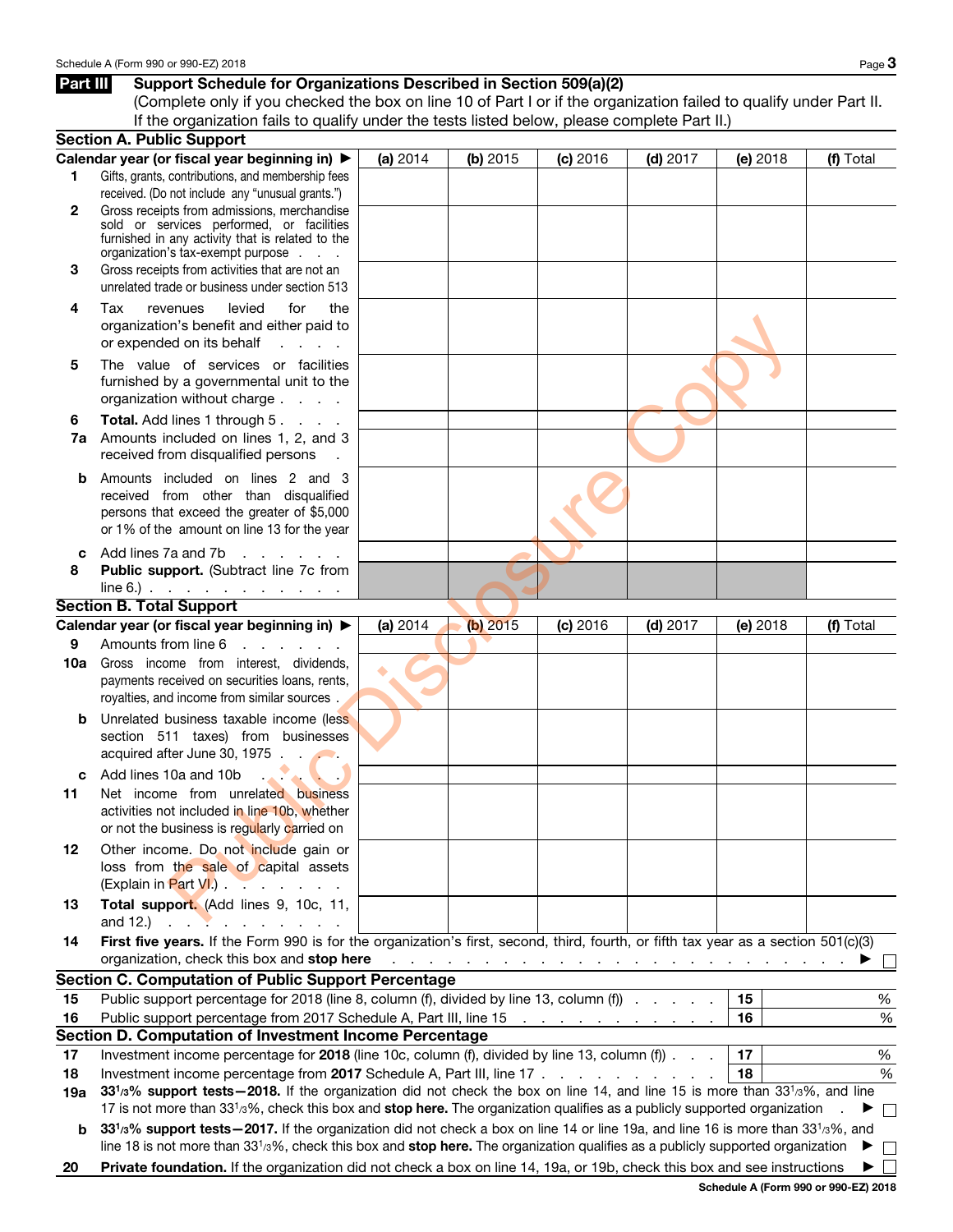## Part IV Supporting Organizations

(Complete only if you checked a box in line 12 on Part I. If you checked 12a of Part I, complete Sections A and B. If you checked 12b of Part I, complete Sections A and C. If you checked 12c of Part I, complete Sections A, D, and E. If you checked 12d of Part I, complete Sections A and D, and complete Part V.)

### Section A. All Supporting Organizations

- 1 Are all of the organization's supported organizations listed by name in the organization's governing documents? If "No," describe in Part VI how the supported organizations are designated. If designated by class or purpose, describe the designation. If historic and continuing relationship, explain.
- 2 Did the organization have any supported organization that does not have an IRS determination of status under section 509(a)(1) or (2)? If "Yes," explain in **Part VI** how the organization determined that the supported organization was described in section 509(a)(1) or (2).  $\boxed{2}$
- 3a Did the organization have a supported organization described in section 501(c)(4), (5), or (6)? If "Yes," answer  $\blacksquare$  (b) and (c) below.  $\blacksquare$
- **b** Did the organization confirm that each supported organization qualified under section 501(c)(4), (5), or (6) and satisfied the public support tests under section  $509(a)(2)$ ? If "Yes," describe in **Part VI** when and how the organization made the determination. **3b** 3b
- c Did the organization ensure that all support to such organizations was used exclusively for section  $170(c)(2)(B)$ purposes? If "Yes," explain in Part VI what controls the organization put in place to ensure such use. 3c
- 4a Was any supported organization not organized in the United States ("foreign supported organization")? If "Yes," and if you checked 12a or 12b in Part I, answer (b) and (c) below.  $4a$
- **b** Did the organization have ultimate control and discretion in deciding whether to make grants to the foreign supported organization? If "Yes," describe in Part VI how the organization had such control and discretion despite being controlled or supervised by or in connection with its supported organizations.
- c Did the organization support any foreign supported organization that does not have an IRS determination under sections 501(c)(3) and 509(a)(1) or (2)? If "Yes," explain in **Part VI** what controls the organization used to ensure that all support to the foreign supported organization was used exclusively for section 170(c)(2)(B) purposes.
- 5a Did the organization add, substitute, or remove any supported organizations during the tax year? If "Yes," answer (b) and (c) below (if applicable). Also, provide detail in Part VI, including (i) the names and EIN numbers of the supported organizations added, substituted, or removed; (ii) the reasons for each such action; (iii) the authority under the organization's organizing document authorizing such action; and (iv) how the action was accomplished (such as by amendment to the organizing document).  $\overline{\phantom{a}}$  5a below.<br>
Hence the determination confirm that each supported organization qualified under section 5016(x)4, (5), or (8) and<br>
in public support tests under section 509(a)(2)? If "Yes," describe in Part VI when and how the<br>
I
- **b Type I or Type II only.** Was any added or substituted supported organization part of a class already designated in the organization's organizing document? The state of the state of the state of the state of the state of the state of the state of the state of the state of the state of the state of the state of the state of
- c Substitutions only. Was the substitution the result of an event beyond the organization's control? 5c
- 6 Did the organization provide support (whether in the form of grants or the provision of services or facilities) to anyone other than (i) its supported organizations, (ii) individuals that are part of the charitable class benefited by one or more of its supported organizations, or (iii) other supporting organizations that also support or benefit one or more of the filing organization's supported organizations? If "Yes," provide detail in Part VI.
- 7 Did the organization provide a grant, loan, compensation, or other similar payment to a substantial contributor (as defined in section  $4958(c)(3)(C)$ ), a family member of a substantial contributor, or a 35% controlled entity with regard to a substantial contributor? If "Yes," complete Part I of Schedule L (Form 990 or 990-EZ).
- 8 Did the organization make a loan to a disqualified person (as defined in section 4958) not described in line 7? If "Yes," complete Part I of Schedule L (Form 990 or 990-EZ). **8 8**
- 9a Was the organization controlled directly or indirectly at any time during the tax year by one or more disqualified persons as defined in section 4946 (other than foundation managers and organizations described in section 509(a)(1) or (2))? If "Yes," provide detail in **Part VI.**  $\overline{9a}$
- b Did one or more disqualified persons (as defined in line 9a) hold a controlling interest in any entity in which the supporting organization had an interest? If "Yes," provide detail in **Part VI.**  $\overline{\phantom{a}}$  9b
- c Did a disqualified person (as defined in line 9a) have an ownership interest in, or derive any personal benefit from, assets in which the supporting organization also had an interest? If "Yes," provide detail in Part VI.
- 10a Was the organization subject to the excess business holdings rules of section 4943 because of section 4943(f) (regarding certain Type II supporting organizations, and all Type III non-functionally integrated supporting organizations)? If "Yes," answer 10b below. 10a
	- **b** Did the organization have any excess business holdings in the tax year? (Use Schedule C, Form 4720, to determine whether the organization had excess business holdings.) 10b

Yes | No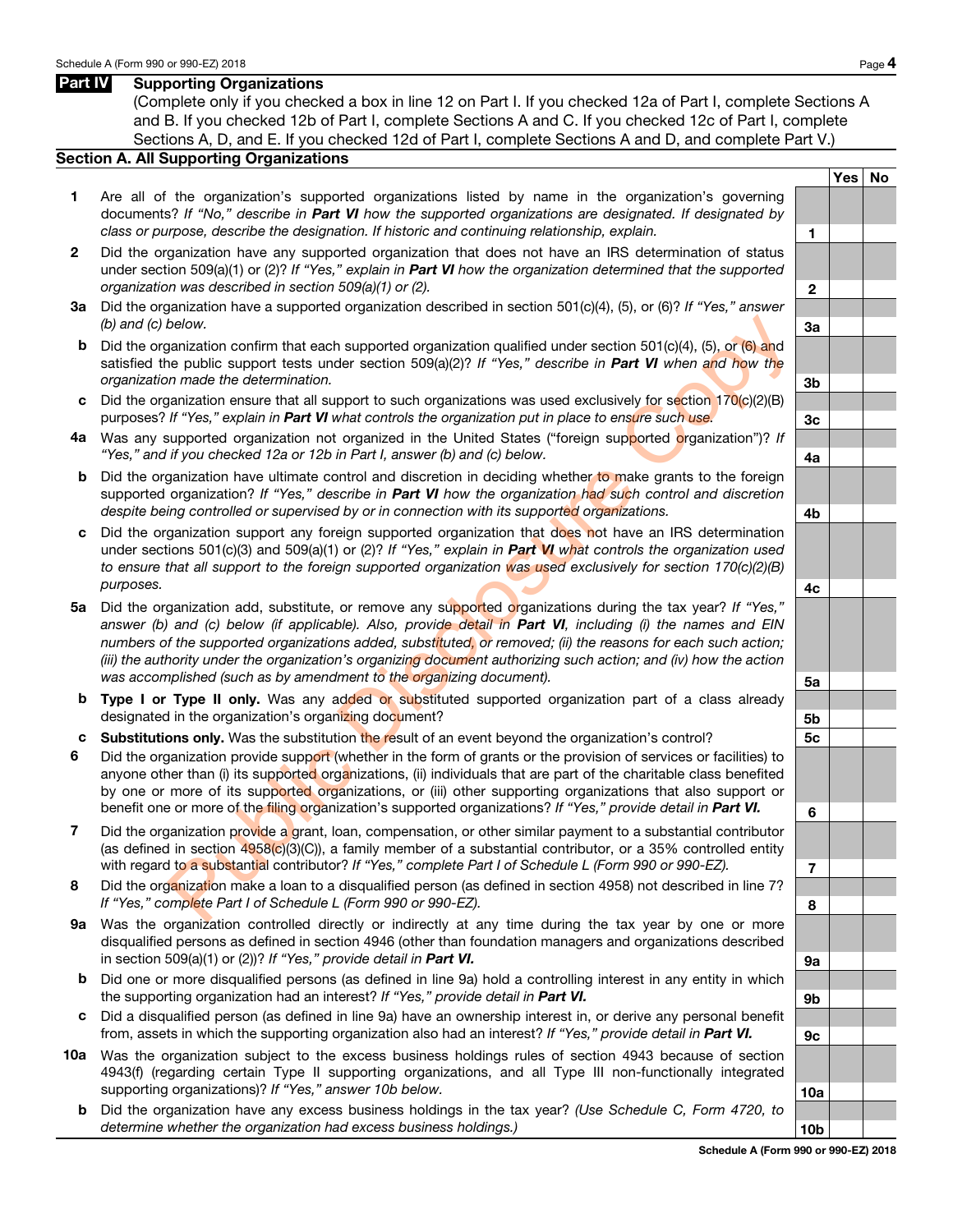|              | Schedule A (Form 990 or 990-EZ) 2018                                                                                                                                                                                                                                                                                                                                                                                                                                                                                                                                                                                                                                         |                 |            | Page 5 |
|--------------|------------------------------------------------------------------------------------------------------------------------------------------------------------------------------------------------------------------------------------------------------------------------------------------------------------------------------------------------------------------------------------------------------------------------------------------------------------------------------------------------------------------------------------------------------------------------------------------------------------------------------------------------------------------------------|-----------------|------------|--------|
| Part IV      | <b>Supporting Organizations (continued)</b>                                                                                                                                                                                                                                                                                                                                                                                                                                                                                                                                                                                                                                  |                 |            |        |
|              |                                                                                                                                                                                                                                                                                                                                                                                                                                                                                                                                                                                                                                                                              |                 | Yes        | No     |
| 11           | Has the organization accepted a gift or contribution from any of the following persons?                                                                                                                                                                                                                                                                                                                                                                                                                                                                                                                                                                                      |                 |            |        |
| а            | A person who directly or indirectly controls, either alone or together with persons described in (b) and (c)                                                                                                                                                                                                                                                                                                                                                                                                                                                                                                                                                                 |                 |            |        |
|              | below, the governing body of a supported organization?                                                                                                                                                                                                                                                                                                                                                                                                                                                                                                                                                                                                                       | 11a             |            |        |
| b            | A family member of a person described in (a) above?                                                                                                                                                                                                                                                                                                                                                                                                                                                                                                                                                                                                                          | 11 <sub>b</sub> |            |        |
|              | c A 35% controlled entity of a person described in (a) or (b) above? If "Yes" to a, b, or c, provide detail in Part VI.                                                                                                                                                                                                                                                                                                                                                                                                                                                                                                                                                      | 11c             |            |        |
|              | <b>Section B. Type I Supporting Organizations</b>                                                                                                                                                                                                                                                                                                                                                                                                                                                                                                                                                                                                                            |                 |            |        |
| 1            | Did the directors, trustees, or membership of one or more supported organizations have the power to<br>regularly appoint or elect at least a majority of the organization's directors or trustees at all times during the<br>tax year? If "No," describe in Part VI how the supported organization(s) effectively operated, supervised, or<br>controlled the organization's activities. If the organization had more than one supported organization,<br>describe how the powers to appoint and/or remove directors or trustees were allocated among the supported<br>organizations and what conditions or restrictions, if any, applied to such powers during the tax year. | 1               | <b>Yes</b> | No     |
| $\mathbf 2$  | Did the organization operate for the benefit of any supported organization other than the supported<br>organization(s) that operated, supervised, or controlled the supporting organization? If "Yes," explain in Part<br>VI how providing such benefit carried out the purposes of the supported organization(s) that operated,<br>supervised, or controlled the supporting organization.                                                                                                                                                                                                                                                                                   | $\mathbf{2}$    |            |        |
|              | <b>Section C. Type II Supporting Organizations</b>                                                                                                                                                                                                                                                                                                                                                                                                                                                                                                                                                                                                                           |                 |            |        |
|              |                                                                                                                                                                                                                                                                                                                                                                                                                                                                                                                                                                                                                                                                              |                 | Yes        | No     |
| 1            | Were a majority of the organization's directors or trustees during the tax year also a majority of the directors<br>or trustees of each of the organization's supported organization(s)? If "No," describe in Part VI how control<br>or management of the supporting organization was vested in the same persons that controlled or managed<br>the supported organization(s).                                                                                                                                                                                                                                                                                                |                 |            |        |
|              | <b>Section D. All Type III Supporting Organizations</b>                                                                                                                                                                                                                                                                                                                                                                                                                                                                                                                                                                                                                      | 1               |            |        |
|              |                                                                                                                                                                                                                                                                                                                                                                                                                                                                                                                                                                                                                                                                              |                 | Yes        | No     |
| 1            | Did the organization provide to each of its supported organizations, by the last day of the fifth month of the<br>organization's tax year, (i) a written notice describing the type and amount of support provided during the prior tax<br>year, (ii) a copy of the Form 990 that was most recently filed as of the date of notification, and (iii) copies of the<br>organization's governing documents in effect on the date of notification, to the extent not previously provided?                                                                                                                                                                                        | 1               |            |        |
| $\mathbf{2}$ | Were any of the organization's officers, directors, or trustees either (i) appointed or elected by the supported<br>organization(s) or (ii) serving on the governing body of a supported organization? If "No," explain in Part VI how<br>the organization maintained a close and continuous working relationship with the supported organization(s).                                                                                                                                                                                                                                                                                                                        | $\mathbf{2}$    |            |        |
| 3            | By reason of the relationship described in (2), did the organization's supported organizations have a<br>significant voice in the organization's investment policies and in directing the use of the organization's<br>income or assets at all times during the tax year? If "Yes," describe in Part VI the role the organization's<br>supported organizations played in this regard.                                                                                                                                                                                                                                                                                        | 3               |            |        |
|              | Section E. Type III Functionally Integrated Supporting Organizations                                                                                                                                                                                                                                                                                                                                                                                                                                                                                                                                                                                                         |                 |            |        |
| 1            | Check the box next to the method that the organization used to satisfy the Integral Part Test during the year (see instructions).                                                                                                                                                                                                                                                                                                                                                                                                                                                                                                                                            |                 |            |        |
| a            | The organization satisfied the Activities Test. Complete line 2 below.                                                                                                                                                                                                                                                                                                                                                                                                                                                                                                                                                                                                       |                 |            |        |
| b            | $\Box$ The organization is the parent of each of its supported organizations. Complete line 3 below.                                                                                                                                                                                                                                                                                                                                                                                                                                                                                                                                                                         |                 |            |        |
| c            | The organization supported a governmental entity. Describe in Part VI how you supported a government entity (see instructions).                                                                                                                                                                                                                                                                                                                                                                                                                                                                                                                                              |                 |            |        |
| 2            | Activities Test. Answer (a) and (b) below.                                                                                                                                                                                                                                                                                                                                                                                                                                                                                                                                                                                                                                   |                 | Yes   No   |        |
| a            | Did substantially all of the organization's activities during the tax year directly further the exempt purposes of                                                                                                                                                                                                                                                                                                                                                                                                                                                                                                                                                           |                 |            |        |

# Section E. Type III Functionally Integrated Supporting Organizations

- 1 Check the box next to the method that the organization used to satisfy the Integral Part Test during the year (see instructions).
- **a**  $\Box$  The organization satisfied the Activities Test. Complete line 2 below.
- **b**  $\Box$  The organization is the parent of each of its supported organizations. Complete line 3 below.
- **c**  $\Box$  The organization supported a governmental entity. Describe in **Part VI** how you supported a government entity (see instructions).
- 2 Activities Test. Answer (a) and (b) below. Yes Not all the state of the state of the state of the state of the state of the state of the state of the state of the state of the state of the state of the state of the state
- a Did substantially all of the organization's activities during the tax year directly further the exempt purposes of the supported organization(s) to which the organization was responsive? If "Yes," then in Part VI identify those supported organizations and explain how these activities directly furthered their exempt purposes, how the organization was responsive to those supported organizations, and how the organization determined that these activities constituted substantially all of its activities.<br>
2a
- **b** Did the activities described in (a) constitute activities that, but for the organization's involvement, one or more of the organization's supported organization(s) would have been engaged in? If "Yes," explain in Part VI the reasons for the organization's position that its supported organization(s) would have engaged in these activities but for the organization's involvement. 2b
- 3 Parent of Supported Organizations. Answer (a) and (b) below.
- a Did the organization have the power to regularly appoint or elect a majority of the officers, directors, or trustees of each of the supported organizations? Provide details in Part VI.
- b Did the organization exercise a substantial degree of direction over the policies, programs, and activities of each of its supported organizations? If "Yes," describe in **Part VI** the role played by the organization in this regard.  $|$  3b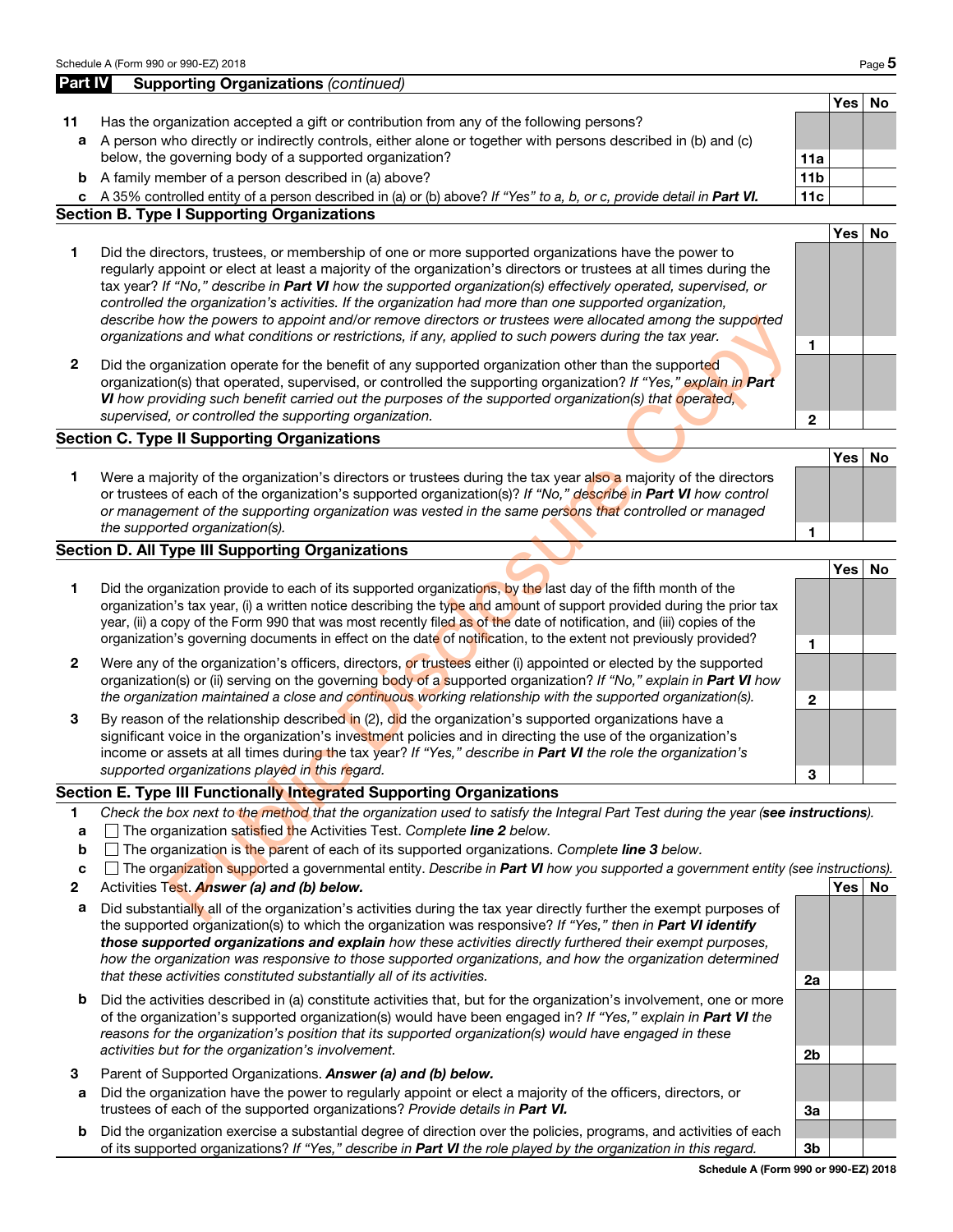Part V Type III Non-Functionally Integrated 509(a)(3) Supporting Organizations

| instructions. All other Type III non-functionally integrated supporting organizations must complete Sections A through E.                                |                  |                | (B) Current Year               |
|----------------------------------------------------------------------------------------------------------------------------------------------------------|------------------|----------------|--------------------------------|
| Section A-Adjusted Net Income                                                                                                                            |                  | (A) Prior Year | (optional)                     |
| 1 Net short-term capital gain                                                                                                                            | 1                |                |                                |
| 2 Recoveries of prior-year distributions                                                                                                                 | $\boldsymbol{2}$ |                |                                |
| 3 Other gross income (see instructions)                                                                                                                  | 3                |                |                                |
| 4 Add lines 1 through 3.                                                                                                                                 | 4                |                |                                |
| 5 Depreciation and depletion                                                                                                                             | 5                |                |                                |
| 6 Portion of operating expenses paid or incurred for production or                                                                                       |                  |                |                                |
| collection of gross income or for management, conservation, or                                                                                           |                  |                |                                |
| maintenance of property held for production of income (see instructions)                                                                                 | 6                |                |                                |
| 7 Other expenses (see instructions)                                                                                                                      | $\overline{7}$   |                |                                |
| 8 Adjusted Net Income (subtract lines 5, 6, and 7 from line 4)                                                                                           | 8                |                |                                |
| <b>Section B-Minimum Asset Amount</b>                                                                                                                    |                  | (A) Prior Year | (B) Current Year<br>(optional) |
| 1 Aggregate fair market value of all non-exempt-use assets (see                                                                                          |                  |                |                                |
| instructions for short tax year or assets held for part of year):                                                                                        |                  |                |                                |
| a Average monthly value of securities                                                                                                                    | 1a               |                |                                |
| <b>b</b> Average monthly cash balances                                                                                                                   | 1 <sub>b</sub>   |                |                                |
| c Fair market value of other non-exempt-use assets                                                                                                       | 1 <sub>c</sub>   |                |                                |
| d Total (add lines 1a, 1b, and 1c)                                                                                                                       | 1 <sub>d</sub>   |                |                                |
| e Discount claimed for blockage or other                                                                                                                 |                  |                |                                |
| factors (explain in detail in Part VI):                                                                                                                  |                  |                |                                |
| 2 Acquisition indebtedness applicable to non-exempt-use assets                                                                                           | $\mathbf{2}$     |                |                                |
| 3 Subtract line 2 from line 1d.                                                                                                                          | 3                |                |                                |
| 4 Cash deemed held for exempt use. Enter 1-1/2% of line 3 (for greater amount,<br>see instructions).                                                     | 4                |                |                                |
| 5 Net value of non-exempt-use assets (subtract line 4 from line 3)                                                                                       | 5                |                |                                |
| 6 Multiply line 5 by .035.                                                                                                                               | 6                |                |                                |
| 7 Recoveries of prior-year distributions                                                                                                                 | $\overline{7}$   |                |                                |
| 8 Minimum Asset Amount (add line 7 to line 6)                                                                                                            | 8                |                |                                |
| <b>Section C-Distributable Amount</b>                                                                                                                    |                  |                | <b>Current Year</b>            |
| 1 Adjusted net income for prior year (from Section A, line 8, Column A)                                                                                  | 1                |                |                                |
| 2 Enter 85% of line 1.                                                                                                                                   | $\mathbf 2$      |                |                                |
| 3 Minimum asset amount for prior year (from Section B, line 8, Column A)                                                                                 | 3                |                |                                |
| 4 Enter greater of line 2 or line 3.                                                                                                                     | 4                |                |                                |
| 5 Income tax imposed in prior year                                                                                                                       | 5                |                |                                |
| 6 Distributable Amount. Subtract line 5 from line 4, unless subject to                                                                                   |                  |                |                                |
| emergency temporary reduction (see instructions).                                                                                                        | 6                |                |                                |
| Check here if the current year is the organization's first as a non-functionally integrated Type III supporting organization (see<br>7<br>instructions). |                  |                |                                |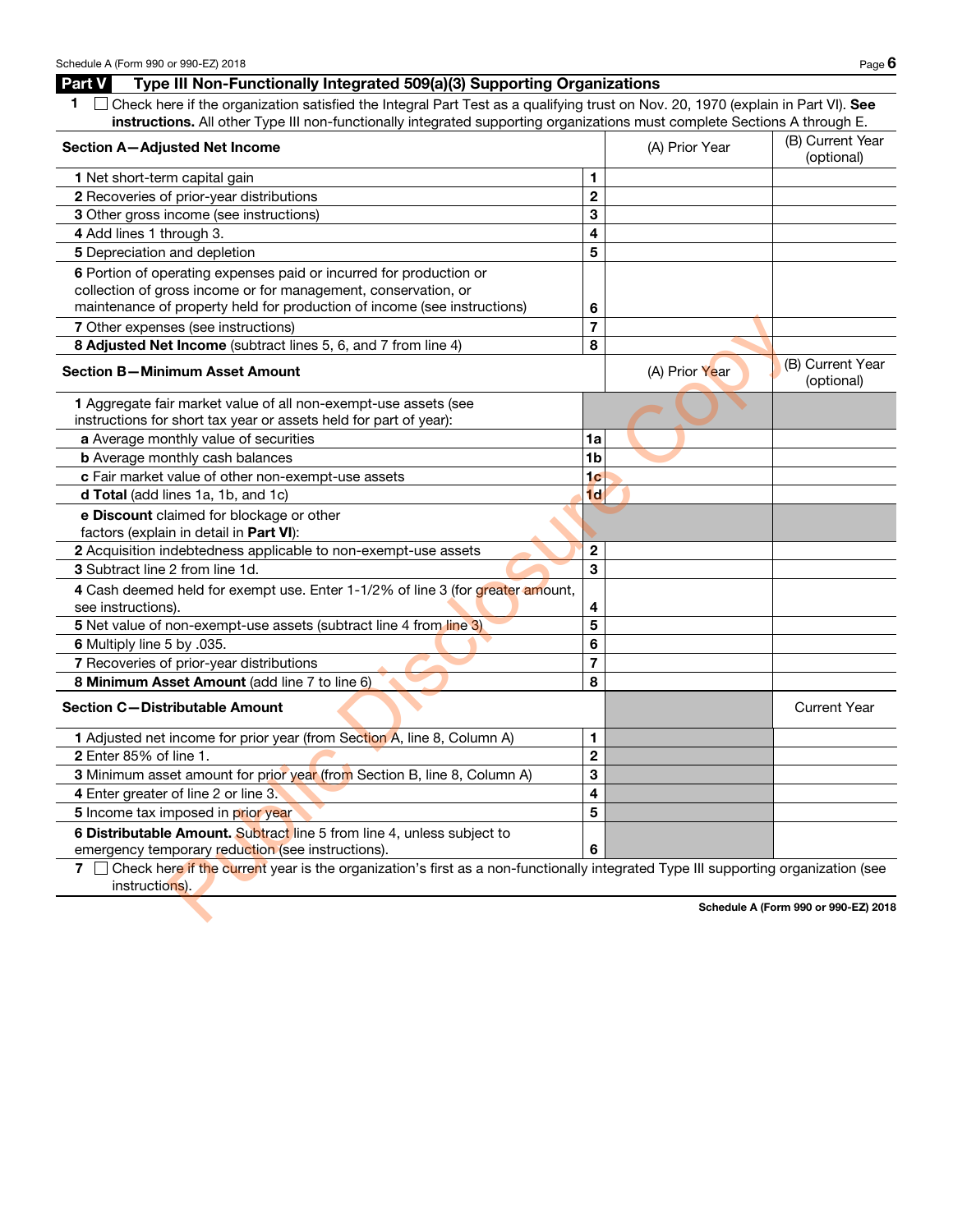| Part V         | Type III Non-Functionally Integrated 509(a)(3) Supporting Organizations (continued)                                                                                           |                                    |                                                      |                                                         |  |  |  |
|----------------|-------------------------------------------------------------------------------------------------------------------------------------------------------------------------------|------------------------------------|------------------------------------------------------|---------------------------------------------------------|--|--|--|
|                | <b>Section D-Distributions</b>                                                                                                                                                |                                    |                                                      |                                                         |  |  |  |
| 1              | Amounts paid to supported organizations to accomplish exempt purposes                                                                                                         |                                    |                                                      |                                                         |  |  |  |
| $\mathbf{2}$   | Amounts paid to perform activity that directly furthers exempt purposes of supported<br>organizations, in excess of income from activity                                      |                                    |                                                      |                                                         |  |  |  |
| 3              | Administrative expenses paid to accomplish exempt purposes of supported organizations                                                                                         |                                    |                                                      |                                                         |  |  |  |
| 4              | Amounts paid to acquire exempt-use assets                                                                                                                                     |                                    |                                                      |                                                         |  |  |  |
| 5              | Qualified set-aside amounts (prior IRS approval required)                                                                                                                     |                                    |                                                      |                                                         |  |  |  |
| 6              | Other distributions (describe in Part VI). See instructions.                                                                                                                  |                                    |                                                      |                                                         |  |  |  |
| 7              | Total annual distributions. Add lines 1 through 6.                                                                                                                            |                                    |                                                      |                                                         |  |  |  |
| 8              | Distributions to attentive supported organizations to which the organization is responsive<br>(provide details in Part VI). See instructions.                                 |                                    |                                                      |                                                         |  |  |  |
| 9              | Distributable amount for 2018 from Section C, line 6                                                                                                                          |                                    |                                                      |                                                         |  |  |  |
| 10             | Line 8 amount divided by line 9 amount                                                                                                                                        |                                    |                                                      |                                                         |  |  |  |
|                | Section E-Distribution Allocations (see instructions)                                                                                                                         | (i)<br><b>Excess Distributions</b> | (ii)<br><b>Underdistributions</b><br><b>Pre-2018</b> | (iii)<br><b>Distributable</b><br><b>Amount for 2018</b> |  |  |  |
| 1.             | Distributable amount for 2018 from Section C, line 6                                                                                                                          |                                    |                                                      |                                                         |  |  |  |
| $\overline{2}$ | Underdistributions, if any, for years prior to 2018<br>(reasonable cause required-explain in Part VI). See<br>instructions.                                                   |                                    |                                                      |                                                         |  |  |  |
| 3              | Excess distributions carryover, if any, to 2018                                                                                                                               |                                    |                                                      |                                                         |  |  |  |
| a              | From 2013<br>and a state of the                                                                                                                                               |                                    |                                                      |                                                         |  |  |  |
| b              | From 2014<br>and a state of the                                                                                                                                               |                                    |                                                      |                                                         |  |  |  |
| c              | From 2015<br>and a state of the                                                                                                                                               |                                    |                                                      |                                                         |  |  |  |
| d.             | From 2016<br>and a state of the                                                                                                                                               |                                    |                                                      |                                                         |  |  |  |
| е              | From 2017<br>and a state of the                                                                                                                                               |                                    |                                                      |                                                         |  |  |  |
| f              | Total of lines 3a through e                                                                                                                                                   |                                    |                                                      |                                                         |  |  |  |
| g              | Applied to underdistributions of prior years                                                                                                                                  |                                    |                                                      |                                                         |  |  |  |
|                | <b>h</b> Applied to 2018 distributable amount                                                                                                                                 |                                    |                                                      |                                                         |  |  |  |
| j.             | Carryover from 2013 not applied (see instructions)                                                                                                                            |                                    |                                                      |                                                         |  |  |  |
|                | Remainder. Subtract lines 3g, 3h, and 3i from 3f.                                                                                                                             |                                    |                                                      |                                                         |  |  |  |
| 4              | Distributions for 2018 from<br>Section D, line 7:<br>\$                                                                                                                       |                                    |                                                      |                                                         |  |  |  |
| a              | Applied to underdistributions of prior years                                                                                                                                  |                                    |                                                      |                                                         |  |  |  |
|                | <b>b</b> Applied to 2018 distributable amount                                                                                                                                 |                                    |                                                      |                                                         |  |  |  |
| c              | Remainder. Subtract lines 4a and 4b from 4.                                                                                                                                   |                                    |                                                      |                                                         |  |  |  |
| 5              | Remaining underdistributions for years prior to 2018, if<br>any. Subtract lines 3g and 4a from line 2. For result<br>greater than zero, explain in Part VI. See instructions. |                                    |                                                      |                                                         |  |  |  |
| 6              | Remaining underdistributions for 2018. Subtract lines 3h<br>and 4b from line 1. For result greater than zero, explain in<br><b>Part VI.</b> See instructions.                 |                                    |                                                      |                                                         |  |  |  |
| 7              | Excess distributions carryover to 2019. Add lines 3j<br>and 4c.                                                                                                               |                                    |                                                      |                                                         |  |  |  |
| 8              | Breakdown of line 7:                                                                                                                                                          |                                    |                                                      |                                                         |  |  |  |
| a              | Excess from 2014                                                                                                                                                              |                                    |                                                      |                                                         |  |  |  |
| b              | Excess from 2015 $\ldots$ $\qquad \qquad$                                                                                                                                     |                                    |                                                      |                                                         |  |  |  |
| $\mathbf{c}$   | Excess from 2016 $\ldots$ $\qquad \qquad$                                                                                                                                     |                                    |                                                      |                                                         |  |  |  |
| d.             | Excess from 2017 $\ldots$                                                                                                                                                     |                                    |                                                      |                                                         |  |  |  |
| е              | Excess from 2018                                                                                                                                                              |                                    |                                                      |                                                         |  |  |  |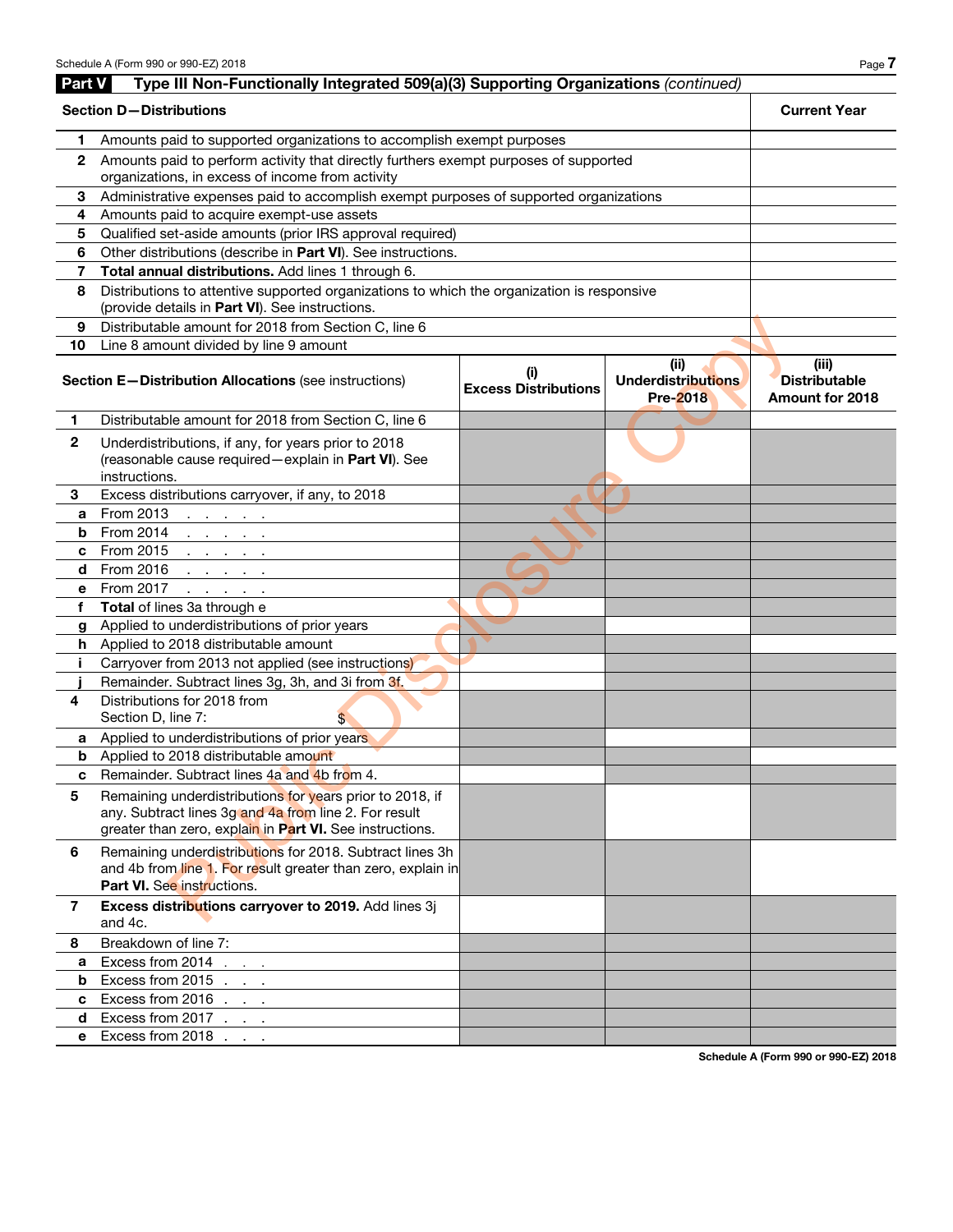| <b>Part VI</b> | Supplemental Information. Provide the explanations required by Part II, line 10; Part II, line 17a or 17b; Part<br>III, line 12; Part IV, Section A, lines 1, 2, 3b, 3c, 4b, 4c, 5a, 6, 9a, 9b, 9c, 11a, 11b, and 11c; Part IV, Section<br>B, lines 1 and 2; Part IV, Section C, line 1; Part IV, Section D, lines 2 and 3; Part IV, Section E, lines 1c, 2a, 2b,<br>3a, and 3b; Part V, line 1; Part V, Section B, line 1e; Part V, Section D, lines 5, 6, and 8; and Part V, Section E, lines 2, 5, and 6. Also complete this part for any additional information. (See instructions.) |
|----------------|------------------------------------------------------------------------------------------------------------------------------------------------------------------------------------------------------------------------------------------------------------------------------------------------------------------------------------------------------------------------------------------------------------------------------------------------------------------------------------------------------------------------------------------------------------------------------------------|
|                |                                                                                                                                                                                                                                                                                                                                                                                                                                                                                                                                                                                          |
|                |                                                                                                                                                                                                                                                                                                                                                                                                                                                                                                                                                                                          |
|                |                                                                                                                                                                                                                                                                                                                                                                                                                                                                                                                                                                                          |
|                |                                                                                                                                                                                                                                                                                                                                                                                                                                                                                                                                                                                          |
|                |                                                                                                                                                                                                                                                                                                                                                                                                                                                                                                                                                                                          |
|                |                                                                                                                                                                                                                                                                                                                                                                                                                                                                                                                                                                                          |
|                |                                                                                                                                                                                                                                                                                                                                                                                                                                                                                                                                                                                          |
|                |                                                                                                                                                                                                                                                                                                                                                                                                                                                                                                                                                                                          |
|                |                                                                                                                                                                                                                                                                                                                                                                                                                                                                                                                                                                                          |
|                |                                                                                                                                                                                                                                                                                                                                                                                                                                                                                                                                                                                          |
|                |                                                                                                                                                                                                                                                                                                                                                                                                                                                                                                                                                                                          |
|                |                                                                                                                                                                                                                                                                                                                                                                                                                                                                                                                                                                                          |
|                |                                                                                                                                                                                                                                                                                                                                                                                                                                                                                                                                                                                          |
|                |                                                                                                                                                                                                                                                                                                                                                                                                                                                                                                                                                                                          |
|                |                                                                                                                                                                                                                                                                                                                                                                                                                                                                                                                                                                                          |
|                |                                                                                                                                                                                                                                                                                                                                                                                                                                                                                                                                                                                          |
|                |                                                                                                                                                                                                                                                                                                                                                                                                                                                                                                                                                                                          |
|                |                                                                                                                                                                                                                                                                                                                                                                                                                                                                                                                                                                                          |
|                |                                                                                                                                                                                                                                                                                                                                                                                                                                                                                                                                                                                          |
|                |                                                                                                                                                                                                                                                                                                                                                                                                                                                                                                                                                                                          |
|                |                                                                                                                                                                                                                                                                                                                                                                                                                                                                                                                                                                                          |
|                |                                                                                                                                                                                                                                                                                                                                                                                                                                                                                                                                                                                          |
|                |                                                                                                                                                                                                                                                                                                                                                                                                                                                                                                                                                                                          |
|                |                                                                                                                                                                                                                                                                                                                                                                                                                                                                                                                                                                                          |
|                |                                                                                                                                                                                                                                                                                                                                                                                                                                                                                                                                                                                          |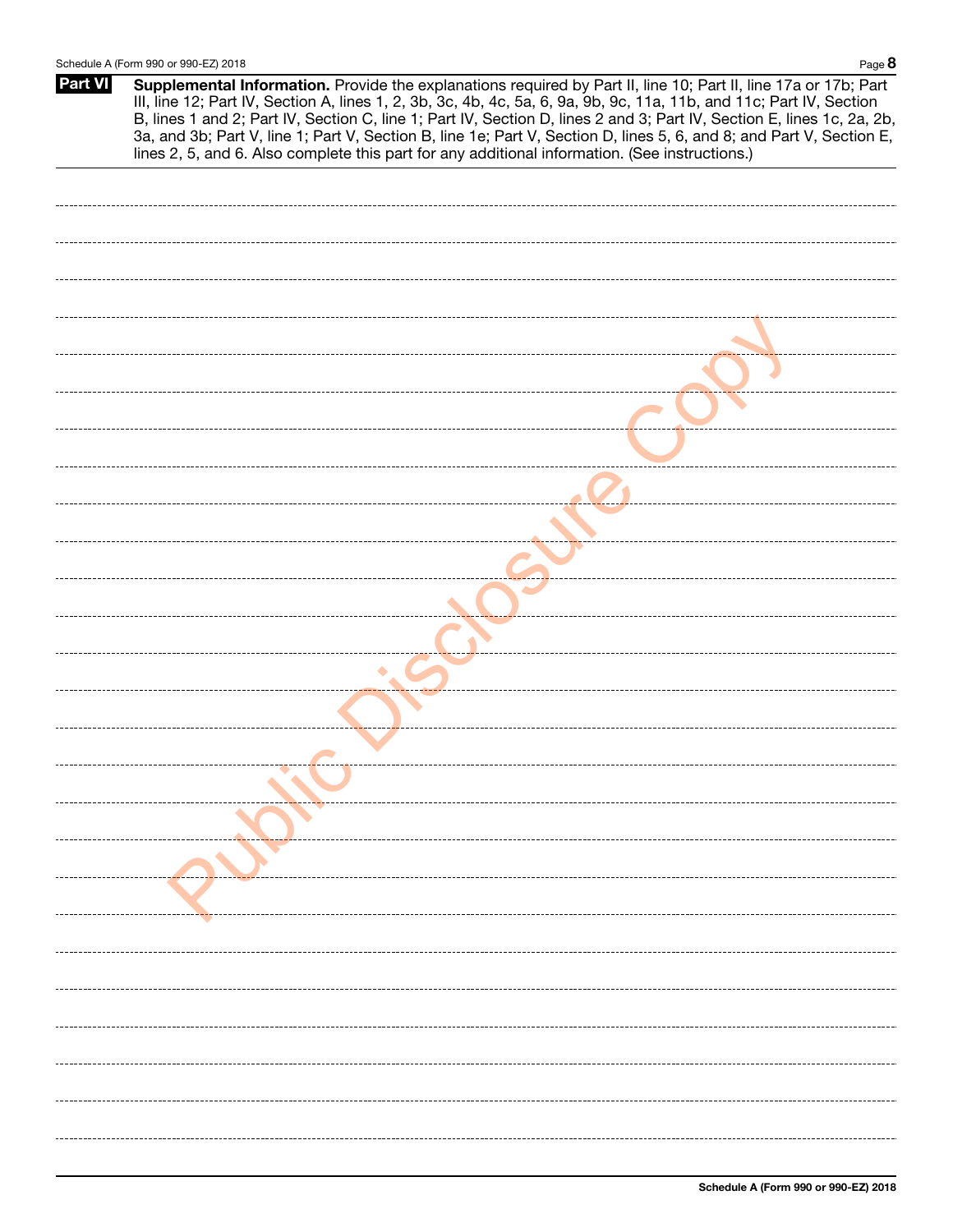|                | <b>SCHEDULE F</b><br>(Form 990)                        |                                           |                                                                                                                 | <b>Statement of Activities Outside the United States</b><br>> Complete if the organization answered "Yes" on Form 990, Part IV, line 14b, 15, or 16.                                                                                       |                                                                                                                 | OMB No. 1545-0047<br>2018                                         |
|----------------|--------------------------------------------------------|-------------------------------------------|-----------------------------------------------------------------------------------------------------------------|--------------------------------------------------------------------------------------------------------------------------------------------------------------------------------------------------------------------------------------------|-----------------------------------------------------------------------------------------------------------------|-------------------------------------------------------------------|
|                | Department of the Treasury<br>Internal Revenue Service |                                           |                                                                                                                 | Attach to Form 990.<br>Go to www.irs.gov/Form990 for instructions and the latest information.                                                                                                                                              |                                                                                                                 | <b>Open to Public</b><br><b>Inspection</b>                        |
|                | Name of the organization                               |                                           |                                                                                                                 |                                                                                                                                                                                                                                            |                                                                                                                 | <b>Employer identification number</b>                             |
|                | <b>WOMENS EMPOWERMENT INTERNATIONAL</b>                |                                           |                                                                                                                 |                                                                                                                                                                                                                                            |                                                                                                                 | 41-2172771                                                        |
| Part I         | Form 990, Part IV, line 14b.                           |                                           |                                                                                                                 | General Information on Activities Outside the United States. Complete if the organization answered "Yes" on                                                                                                                                |                                                                                                                 |                                                                   |
| $\blacksquare$ | award the grants or assistance?                        |                                           | the contract of the contract of the contract of the contract of the contract of the contract of the contract of | For grantmakers. Does the organization maintain records to substantiate the amount of its grants and<br>other assistance, the grantees' eligibility for the grants or assistance, and the selection criteria used to<br>and the control of | and the contract of the con-                                                                                    | ∣ ∣Yes<br><b>No</b>                                               |
| $\overline{2}$ | outside the United States.                             |                                           |                                                                                                                 | For grantmakers. Describe in Part V the organization's procedures for monitoring the use of its grants and other assistance                                                                                                                |                                                                                                                 |                                                                   |
| 3              |                                                        |                                           |                                                                                                                 | Activities per Region. (The following Part I, line 3 table can be duplicated if additional space is needed.)                                                                                                                               |                                                                                                                 |                                                                   |
|                | (a) Region                                             | (b) Number<br>of offices in<br>the region | (c) Number of<br>employees,<br>agents, and<br>independent<br>contractors<br>in the region                       | (d) Activities conducted in the<br>region (by type) (such as,<br>fundraising, program services,<br>investments, grants to recipients<br>located in the region)                                                                             | (e) If activity listed in (d) is<br>a program service,<br>describe specific type of<br>service(s) in the region | (f) Total<br>expenditures for<br>and investments<br>in the region |
| (1)            |                                                        |                                           |                                                                                                                 |                                                                                                                                                                                                                                            |                                                                                                                 |                                                                   |
| (2)            |                                                        |                                           |                                                                                                                 |                                                                                                                                                                                                                                            |                                                                                                                 |                                                                   |
| (3)            |                                                        |                                           |                                                                                                                 |                                                                                                                                                                                                                                            |                                                                                                                 |                                                                   |
| (4)            |                                                        |                                           |                                                                                                                 |                                                                                                                                                                                                                                            |                                                                                                                 |                                                                   |
| (5)            |                                                        |                                           |                                                                                                                 |                                                                                                                                                                                                                                            |                                                                                                                 |                                                                   |
| (6)            |                                                        |                                           |                                                                                                                 |                                                                                                                                                                                                                                            |                                                                                                                 |                                                                   |
| (7)            |                                                        |                                           |                                                                                                                 |                                                                                                                                                                                                                                            |                                                                                                                 |                                                                   |
| (8)            |                                                        |                                           |                                                                                                                 |                                                                                                                                                                                                                                            |                                                                                                                 |                                                                   |
| (9)            |                                                        |                                           |                                                                                                                 |                                                                                                                                                                                                                                            |                                                                                                                 |                                                                   |
| (10)           |                                                        |                                           |                                                                                                                 |                                                                                                                                                                                                                                            |                                                                                                                 |                                                                   |
| (11)           |                                                        |                                           |                                                                                                                 |                                                                                                                                                                                                                                            |                                                                                                                 |                                                                   |
| (12)           |                                                        |                                           |                                                                                                                 |                                                                                                                                                                                                                                            |                                                                                                                 |                                                                   |
| (13)           |                                                        |                                           |                                                                                                                 |                                                                                                                                                                                                                                            |                                                                                                                 |                                                                   |
| (14)           |                                                        |                                           |                                                                                                                 |                                                                                                                                                                                                                                            |                                                                                                                 |                                                                   |
| (15)           |                                                        |                                           |                                                                                                                 |                                                                                                                                                                                                                                            |                                                                                                                 |                                                                   |
| (16)           |                                                        |                                           |                                                                                                                 |                                                                                                                                                                                                                                            |                                                                                                                 |                                                                   |
| (17)           |                                                        |                                           |                                                                                                                 |                                                                                                                                                                                                                                            |                                                                                                                 |                                                                   |
| 3a<br>b        | Subtotal<br>Total from continuation                    |                                           |                                                                                                                 |                                                                                                                                                                                                                                            |                                                                                                                 |                                                                   |
|                | sheets to Part I.<br>c Totals (add lines 3a and 3b)    |                                           |                                                                                                                 |                                                                                                                                                                                                                                            |                                                                                                                 |                                                                   |

For Paperwork Reduction Act Notice, see the Instructions for Form 990. Cat. No. 50082W Schedule F (Form 990) 2018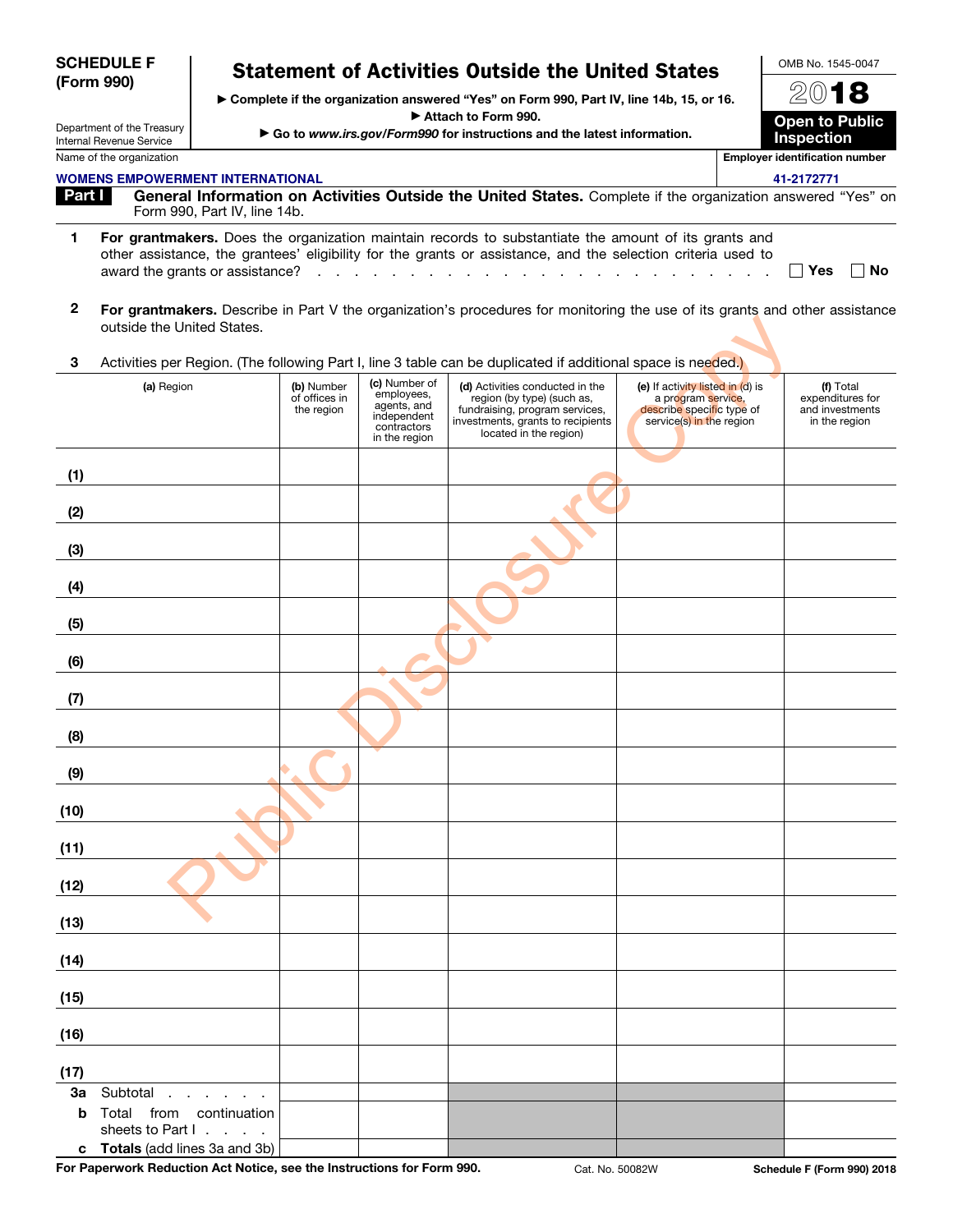|                |                             |                                                    |                        | Part IV, line 15, for any recipient who received more than \$5,000. Part II can be duplicated if additional space is needed.                                                                                                                        |                             |                                       |                                          |                                          |                                                                |
|----------------|-----------------------------|----------------------------------------------------|------------------------|-----------------------------------------------------------------------------------------------------------------------------------------------------------------------------------------------------------------------------------------------------|-----------------------------|---------------------------------------|------------------------------------------|------------------------------------------|----------------------------------------------------------------|
| 1              | (a) Name of<br>organization | (b) IRS code<br>section and EIN<br>(if applicable) | (c) Region             | (d) Purpose of<br>grant                                                                                                                                                                                                                             | (e) Amount of<br>cash grant | (f) Manner of<br>cash<br>disbursement | (g) Amount of<br>noncash<br>assistance   | (h) Description<br>of noncash assistance | (i) Method of<br>valuation<br>(book, FMV,<br>appraisal, other) |
| (1)            |                             |                                                    |                        | Sub-Saharan Africa Small Business Loans                                                                                                                                                                                                             | 52,400 Check                |                                       |                                          |                                          |                                                                |
| (2)            |                             |                                                    | Central America        | Smil Bus. & edu. Ioan                                                                                                                                                                                                                               | 35,000 Check                |                                       |                                          |                                          |                                                                |
| (3)            |                             |                                                    | <b>Central America</b> | <b>Serv for enterpreneus</b>                                                                                                                                                                                                                        | 33,330 Check                |                                       |                                          |                                          |                                                                |
| (4)            |                             |                                                    |                        |                                                                                                                                                                                                                                                     |                             |                                       |                                          |                                          |                                                                |
| (5)            |                             |                                                    |                        |                                                                                                                                                                                                                                                     |                             |                                       |                                          |                                          |                                                                |
| (6)            |                             |                                                    |                        |                                                                                                                                                                                                                                                     |                             |                                       |                                          |                                          |                                                                |
| (7)            |                             |                                                    |                        |                                                                                                                                                                                                                                                     |                             |                                       |                                          |                                          |                                                                |
| (8)            |                             |                                                    |                        |                                                                                                                                                                                                                                                     |                             |                                       |                                          |                                          |                                                                |
| (9)            |                             |                                                    |                        |                                                                                                                                                                                                                                                     |                             |                                       |                                          |                                          |                                                                |
| (10)           |                             |                                                    |                        |                                                                                                                                                                                                                                                     |                             |                                       |                                          |                                          |                                                                |
| (11)           |                             |                                                    |                        |                                                                                                                                                                                                                                                     |                             |                                       |                                          |                                          |                                                                |
| (12)           |                             |                                                    |                        |                                                                                                                                                                                                                                                     |                             |                                       |                                          |                                          |                                                                |
| (13)           |                             |                                                    |                        | ٠                                                                                                                                                                                                                                                   |                             |                                       |                                          |                                          |                                                                |
| (14)           |                             |                                                    |                        |                                                                                                                                                                                                                                                     |                             |                                       |                                          |                                          |                                                                |
| (15)           |                             |                                                    |                        |                                                                                                                                                                                                                                                     |                             |                                       |                                          |                                          |                                                                |
| (16)           |                             |                                                    |                        |                                                                                                                                                                                                                                                     |                             |                                       |                                          |                                          |                                                                |
| $\overline{2}$ |                             |                                                    |                        | Enter total number of recipient organizations listed above that are recognized as charities by the foreign country, recognized as tax-exempt<br>by the IRS, or for which the grantee or counsel has provided a section 501(c)(3) equivalency letter |                             |                                       | the contract of the contract of the con- |                                          | 3                                                              |
| 3              |                             |                                                    |                        |                                                                                                                                                                                                                                                     |                             |                                       |                                          |                                          | $\overline{\mathbf{3}}$                                        |

Schedule F (Form 990) 2018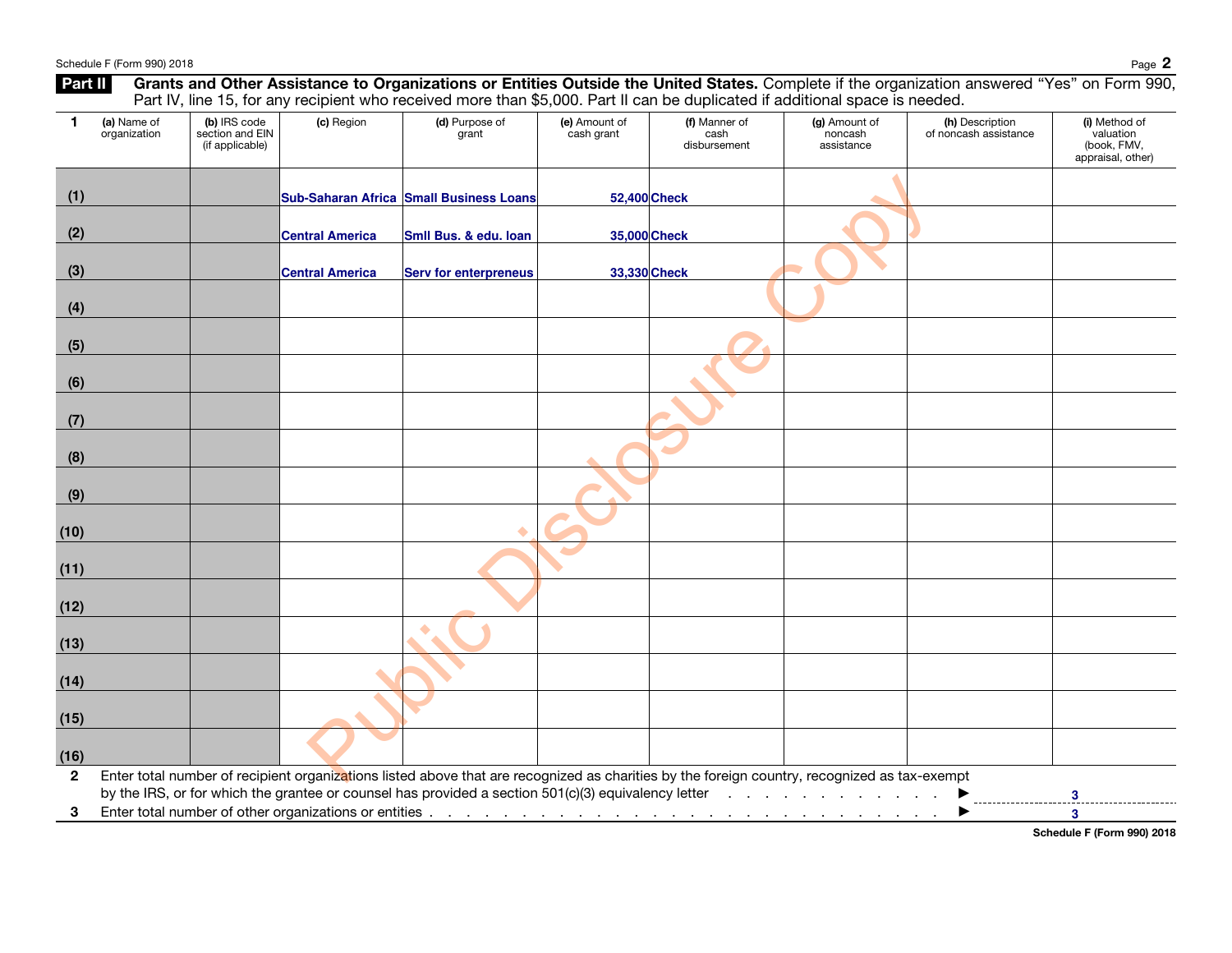|                                 | Part III can be duplicated if additional space is needed. |                             |                             |                                       |                                        |                                          |                                                                |
|---------------------------------|-----------------------------------------------------------|-----------------------------|-----------------------------|---------------------------------------|----------------------------------------|------------------------------------------|----------------------------------------------------------------|
| (a) Type of grant or assistance | (b) Region                                                | (c) Number of<br>recipients | (d) Amount of<br>cash grant | (e) Manner of<br>cash<br>disbursement | (f) Amount of<br>noncash<br>assistance | (g) Description<br>of noncash assistance | (h) Method of<br>valuation<br>(book, FMV,<br>appraisal, other) |
| (1)                             |                                                           |                             |                             |                                       |                                        |                                          |                                                                |
| (2)                             |                                                           |                             |                             |                                       |                                        |                                          |                                                                |
| (3)                             |                                                           |                             |                             |                                       |                                        |                                          |                                                                |
| (4)                             |                                                           |                             |                             |                                       |                                        |                                          |                                                                |
| (5)                             |                                                           |                             |                             |                                       |                                        |                                          |                                                                |
| (6)                             |                                                           |                             |                             |                                       |                                        |                                          |                                                                |
| (7)                             |                                                           |                             |                             |                                       |                                        |                                          |                                                                |
| (8)                             |                                                           |                             |                             |                                       |                                        |                                          |                                                                |
| (9)                             |                                                           |                             |                             |                                       |                                        |                                          |                                                                |
| (10)                            |                                                           |                             |                             |                                       |                                        |                                          |                                                                |
| (11)                            |                                                           |                             |                             |                                       |                                        |                                          |                                                                |
| (12)                            |                                                           |                             |                             |                                       |                                        |                                          |                                                                |
| (13)                            | ۰                                                         |                             |                             |                                       |                                        |                                          |                                                                |
| (14)                            |                                                           |                             |                             |                                       |                                        |                                          |                                                                |
| (15)                            |                                                           |                             |                             |                                       |                                        |                                          |                                                                |
| (16)                            |                                                           |                             |                             |                                       |                                        |                                          |                                                                |
| (17)                            |                                                           |                             |                             |                                       |                                        |                                          |                                                                |
| (18)                            |                                                           |                             |                             |                                       |                                        |                                          |                                                                |

Part III Grants and Other Assistance to Individuals Outside the United States. Complete if the organization answered "Yes" on Form 990, Part IV, line 16.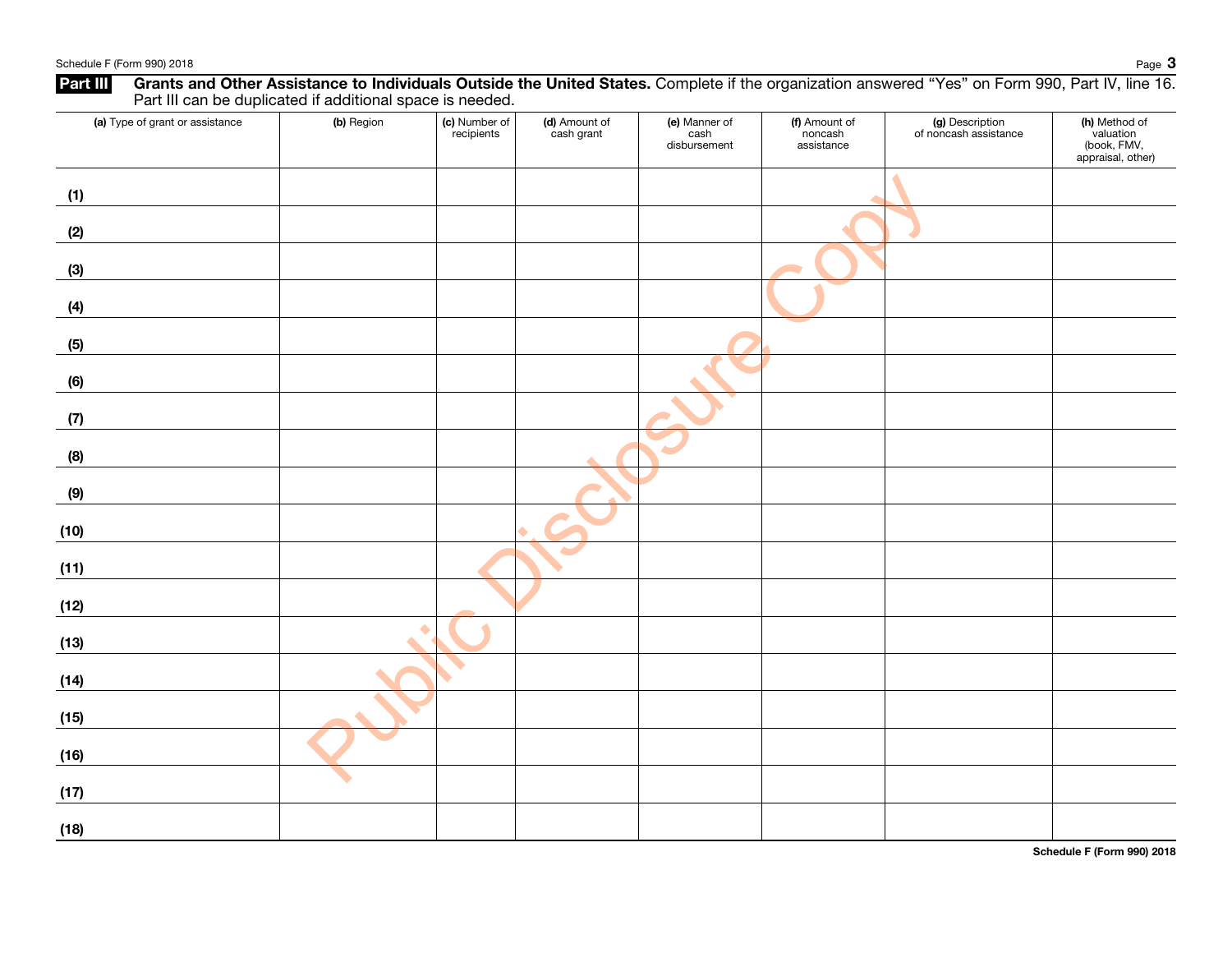| <b>Foreign Forms</b><br>Part IV                                                                                                                                                                                                                                                                                                                                                                                                                                                                                      |                                 |                            |
|----------------------------------------------------------------------------------------------------------------------------------------------------------------------------------------------------------------------------------------------------------------------------------------------------------------------------------------------------------------------------------------------------------------------------------------------------------------------------------------------------------------------|---------------------------------|----------------------------|
| Was the organization a U.S. transferor of property to a foreign corporation during the tax year? If "Yes,"<br>the organization may be required to file Form 926, Return by a U.S. Transferor of Property to a Foreign                                                                                                                                                                                                                                                                                                | Yes                             | $\boxed{v}$ No             |
| Did the organization have an interest in a foreign trust during the tax year? If "Yes," the organization may<br>be required to separately file Form 3520, Annual Return To Report Transactions With Foreign Trusts and<br>Receipt of Certain Foreign Gifts, and/or Form 3520-A, Annual Information Return of Foreign Trust With a<br>U.S. Owner (see Instructions for Forms 3520 and 3520-A; don't file with Form 990)<br>and a strong control of the                                                                | Yes<br>$\blacksquare$           | $ \boldsymbol{v} $<br>No   |
| Did the organization have an ownership interest in a foreign corporation during the tax year? If "Yes,"<br>the organization may be required to file Form 5471, Information Return of U.S. Persons With Respect To<br>Certain Foreign Corporations (see Instructions for Form 5471)<br>and a contract of the contract of the contract of the contract of the contract of the contract of the contract of the contract of the contract of the contract of the contract of the contract of the contract of the contract | Yes<br>$\overline{\phantom{0}}$ | $\overline{v}$ No          |
| Was the organization a direct or indirect shareholder of a passive foreign investment company or a<br>qualified electing fund during the tax year? If "Yes," the organization may be required to file Form 8621,<br>Information Return by a Shareholder of a Passive Foreign Investment Company or Qualified Electing<br>Fund (see Instructions for Form 8621)<br>. <b>.</b>                                                                                                                                         | Yes                             | $\overline{v}$ No          |
| Did the organization have an ownership interest in a foreign partnership during the tax year? If "Yes,"<br>the organization may be required to file Form 8865, Return of U.S. Persons With Respect to Certain<br>Foreign Partnerships (see Instructions for Form 8865)<br>$\mathcal{L}$ . The contract of $\mathcal{L}$ is the contract of $\mathcal{L}$                                                                                                                                                             | Yes                             | $\boxed{\mathbf{v}}$ No    |
| Did the organization have any operations in or related to any boycotting countries during the tax year? If<br>"Yes," the organization may be required to separately file Form 5713, International Boycott Report (see                                                                                                                                                                                                                                                                                                | Yes                             | $\overline{v}$ No          |
| Justice of                                                                                                                                                                                                                                                                                                                                                                                                                                                                                                           |                                 |                            |
|                                                                                                                                                                                                                                                                                                                                                                                                                                                                                                                      |                                 | Schedule F (Form 990) 2018 |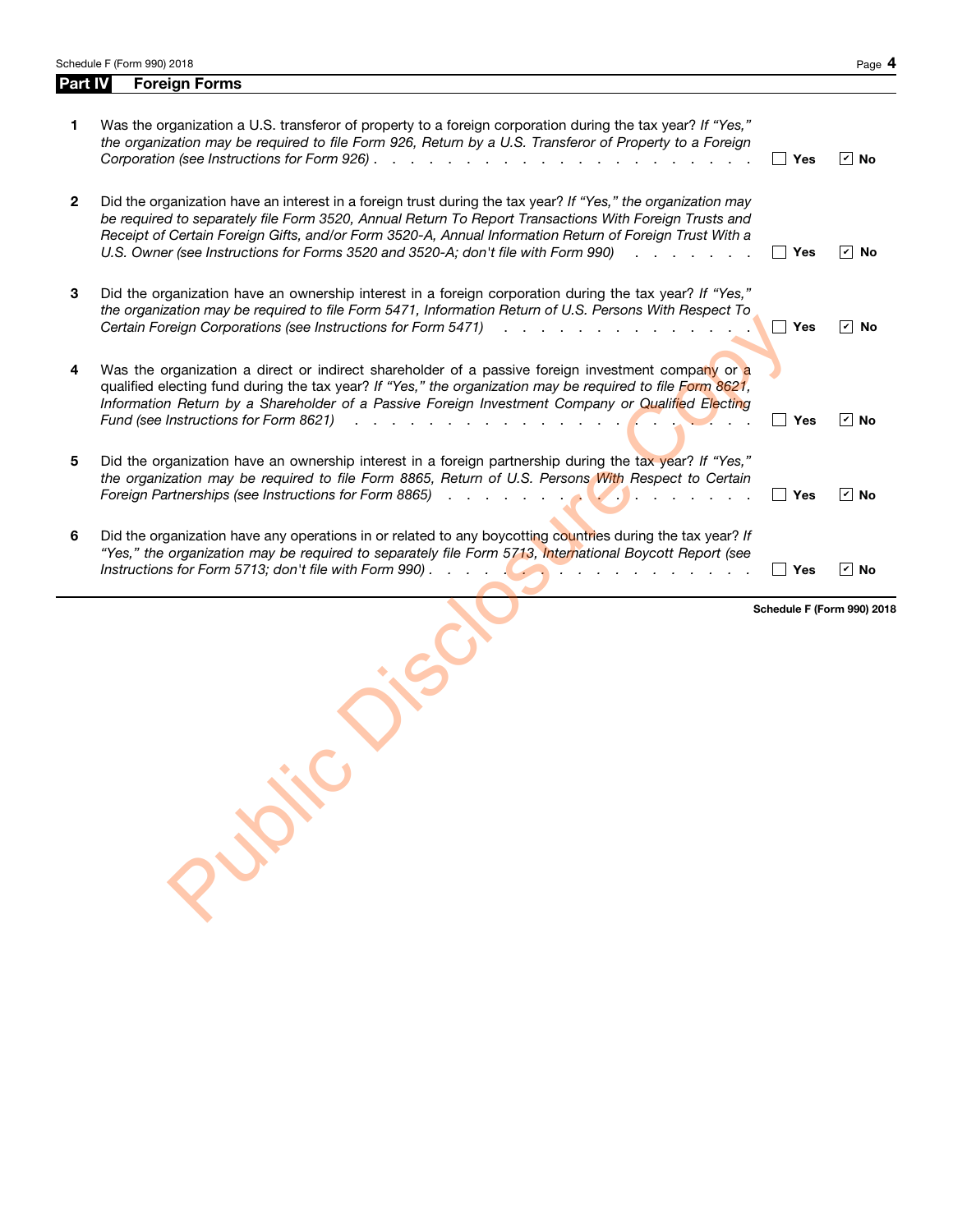# Part V Supplemental Information

Provide the information required by Part I, line 2 (monitoring of funds); Part I, line 3, column (f) (accounting method; amounts of investments vs. expenditures per region); Part II, line 1 (accounting method); Part III (accounting method); and Part III, column (c) (estimated number of recipients), as applicable. Also complete this part to provide any additional information. See instructions.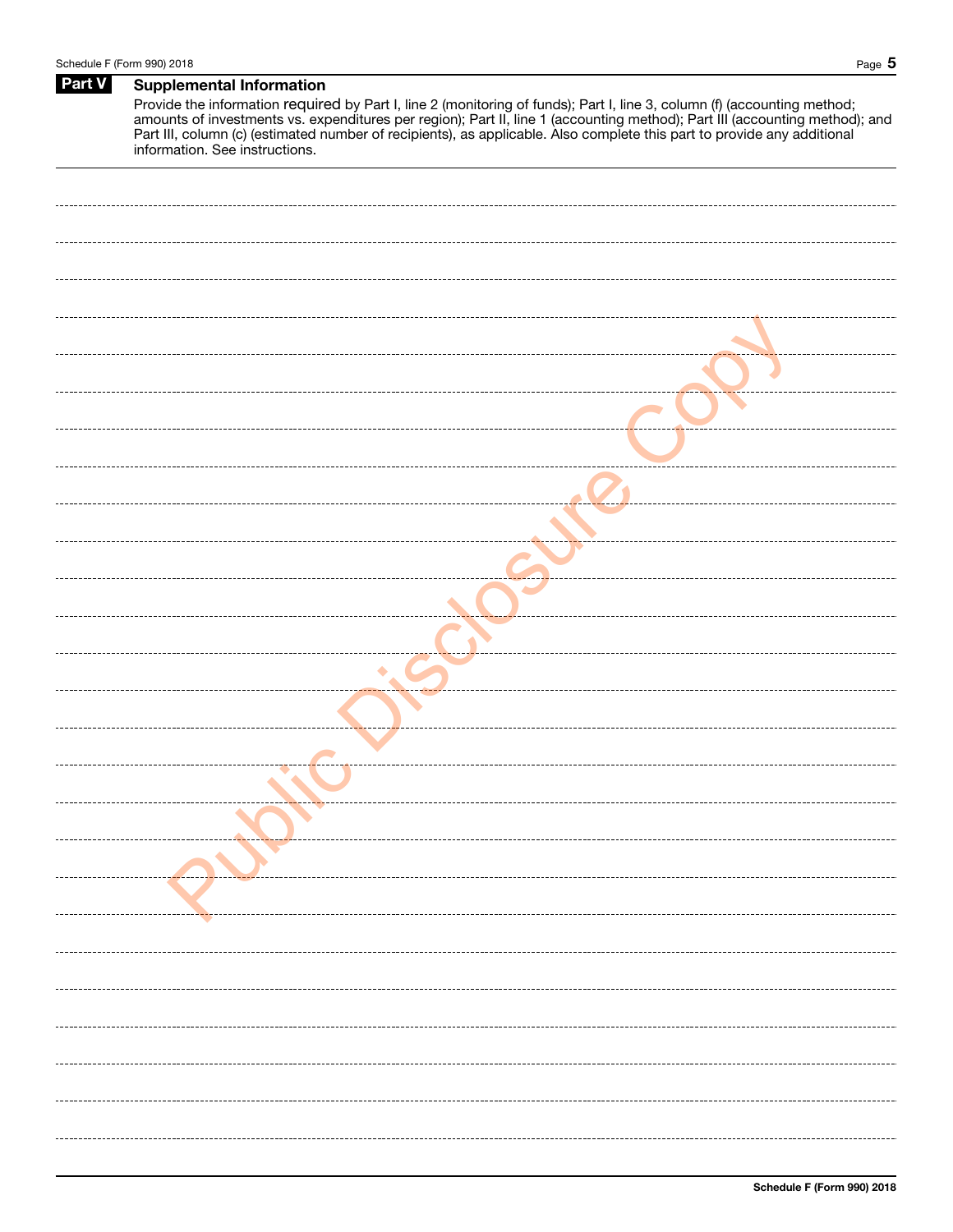| <b>SCHEDULE G</b><br>(Form 990 or 990-EZ) |                                                              |                                                            | <b>Supplemental Information Regarding Fundraising or Gaming Activities</b><br>Complete if the organization answered "Yes" on Form 990, Part IV, line 17, 18, or 19, or if the | OMB No. 1545-0047                  |                                                                      |                                                                        |                                                                                                                     |                                                                                                                                     |
|-------------------------------------------|--------------------------------------------------------------|------------------------------------------------------------|-------------------------------------------------------------------------------------------------------------------------------------------------------------------------------|------------------------------------|----------------------------------------------------------------------|------------------------------------------------------------------------|---------------------------------------------------------------------------------------------------------------------|-------------------------------------------------------------------------------------------------------------------------------------|
|                                           |                                                              |                                                            |                                                                                                                                                                               | Attach to Form 990 or Form 990-EZ. |                                                                      | organization entered more than \$15,000 on Form 990-EZ, line 6a.       |                                                                                                                     |                                                                                                                                     |
|                                           | Department of the Treasury<br>Internal Revenue Service       |                                                            |                                                                                                                                                                               |                                    |                                                                      | Go to www.irs.gov/Form990 for instructions and the latest information. |                                                                                                                     | <b>Open to Public</b><br><b>Inspection</b>                                                                                          |
|                                           | Name of the organization                                     |                                                            |                                                                                                                                                                               |                                    |                                                                      |                                                                        | <b>Employer identification number</b>                                                                               |                                                                                                                                     |
|                                           |                                                              | <b>WOMENS EMPOWERMENT INTERNATIONAL</b>                    |                                                                                                                                                                               |                                    |                                                                      |                                                                        |                                                                                                                     | 41-2172771                                                                                                                          |
| <u>Part I</u>                             |                                                              | Form 990-EZ filers are not required to complete this part. |                                                                                                                                                                               |                                    |                                                                      |                                                                        | Fundraising Activities. Complete if the organization answered "Yes" on Form 990, Part IV, line 17.                  |                                                                                                                                     |
| 1                                         |                                                              |                                                            |                                                                                                                                                                               |                                    |                                                                      |                                                                        | Indicate whether the organization raised funds through any of the following activities. Check all that apply.       |                                                                                                                                     |
| a                                         | Mail solicitations<br>$ \boldsymbol{v} $                     |                                                            |                                                                                                                                                                               | $ \mathbf{v} $<br>e                |                                                                      | Solicitation of non-government grants                                  |                                                                                                                     |                                                                                                                                     |
| b                                         | $ \mathbf{v} $                                               | Internet and email solicitations                           |                                                                                                                                                                               | f                                  |                                                                      | Solicitation of government grants                                      |                                                                                                                     |                                                                                                                                     |
| с                                         | Phone solicitations                                          |                                                            |                                                                                                                                                                               | $ \mathcal{V} $<br>q               |                                                                      | Special fundraising events                                             |                                                                                                                     |                                                                                                                                     |
| d<br>2a                                   | In-person solicitations<br>$ \boldsymbol{v} $                |                                                            |                                                                                                                                                                               |                                    |                                                                      |                                                                        | Did the organization have a written or oral agreement with any individual (including officers, directors, trustees, |                                                                                                                                     |
|                                           |                                                              |                                                            |                                                                                                                                                                               |                                    |                                                                      |                                                                        | or key employees listed in Form 990, Part VII) or entity in connection with professional fundraising services?      | ∣ l Yes<br>∣r∣ No                                                                                                                   |
| b                                         |                                                              | compensated at least \$5,000 by the organization.          |                                                                                                                                                                               |                                    |                                                                      |                                                                        |                                                                                                                     | If "Yes," list the 10 highest paid individuals or entities (fundraisers) pursuant to agreements under which the fundraiser is to be |
|                                           |                                                              |                                                            |                                                                                                                                                                               |                                    |                                                                      |                                                                        |                                                                                                                     |                                                                                                                                     |
|                                           | (i) Name and address of individual<br>or entity (fundraiser) |                                                            | (ii) Activity                                                                                                                                                                 |                                    | (iii) Did fundraiser have<br>custody or control of<br>contributions? | (iv) Gross receipts<br>from activity                                   | (v) Amount paid to<br>(or retained by)<br>fundraiser listed in<br>col. (i)                                          | (vi) Amount paid to<br>(or retained by)<br>organization                                                                             |
| 1                                         |                                                              |                                                            |                                                                                                                                                                               | Yes                                | No                                                                   |                                                                        |                                                                                                                     |                                                                                                                                     |
|                                           |                                                              |                                                            |                                                                                                                                                                               |                                    |                                                                      |                                                                        |                                                                                                                     |                                                                                                                                     |
| $\mathbf{2}$                              |                                                              |                                                            |                                                                                                                                                                               |                                    |                                                                      |                                                                        |                                                                                                                     |                                                                                                                                     |
| 3                                         |                                                              |                                                            |                                                                                                                                                                               |                                    |                                                                      |                                                                        |                                                                                                                     |                                                                                                                                     |
| 4                                         |                                                              |                                                            |                                                                                                                                                                               |                                    |                                                                      |                                                                        |                                                                                                                     |                                                                                                                                     |
| 5                                         |                                                              |                                                            |                                                                                                                                                                               |                                    |                                                                      |                                                                        |                                                                                                                     |                                                                                                                                     |
| 6                                         |                                                              |                                                            | ٠                                                                                                                                                                             |                                    |                                                                      |                                                                        |                                                                                                                     |                                                                                                                                     |
| 7                                         |                                                              |                                                            |                                                                                                                                                                               |                                    |                                                                      |                                                                        |                                                                                                                     |                                                                                                                                     |
| Զ                                         |                                                              |                                                            |                                                                                                                                                                               |                                    |                                                                      |                                                                        |                                                                                                                     |                                                                                                                                     |
| 9                                         |                                                              |                                                            |                                                                                                                                                                               |                                    |                                                                      |                                                                        |                                                                                                                     |                                                                                                                                     |
| 10                                        |                                                              |                                                            |                                                                                                                                                                               |                                    |                                                                      |                                                                        |                                                                                                                     |                                                                                                                                     |
|                                           |                                                              |                                                            |                                                                                                                                                                               |                                    |                                                                      |                                                                        |                                                                                                                     |                                                                                                                                     |
| <b>Total</b><br>3                         |                                                              |                                                            |                                                                                                                                                                               |                                    |                                                                      |                                                                        |                                                                                                                     | List all states in which the organization is registered or licensed to solicit contributions or has been notified it is exempt from |
|                                           | registration or licensing.                                   |                                                            |                                                                                                                                                                               |                                    |                                                                      |                                                                        |                                                                                                                     |                                                                                                                                     |
|                                           |                                                              |                                                            |                                                                                                                                                                               |                                    |                                                                      |                                                                        |                                                                                                                     |                                                                                                                                     |
|                                           |                                                              |                                                            |                                                                                                                                                                               |                                    |                                                                      |                                                                        |                                                                                                                     |                                                                                                                                     |
|                                           |                                                              |                                                            |                                                                                                                                                                               |                                    |                                                                      |                                                                        |                                                                                                                     |                                                                                                                                     |
|                                           |                                                              |                                                            |                                                                                                                                                                               |                                    |                                                                      |                                                                        |                                                                                                                     |                                                                                                                                     |
|                                           |                                                              |                                                            |                                                                                                                                                                               |                                    |                                                                      |                                                                        |                                                                                                                     |                                                                                                                                     |
|                                           |                                                              |                                                            |                                                                                                                                                                               |                                    |                                                                      |                                                                        |                                                                                                                     |                                                                                                                                     |
|                                           |                                                              |                                                            |                                                                                                                                                                               |                                    |                                                                      |                                                                        |                                                                                                                     |                                                                                                                                     |
|                                           |                                                              |                                                            |                                                                                                                                                                               |                                    |                                                                      |                                                                        |                                                                                                                     |                                                                                                                                     |
|                                           |                                                              |                                                            |                                                                                                                                                                               |                                    |                                                                      |                                                                        |                                                                                                                     |                                                                                                                                     |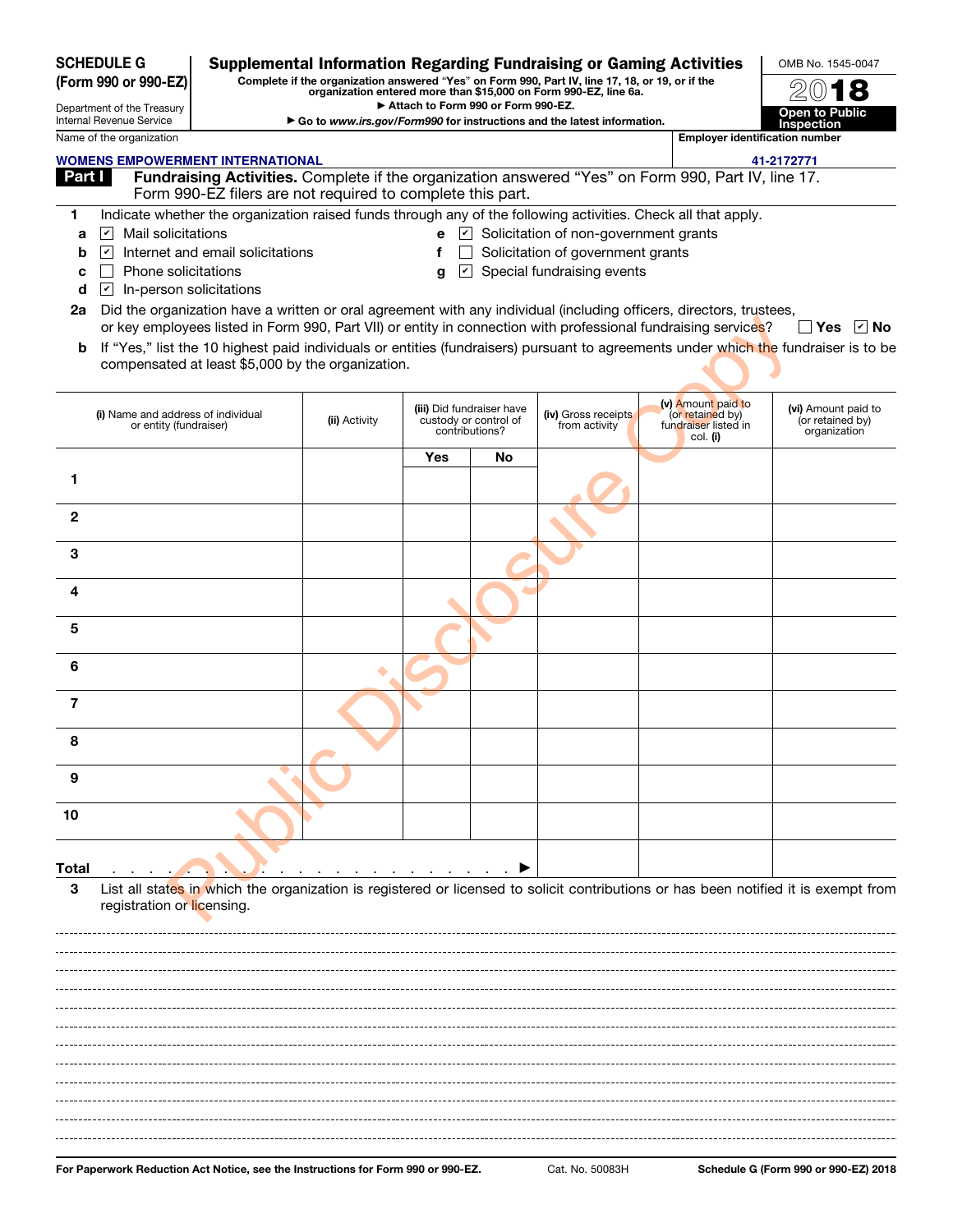Part II Fundraising Events. Complete if the organization answered "Yes" on Form 990, Part IV, line 18, or reported more than \$15,000 of fundraising event contributions and gross income on Form 990-EZ, lines 1 and 6b. List events with gross receipts greater than \$5,000.

|                 |          |                                                                                                                                                                | (a) Event #1<br><b>Dinner Reception</b><br>(event type) | (b) Event $#2$<br>(event type)                   | (c) Other events<br>(total number)                                   | (d) Total events<br>(add col. (a) through<br>col. (c) |
|-----------------|----------|----------------------------------------------------------------------------------------------------------------------------------------------------------------|---------------------------------------------------------|--------------------------------------------------|----------------------------------------------------------------------|-------------------------------------------------------|
| Revenue         |          | Gross receipts<br>1                                                                                                                                            | 77,500                                                  |                                                  |                                                                      | 77,500                                                |
|                 |          | Less: Contributions<br>2                                                                                                                                       | 65,375                                                  |                                                  |                                                                      | 65,375                                                |
|                 |          | Gross income (line 1 minus<br>3<br>line 2)                                                                                                                     | 12,125                                                  |                                                  |                                                                      | 12,125                                                |
|                 |          | Cash prizes<br>4                                                                                                                                               |                                                         |                                                  |                                                                      |                                                       |
|                 |          | 5<br>Noncash prizes                                                                                                                                            |                                                         |                                                  |                                                                      |                                                       |
|                 |          | Rent/facility costs<br>6                                                                                                                                       | 3,750                                                   |                                                  |                                                                      | 3,750                                                 |
| Direct Expenses |          | 7<br>Food and beverages                                                                                                                                        | 10,202                                                  |                                                  |                                                                      | 10,202                                                |
|                 |          | Entertainment<br>8                                                                                                                                             | 200                                                     |                                                  |                                                                      | 202                                                   |
|                 |          | 9<br>Other direct expenses                                                                                                                                     | 4,980                                                   |                                                  |                                                                      | 4,980                                                 |
|                 | 10<br>11 | Direct expense summary. Add lines 4 through 9 in column (d)<br>Net income summary. Subtract line 10 from line 3, column (d)                                    |                                                         |                                                  | $\mathcal{L}$ . The set of $\mathcal{L}$ is the set of $\mathcal{L}$ | 19,132<br>$-7,008$                                    |
| Part III        |          | Gaming. Complete if the organization answered "Yes" on Form 990, Part IV, line 19, or reported more than<br>\$15,000 on Form 990-EZ, line 6a.                  |                                                         |                                                  |                                                                      |                                                       |
| Revenue         |          |                                                                                                                                                                | (a) Bingo                                               | (b) Pull tabs/instant<br>bingo/progressive bingo | (c) Other gaming                                                     | (d) Total gaming (add<br>col. (a) through col. (c))   |
|                 |          | Gross revenue<br>1                                                                                                                                             |                                                         |                                                  |                                                                      |                                                       |
|                 |          | Cash prizes<br>2                                                                                                                                               |                                                         |                                                  |                                                                      |                                                       |
|                 |          | Noncash prizes<br>3                                                                                                                                            |                                                         |                                                  |                                                                      |                                                       |
| Direct Expenses |          | Rent/facility costs<br>4                                                                                                                                       |                                                         |                                                  |                                                                      |                                                       |
|                 |          | Other direct expenses<br>5                                                                                                                                     |                                                         |                                                  |                                                                      |                                                       |
|                 |          | Volunteer labor.<br>6                                                                                                                                          | %<br>Yes<br>No                                          | $\%$<br><b>Yes</b><br>No                         | %<br>Yes<br>No                                                       |                                                       |
|                 |          | Direct expense summary. Add lines 2 through 5 in column (d)<br>7                                                                                               |                                                         |                                                  |                                                                      |                                                       |
|                 |          | Net gaming income summary. Subtract line 7 from line 1, column (d)<br>8                                                                                        |                                                         |                                                  |                                                                      |                                                       |
| 9               | a<br>b   | Enter the state(s) in which the organization conducts gaming activities:<br>Is the organization licensed to conduct gaming activities in each of these states? |                                                         |                                                  |                                                                      |                                                       |
| 10a             | b        | Were any of the organization's gaming licenses revoked, suspended, or terminated during the tax year?<br>If "Yes," explain:                                    |                                                         |                                                  |                                                                      | Yes   ∣No                                             |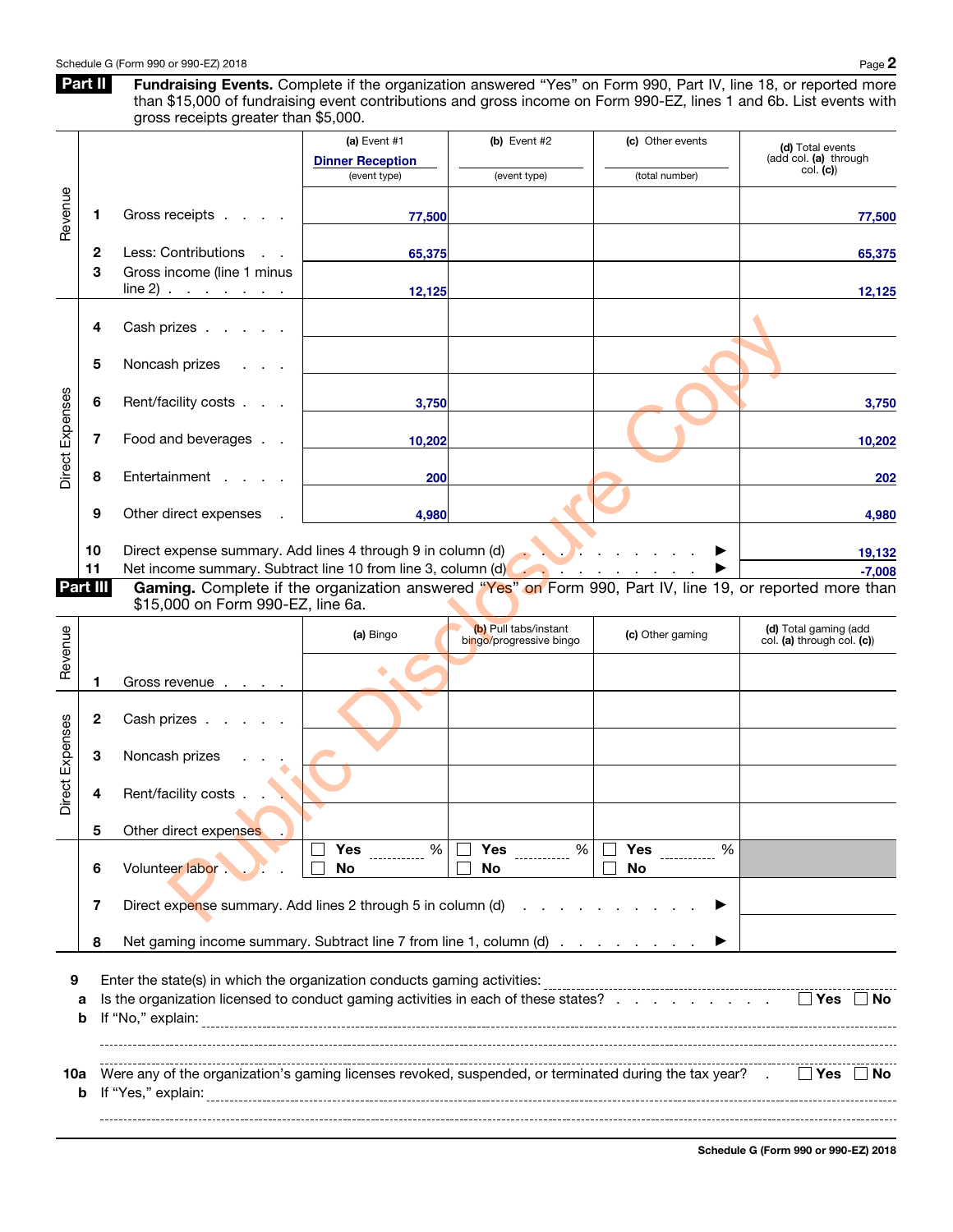|         | Schedule G (Form 990 or 990-EZ) 2018<br>Page 3                                                                                                                                                                                                            |
|---------|-----------------------------------------------------------------------------------------------------------------------------------------------------------------------------------------------------------------------------------------------------------|
| 11      | $\Box$ Yes<br>Does the organization conduct gaming activities with nonmembers?<br>∣ ∣No                                                                                                                                                                   |
| 12      | Is the organization a grantor, beneficiary or trustee of a trust, or a member of a partnership or other entity<br>formed to administer charitable gaming?<br>  Yes  No<br>the contract of the contract of the contract of the contract of the contract of |
| 13      | Indicate the percentage of gaming activity conducted in:                                                                                                                                                                                                  |
| a       | The organization's facility enterprise and a series of the series of the series of the series of the series of the series of the series of the series of the series of the series of the series of the series of the series of<br>∣ 13a<br>%              |
| b       | %<br>13b                                                                                                                                                                                                                                                  |
| 14      | Enter the name and address of the person who prepares the organization's gaming/special events books and<br>records:                                                                                                                                      |
|         | Name $\blacktriangleright$                                                                                                                                                                                                                                |
|         |                                                                                                                                                                                                                                                           |
| 15а     | Does the organization have a contract with a third party from whom the organization receives gaming                                                                                                                                                       |
| b       | Yes   No<br>and a state of the state of<br>If "Yes," enter the amount of gaming revenue received by the organization ▶ \$ and the                                                                                                                         |
|         |                                                                                                                                                                                                                                                           |
| c       | If "Yes," enter name and address of the third party:                                                                                                                                                                                                      |
|         |                                                                                                                                                                                                                                                           |
|         | Name $\blacktriangleright$                                                                                                                                                                                                                                |
|         |                                                                                                                                                                                                                                                           |
|         | Address $\blacktriangleright$                                                                                                                                                                                                                             |
| 16      | Gaming manager information:                                                                                                                                                                                                                               |
|         | Name $\blacktriangleright$                                                                                                                                                                                                                                |
|         | Gaming manager compensation $\blacktriangleright$ \$                                                                                                                                                                                                      |
|         |                                                                                                                                                                                                                                                           |
|         | Director/officer<br>$\Box$ Employee<br>Independent contractor                                                                                                                                                                                             |
| 17      | Mandatory distributions:                                                                                                                                                                                                                                  |
| а       | Is the organization required under state law to make charitable distributions from the gaming proceeds to<br>$\Box$ Yes $\Box$ No                                                                                                                         |
| b       | Enter the amount of distributions required under state law to be distributed to other exempt organizations or                                                                                                                                             |
| Part IV | spent in the organization's own exempt activities during the tax year $\blacktriangleright$<br>8<br>Supplemental Information. Provide the explanations required by Part I, line 2b, columns (iii) and (v); and                                            |
|         | Part III, lines 9, 9b, 10b, 15b, 15c, 16, and 17b, as applicable. Also provide any additional information.<br>See instructions.                                                                                                                           |
|         |                                                                                                                                                                                                                                                           |
|         |                                                                                                                                                                                                                                                           |
|         |                                                                                                                                                                                                                                                           |
|         |                                                                                                                                                                                                                                                           |
|         |                                                                                                                                                                                                                                                           |
|         |                                                                                                                                                                                                                                                           |
|         |                                                                                                                                                                                                                                                           |
|         |                                                                                                                                                                                                                                                           |
|         |                                                                                                                                                                                                                                                           |
|         |                                                                                                                                                                                                                                                           |
|         |                                                                                                                                                                                                                                                           |
|         |                                                                                                                                                                                                                                                           |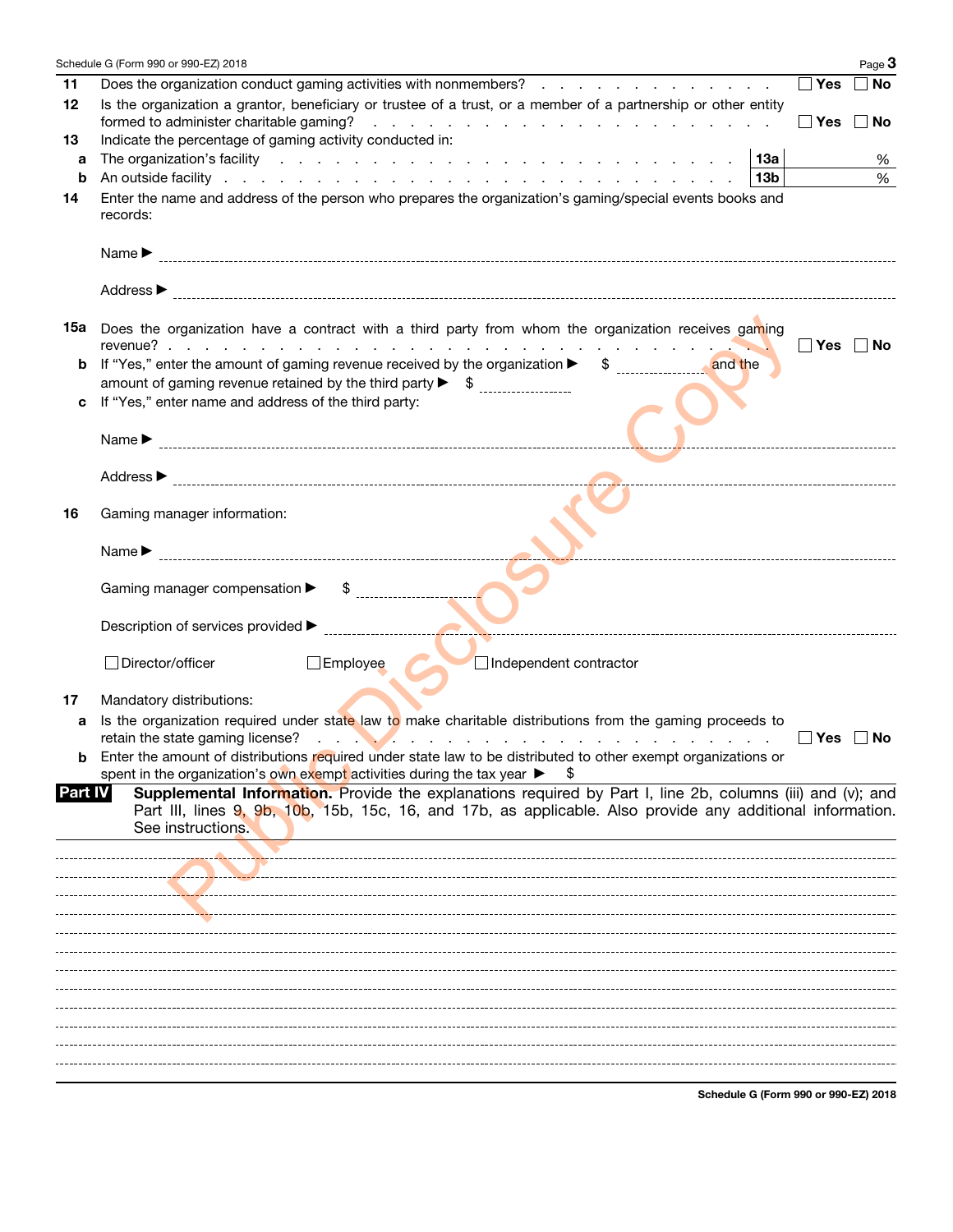| <b>SCHEDULE I</b><br>(Form 990)                        |                                                         |                                                                |                                    | <b>Grants and Other Assistance to Organizations,</b>                                                          |                                       | Governments, and Individuals in the United States<br>Complete if the organization answered "Yes" on Form 990, Part IV, line 21 or 22.                                                                                                                                     |                                          |                                       | OMB No. 1545-0047                   |
|--------------------------------------------------------|---------------------------------------------------------|----------------------------------------------------------------|------------------------------------|---------------------------------------------------------------------------------------------------------------|---------------------------------------|---------------------------------------------------------------------------------------------------------------------------------------------------------------------------------------------------------------------------------------------------------------------------|------------------------------------------|---------------------------------------|-------------------------------------|
| Department of the Treasury<br>Internal Revenue Service |                                                         |                                                                |                                    | Attach to Form 990.<br>Go to www.irs.gov/Form990 for the latest information.                                  |                                       |                                                                                                                                                                                                                                                                           |                                          |                                       | <b>Open to Public</b><br>Inspection |
| Name of the organization                               |                                                         |                                                                |                                    |                                                                                                               |                                       |                                                                                                                                                                                                                                                                           |                                          | <b>Employer identification number</b> |                                     |
| <b>WOMENS EMPOWERMENT INTERNATIONAL</b>                |                                                         |                                                                |                                    |                                                                                                               |                                       |                                                                                                                                                                                                                                                                           |                                          | 41-2172771                            |                                     |
| Part I                                                 |                                                         | <b>General Information on Grants and Assistance</b>            |                                    |                                                                                                               |                                       |                                                                                                                                                                                                                                                                           |                                          |                                       |                                     |
| 1.<br>$\mathbf{2}$                                     |                                                         | the selection criteria used to award the grants or assistance? |                                    | Describe in Part IV the organization's procedures for monitoring the use of grant funds in the United States. |                                       | Does the organization maintain records to substantiate the amount of the grants or assistance, the grantees' eligibility for the grants or assistance, and                                                                                                                |                                          | $\sqrt{ }$ Yes                        | $\Box$ No                           |
| Part II                                                |                                                         |                                                                |                                    |                                                                                                               |                                       | Grants and Other Assistance to Domestic Organizations and Domestic Governments. Complete if the organization answered "Yes" on Form 990,<br>Part IV, line 21, for any recipient that received more than \$5,000. Part II can be duplicated if additional space is needed. |                                          |                                       |                                     |
|                                                        | 1 (a) Name and address of organization<br>or government | $(b)$ EIN                                                      | (c) IRC section<br>(if applicable) | (d) Amount of cash<br>grant                                                                                   | (e) Amount of non-<br>cash assistance | (f) Method of valuation<br>book, FMV, appraisal,<br>other)                                                                                                                                                                                                                | (g) Description of<br>noncash assistance | (h) Purpose of grant<br>or assistance |                                     |
|                                                        | (1) International Rescue Committee                      | 13-560870                                                      |                                    | 26,000                                                                                                        |                                       |                                                                                                                                                                                                                                                                           |                                          | <b>Bus. Services</b>                  |                                     |
| (2)                                                    |                                                         |                                                                |                                    |                                                                                                               |                                       |                                                                                                                                                                                                                                                                           |                                          |                                       |                                     |
| (3)                                                    |                                                         |                                                                |                                    |                                                                                                               |                                       |                                                                                                                                                                                                                                                                           |                                          |                                       |                                     |
| (4)                                                    |                                                         |                                                                |                                    |                                                                                                               |                                       |                                                                                                                                                                                                                                                                           |                                          |                                       |                                     |
| (5)                                                    |                                                         |                                                                |                                    |                                                                                                               |                                       |                                                                                                                                                                                                                                                                           |                                          |                                       |                                     |
| (6)                                                    |                                                         |                                                                |                                    |                                                                                                               |                                       |                                                                                                                                                                                                                                                                           |                                          |                                       |                                     |
| (7)                                                    |                                                         |                                                                |                                    |                                                                                                               |                                       |                                                                                                                                                                                                                                                                           |                                          |                                       |                                     |
| $\overline{8}$ (8)                                     |                                                         |                                                                |                                    |                                                                                                               |                                       |                                                                                                                                                                                                                                                                           |                                          |                                       |                                     |
| (9)                                                    |                                                         |                                                                |                                    |                                                                                                               |                                       |                                                                                                                                                                                                                                                                           |                                          |                                       |                                     |
| (10)                                                   |                                                         |                                                                |                                    |                                                                                                               |                                       |                                                                                                                                                                                                                                                                           |                                          |                                       |                                     |
| (11)                                                   |                                                         |                                                                |                                    |                                                                                                               |                                       |                                                                                                                                                                                                                                                                           |                                          |                                       |                                     |
| (12)                                                   |                                                         |                                                                |                                    |                                                                                                               |                                       |                                                                                                                                                                                                                                                                           |                                          |                                       |                                     |
| $\mathbf{2}$<br>3                                      |                                                         |                                                                |                                    | Enter total number of other organizations listed in the line 1 table                                          |                                       | Enter total number of section 501(c)(3) and government organizations listed in the line 1 table $\ldots$ , $\ldots$ , $\ldots$ , $\ldots$                                                                                                                                 |                                          |                                       |                                     |

For Paperwork Reduction Act Notice, see the Instructions for Form 990. Cat. No. 50055P Schedule I (Form 990) (2018)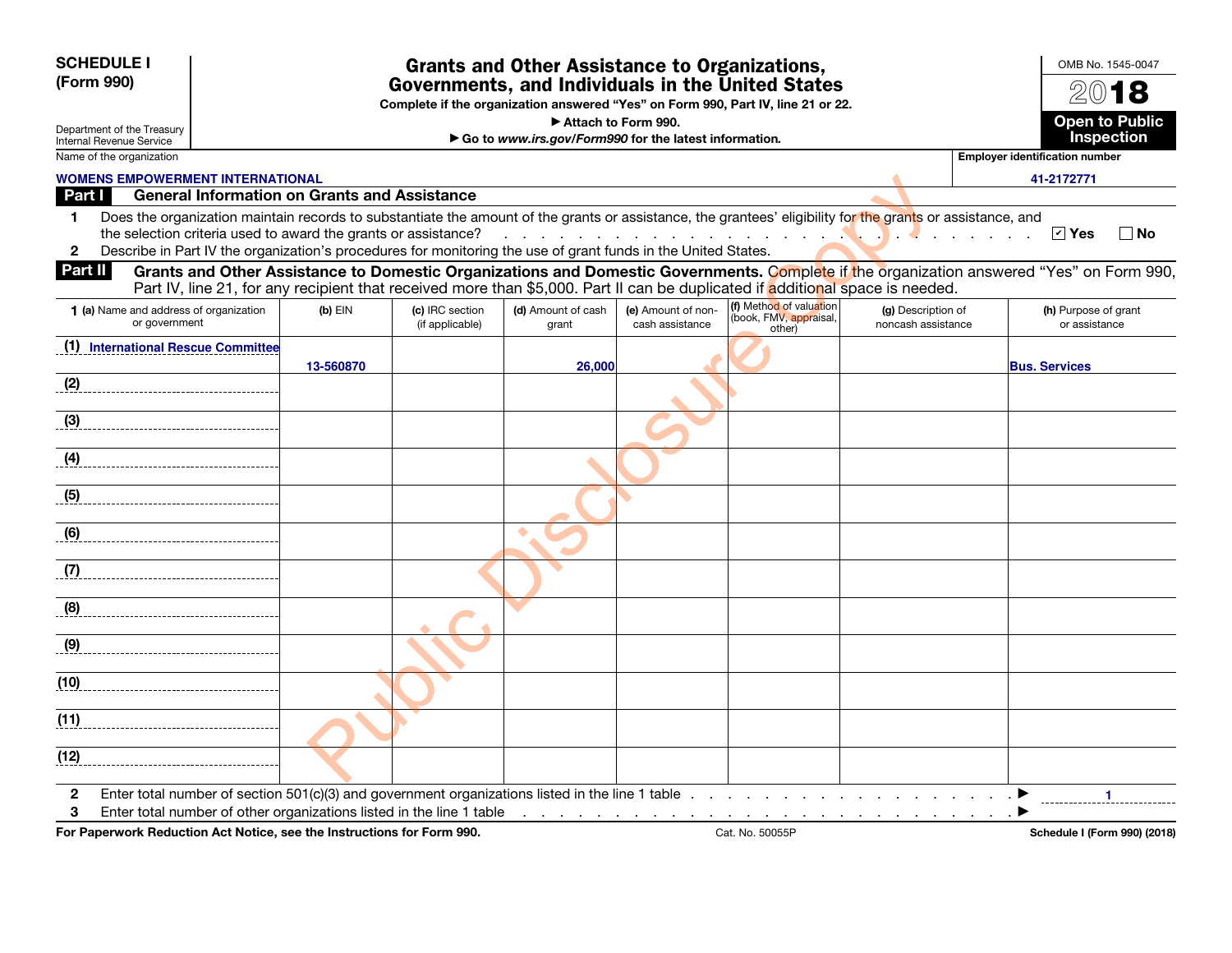| Part III            | Grants and Other Assistance to Domestic Individuals. Complete if the organization answered "Yes" on Form 990, Part IV, line 22.<br>Part III can be duplicated if additional space is needed. |                             |                             |                                     |                                                          |                                       |  |
|---------------------|----------------------------------------------------------------------------------------------------------------------------------------------------------------------------------------------|-----------------------------|-----------------------------|-------------------------------------|----------------------------------------------------------|---------------------------------------|--|
|                     | (a) Type of grant or assistance                                                                                                                                                              | (b) Number of<br>recipients | (c) Amount of<br>cash grant | (d) Amount of<br>noncash assistance | (e) Method of valuation (book,<br>FMV, appraisal, other) | (f) Description of noncash assistance |  |
| $\mathbf{1}$        |                                                                                                                                                                                              |                             |                             |                                     |                                                          |                                       |  |
| $\mathbf{2}$        |                                                                                                                                                                                              |                             |                             |                                     |                                                          |                                       |  |
| 3                   |                                                                                                                                                                                              |                             |                             |                                     |                                                          |                                       |  |
| 4                   |                                                                                                                                                                                              |                             |                             |                                     |                                                          |                                       |  |
| 5                   |                                                                                                                                                                                              |                             |                             |                                     |                                                          |                                       |  |
| 6                   |                                                                                                                                                                                              |                             |                             |                                     |                                                          |                                       |  |
| 7<br><b>Part IV</b> | Supplemental Information. Provide the information required in Part I, line 2; Part III, column (b); and any other additional information.                                                    |                             |                             |                                     |                                                          |                                       |  |
|                     |                                                                                                                                                                                              |                             |                             |                                     |                                                          |                                       |  |
|                     |                                                                                                                                                                                              |                             |                             |                                     |                                                          |                                       |  |
|                     |                                                                                                                                                                                              |                             |                             |                                     |                                                          |                                       |  |
|                     |                                                                                                                                                                                              |                             |                             |                                     |                                                          |                                       |  |
|                     |                                                                                                                                                                                              |                             |                             |                                     |                                                          |                                       |  |
|                     |                                                                                                                                                                                              |                             |                             |                                     |                                                          |                                       |  |
|                     |                                                                                                                                                                                              |                             |                             |                                     |                                                          |                                       |  |
|                     |                                                                                                                                                                                              |                             |                             |                                     |                                                          |                                       |  |
|                     |                                                                                                                                                                                              |                             |                             |                                     |                                                          |                                       |  |
|                     |                                                                                                                                                                                              |                             |                             |                                     |                                                          |                                       |  |
|                     |                                                                                                                                                                                              |                             |                             |                                     |                                                          |                                       |  |

Schedule I (Form 990) (2018)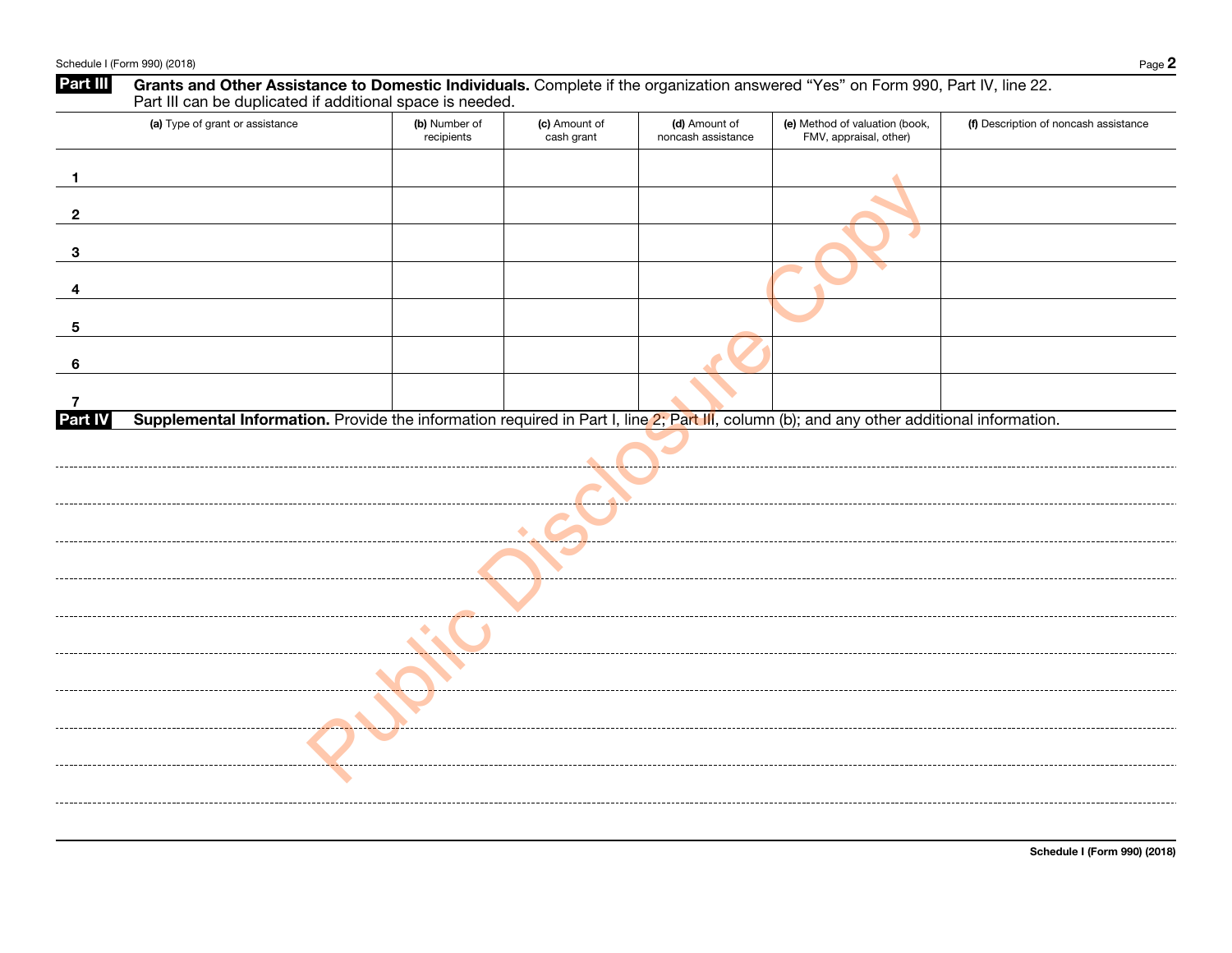| <b>SCHEDULE O</b>                                                                                                                                                                       | <b>Supplemental Information to Form 990 or 990-EZ</b>                                                                                     |                                       | OMB No. 1545-0047 |  |  |  |  |
|-----------------------------------------------------------------------------------------------------------------------------------------------------------------------------------------|-------------------------------------------------------------------------------------------------------------------------------------------|---------------------------------------|-------------------|--|--|--|--|
| (Form 990 or 990-EZ)<br>Complete to provide information for responses to specific questions on<br>2018<br>Form 990 or 990-EZ or to provide any additional information.                  |                                                                                                                                           |                                       |                   |  |  |  |  |
| <b>Open to Public</b><br>Attach to Form 990 or 990-EZ.<br>Department of the Treasury<br>Go to www.irs.gov/Form990 for the latest information.<br>Inspection<br>Internal Revenue Service |                                                                                                                                           |                                       |                   |  |  |  |  |
| Name of the organization                                                                                                                                                                |                                                                                                                                           | <b>Employer identification number</b> |                   |  |  |  |  |
| <b>WOMENS EMPOWERMENT INTERNATIONAL</b>                                                                                                                                                 |                                                                                                                                           |                                       | 41-2172771        |  |  |  |  |
| Form 990 Part III 4d -- Other Program Services                                                                                                                                          |                                                                                                                                           |                                       |                   |  |  |  |  |
|                                                                                                                                                                                         | #4 Grantee - International Rescue Mission -- Grants of \$26,000 was provided                                                              |                                       |                   |  |  |  |  |
|                                                                                                                                                                                         | Purpose: Business services for refugee and other low-income women in San Diego and support of the WE Center for STAR Women                |                                       |                   |  |  |  |  |
|                                                                                                                                                                                         | through grants to the International Rescue Committee in San Diego. In 2018, the Center enrolled about 90 women clients and provided       |                                       |                   |  |  |  |  |
|                                                                                                                                                                                         | training sessions to about 110 women. The clients started 40 businesses and strengthened 30 businesses. An estimated 40 jobs              |                                       |                   |  |  |  |  |
|                                                                                                                                                                                         | were created as a result of this program and an estimated 90 women created a household budget and 24 women improved their FICO score.     |                                       |                   |  |  |  |  |
|                                                                                                                                                                                         |                                                                                                                                           |                                       |                   |  |  |  |  |
| Form 990 Part VI Section B Line 11b --                                                                                                                                                  |                                                                                                                                           |                                       |                   |  |  |  |  |
|                                                                                                                                                                                         | The Form 990 is reviewed by WE's Finance Committee prior to filing.                                                                       |                                       |                   |  |  |  |  |
|                                                                                                                                                                                         |                                                                                                                                           |                                       |                   |  |  |  |  |
|                                                                                                                                                                                         | Form 990 Part VI Section B Line 12c - monitoring of compliance of conflict of interest policy                                             |                                       |                   |  |  |  |  |
|                                                                                                                                                                                         | The WE Conflict of Interest policy is distributed to and explained to all newly elected Directors following their election at             |                                       |                   |  |  |  |  |
|                                                                                                                                                                                         | their orientation. On an annual basis, current directors and officers receive and review the written policy and sign an                   |                                       |                   |  |  |  |  |
|                                                                                                                                                                                         | annual statement that affirms they understand the policy and agree to comply with it.                                                     |                                       |                   |  |  |  |  |
|                                                                                                                                                                                         |                                                                                                                                           |                                       |                   |  |  |  |  |
|                                                                                                                                                                                         |                                                                                                                                           |                                       |                   |  |  |  |  |
|                                                                                                                                                                                         | Form 990 Part VI, Section C, Line 19 -- disclosure of governing documents                                                                 |                                       |                   |  |  |  |  |
|                                                                                                                                                                                         | The composition of the Board of Directors is currently on our website. The Form 990 is currently made available upon                      |                                       |                   |  |  |  |  |
|                                                                                                                                                                                         | request as are the bylaws and conflict of interest policy. We plan on making these documents available on our website in the near future. |                                       |                   |  |  |  |  |
|                                                                                                                                                                                         |                                                                                                                                           |                                       |                   |  |  |  |  |
|                                                                                                                                                                                         |                                                                                                                                           |                                       |                   |  |  |  |  |
|                                                                                                                                                                                         |                                                                                                                                           |                                       |                   |  |  |  |  |
|                                                                                                                                                                                         |                                                                                                                                           |                                       |                   |  |  |  |  |
|                                                                                                                                                                                         |                                                                                                                                           |                                       |                   |  |  |  |  |
|                                                                                                                                                                                         |                                                                                                                                           |                                       |                   |  |  |  |  |
|                                                                                                                                                                                         |                                                                                                                                           |                                       |                   |  |  |  |  |